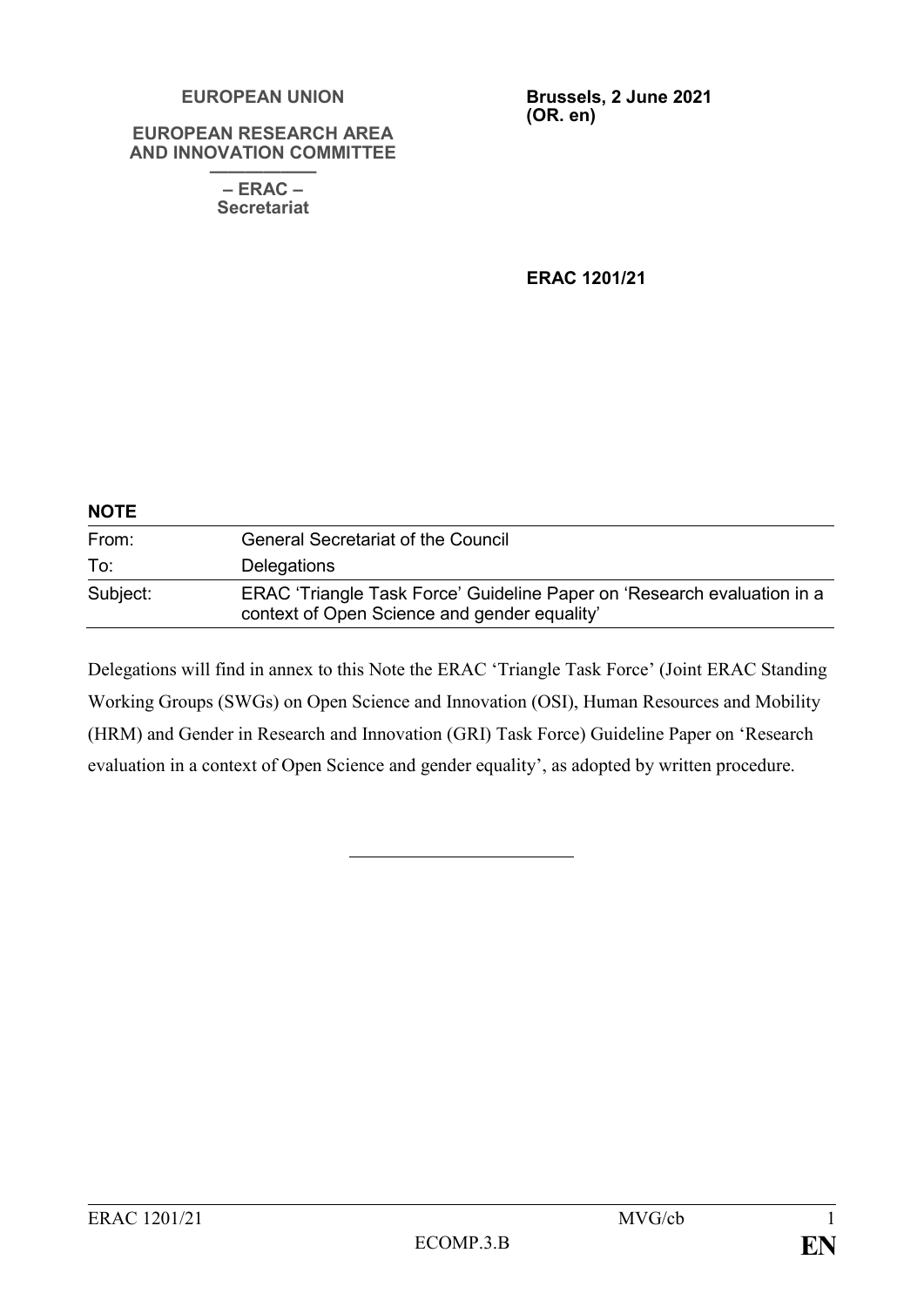## **Joint ERAC Standing Working Groups**<sup>1</sup> **Task Force**

#### **on researchers' training, incentives and evaluation in Open Science and Open Innovation**

## **('Triangle Task Force')**

### **Guideline Paper**

#### **Research evaluation in a context of Open Science and gender equality**

#### **Executive summary**

This report provides stakeholders involved in research evaluation reforms with a set of guidelines that aim at fostering both Open Science and gender equality. Both topics are key dimensions in the implementation of a new European Research Area and provide policy and decision makers, funders as well as researchers with a unique opportunity to substantially renegotiate, through evaluation, the social roles and responsibilities of publicly funded research, as well as to rethink the science system as a whole.

The report elaborates on six general principles, which are considered as being central in the development and implementation of research evaluation procedures that better support Open Science as well as gender equality: *Foster the diversity of open research ecosystems; Promote inclusiveness and collective involvement in the design of Open Science and research evaluation policies*; *Encourage a responsible attitude in research evaluation*; *Foster transparency in research evaluation and trustworthiness in the added value of Open Science and gender equality*; *Provide the right incentives through evaluation*; *Create a virtuous circle between training and evaluation*.

<u>.</u>

**<sup>1</sup>** Standing Working Groups on Open Science and Innovation (OSI), Human Resources and Mobility (HRM) and Gender in Research and Innovation (GRI).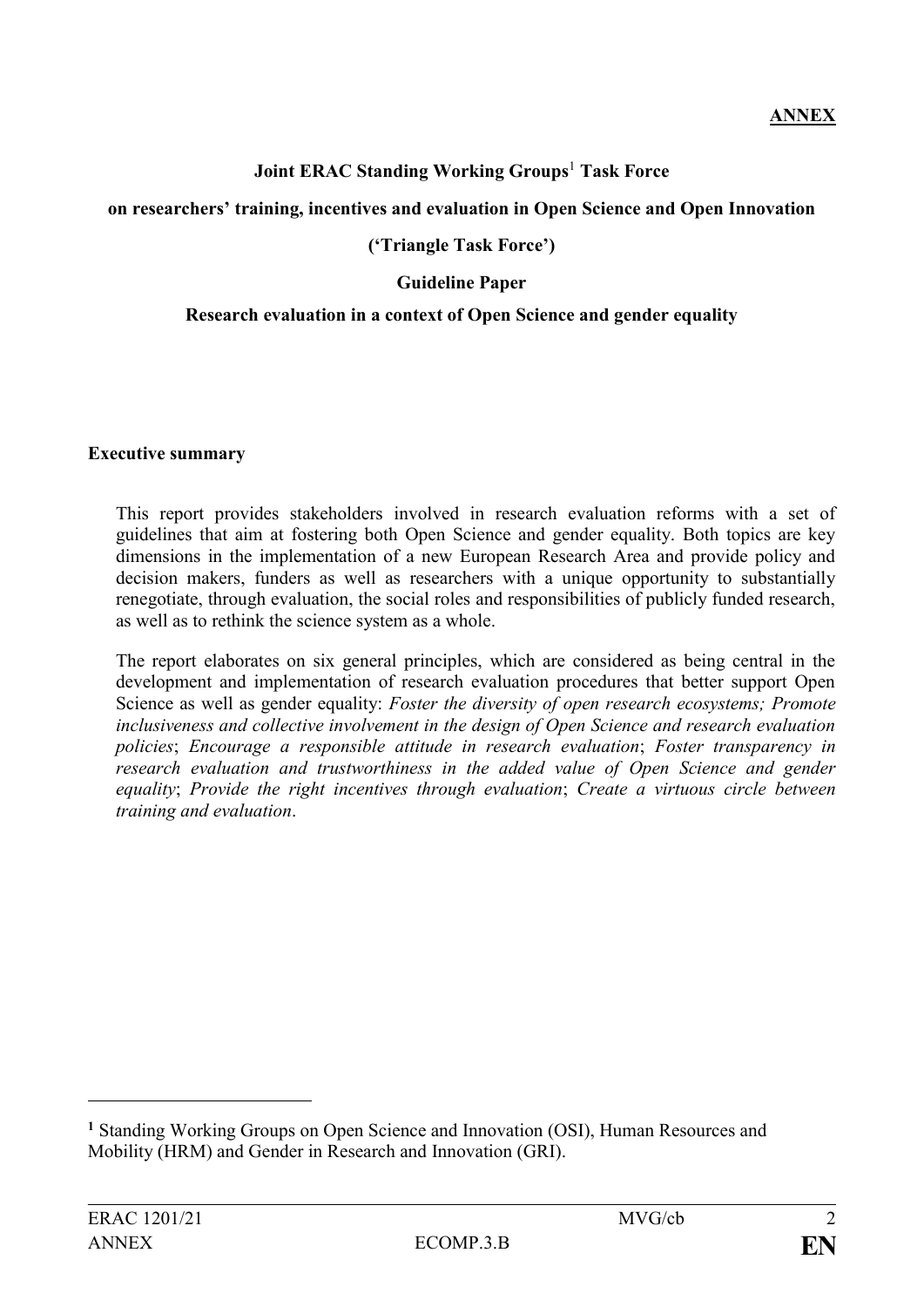**1. Foster the diversity of open research and innovation ecosystems, using a diversity of evaluation methods and indicators to better recognize the diversity of research outputs and processes, as well as the diversity of researchers themselves**

Broaden research evaluation to the whole range of openly accessible research outputs and processes, considering openness to publicly funded research as a principle by default. Open Science practices should not be narrowed down to opening access to scholarly publications, and research outputs and processes should be made accessible to a broad scope of stakeholders, within as well as outside of academia, with due attention to the gendered distribution of tasks and responsibilities within teams. Furthermore, people in charge of evaluating research should reflect such diversity and gender balance, while using a diversity of methods and indicators for assessing the quality of research.

## **2. Promote inclusiveness and collective involvement in the design of Open Science and research evaluation policies**

Open Science policies and research evaluation policies should be designed in an inclusive way, including the perspectives from the different stakeholders as well as from researchers from different disciplinary backgrounds, gender and at different stages of their career. Inclusiveness in policy design is also an important means for avoiding gender bias. Furthermore, changes in research evaluation aiming at fostering Open Science and gender equality should involve a collective and systemic approach, between countries as well as between institutions.

## **3. Encourage a responsible attitude in research evaluation**

Principles and processes followed in research evaluation impact and orient the ways scientific knowledge is produced and disseminated, including in regard to the uptake of Open Science and gender equality. Therefore assessing research means taking shared responsibility - and whenever relevant being taken accountable - for the consequences of the choices made, which should never be taken for granted. Furthermore, policy makers, research funding and producing organizations share the responsibility to provide researchers with the Open Science infrastructures and services they need in order to engage into Open Science practices and fully benefit from open research and innovation ecosystems.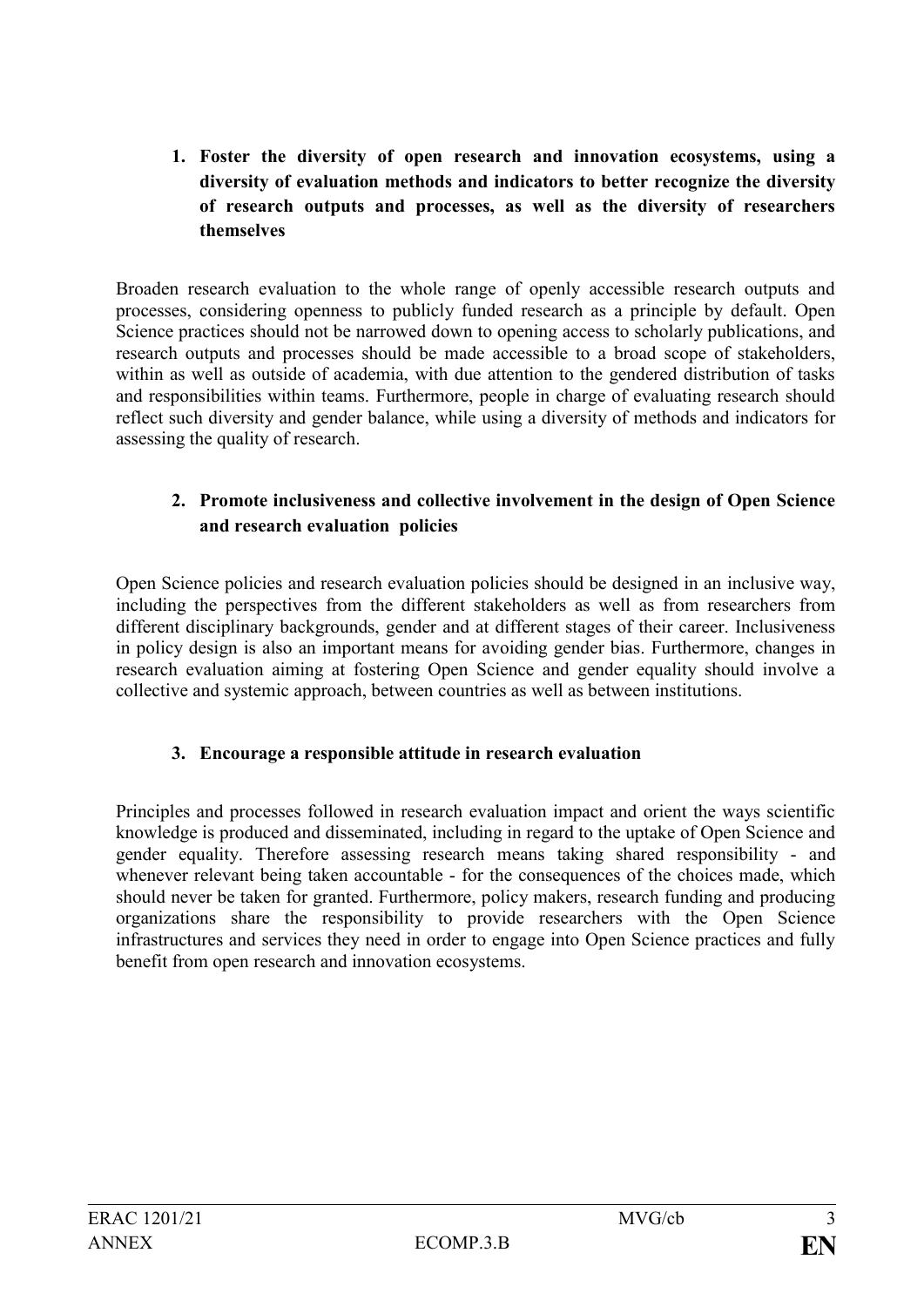## **4. Foster transparency in research evaluation as well as trustworthiness in the added value of Open Science and gender equality**

The extent to which Open Science and gender equality are included in research evaluation, as well as the methods and criteria used more generally in research evaluation should be communicated in a transparent and up-to-date way to researchers. Furthermore the added value of Open Science and gender equality should be communicated to all researchers - as well as to other relevant stakeholders - from the earliest stage of their career.

## **5. Provide the right incentives through evaluation**

Research evaluation constitutes a powerful means of rewarding practices that foster Open Science and gender equality, and providing the right incentives. The full diversity of Open Science practices should be rewarded, whether they relate to research outputs or processes.

## **6. Create a virtuous circle between training and evaluation**

As a general principle, researchers should only be assessed in regard to skills and practices for which they have been duly trained or are offered the opportunity to get trained in. Any change in research evaluation - including in regard to Open Science and gender equality - should therefore be accompanied by related reforms in the researchers' and evaluators' training schemes.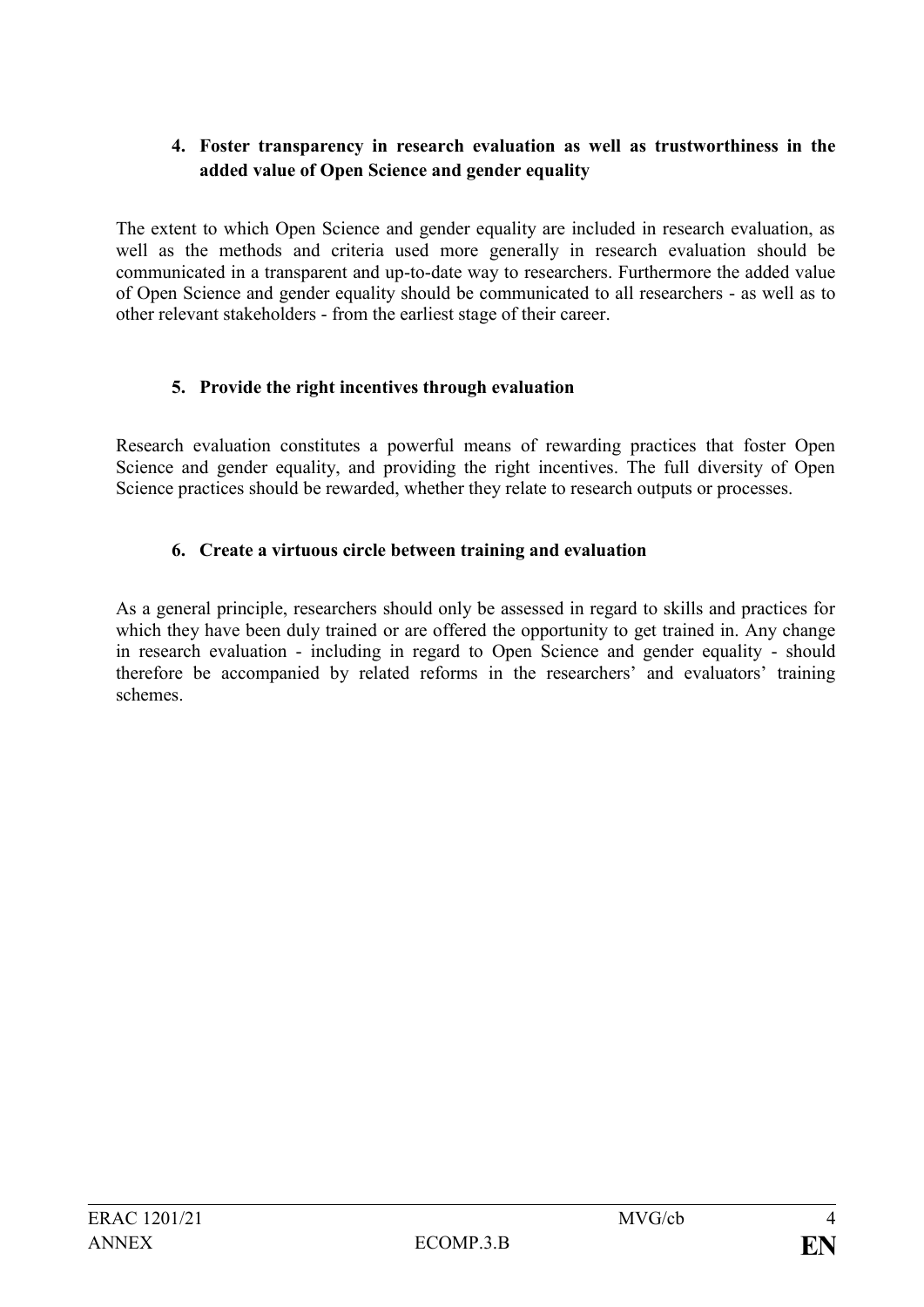# **Table of contents**

|                         |  | 1. Introduction            |                                                                                                                                                                                                                                                                                                                                             | 6        |  |  |
|-------------------------|--|----------------------------|---------------------------------------------------------------------------------------------------------------------------------------------------------------------------------------------------------------------------------------------------------------------------------------------------------------------------------------------|----------|--|--|
|                         |  |                            | Open Science, gender equality and research evaluation as priorities of the ERA                                                                                                                                                                                                                                                              | 6        |  |  |
|                         |  |                            | Rationale for this report                                                                                                                                                                                                                                                                                                                   | 8        |  |  |
|                         |  | <b>Triangle Task Force</b> |                                                                                                                                                                                                                                                                                                                                             |          |  |  |
|                         |  |                            | Definitions of the main notions                                                                                                                                                                                                                                                                                                             | 10       |  |  |
|                         |  | <b>Target Audience</b>     |                                                                                                                                                                                                                                                                                                                                             | 11       |  |  |
| State of play           |  |                            | 12                                                                                                                                                                                                                                                                                                                                          |          |  |  |
| Methodology             |  |                            |                                                                                                                                                                                                                                                                                                                                             | 13       |  |  |
| 2.                      |  |                            | Main results of the survey                                                                                                                                                                                                                                                                                                                  |          |  |  |
| <b>Guidelines</b><br>3. |  |                            | 16                                                                                                                                                                                                                                                                                                                                          |          |  |  |
|                         |  |                            |                                                                                                                                                                                                                                                                                                                                             |          |  |  |
|                         |  | 3.1.<br>3.2.               | Foster the diversity of open research and innovation ecosystems, using a diversity of<br>evaluation methods and indicators to better recognize the diversity of research<br>outputs and processes, as well as the diversity of researchers themselves<br>Promote inclusiveness and collective involvement in the design of Open Science and | 16       |  |  |
|                         |  | 3.3.                       | research evaluation policies                                                                                                                                                                                                                                                                                                                | 23<br>27 |  |  |
|                         |  | 3.4.                       | Encourage a responsible attitude in research evaluation<br>Foster transparency in research evaluation as well as trustworthiness in the added<br>value of Open Science and gender equality<br>Assessment of national or regional research systems                                                                                           | 33       |  |  |
|                         |  | 3.5.                       |                                                                                                                                                                                                                                                                                                                                             | 39       |  |  |
|                         |  | 3.6.                       | Provide the right incentives through evaluation<br>Create a virtuous circle between training and evaluation                                                                                                                                                                                                                                 | 42       |  |  |
| 4.                      |  | <b>References</b>          |                                                                                                                                                                                                                                                                                                                                             | 46       |  |  |
|                         |  | 4.1.                       | Scholarly literature                                                                                                                                                                                                                                                                                                                        | 46       |  |  |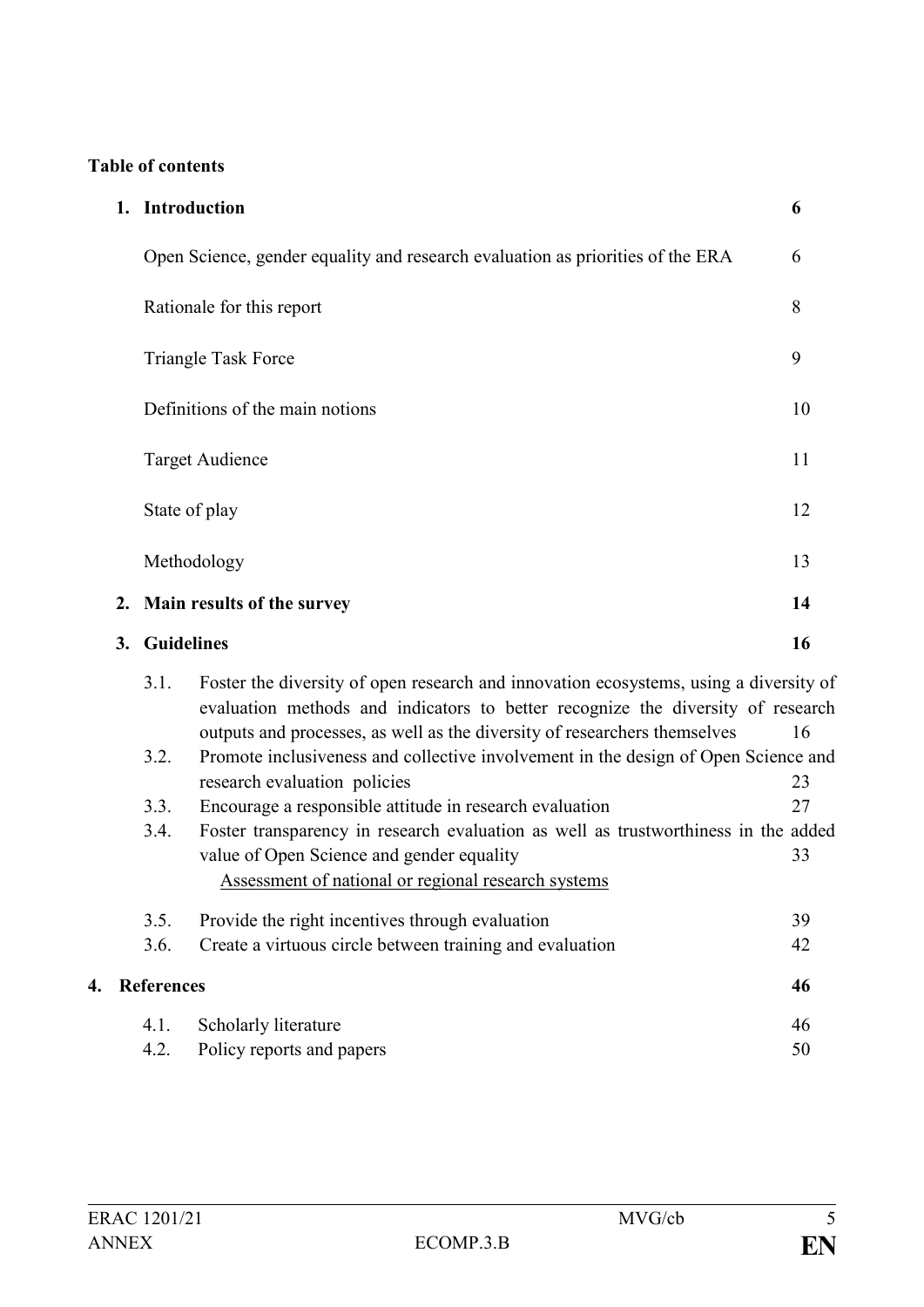## **1. Introduction**

The way research evaluation is currently conducted in Europe constitutes one of the main barriers to any solid transition to Open Science and fostering of gender equality in research and innovation. Bringing the needed reforms to European research evaluation ecosystems is a shared responsibility between universities and other research performing and funding organizations and policymakers. This report provides thus policy and decision makers at European, national, regional and institutional level, but also funders and researchers themselves, with a large scope of recommendations that aim to better integrate consideration for Open Science and gender equality in research evaluation.

Research evaluation is a complex and multidimensional activity, with consideration for issues as diverse as epistemology, methodology, ethics, impact, linkage between research and other higher education missions (such as services to society or teaching and learning), diversity, equity and inclusiveness in the most holistic meaning of the term (EUA, 2020) or research integrity. In particular, it should be emphasised that within academia, most researchers are also teachers, and as such the career of most academics should not be based only on their research endeavours. Therefore Open Science and gender equality should not be considered in any way as exclusive indicators of the scientific quality of a research endeavour, and even less so as sole indicators of academic excellence. Nevertheless, those two specific issues - considered jointly in this report - provide research and innovation stakeholders with a unique opportunity to substantially renegotiate, through evaluation, the social roles and responsibilities of publicly funded research, as well as to rethink the science system as a whole. Another reason to focus on those two particular issues while considering research evaluation is that there are already very important initiatives undertaken within the European Research Area (ERA) in both areas, on which a further transformation of research evaluation can be built. Furthermore, the ERA benefits from the expertise of dedicated standing working groups (SWGs) in both matters: the SWGs Open Science and Innovation (SWG OSI) and Gender in Research and Innovation (SWG GRI), which have joined force in a "Triangle Task Force", together with the SWG on Human Resources and Mobility (SWG HRM) for the purpose of this report.

### **Open Science, gender equality and research evaluation as priorities of the ERA**

"Open Science" and "gender equality" are two long-standing priorities of the European Research Area (ERA). Although having been promoted and fostered for at least a decade in European research and innovation policy making, both are still in need of further efforts to be fully implemented at European, national and institutional level. In particular, while Open Science plans have been put in place in several countries, the policy attention dedicated to the various dimensions of Open Science and Open Innovation varies a lot from one country to the other (SWG OSI, 2020).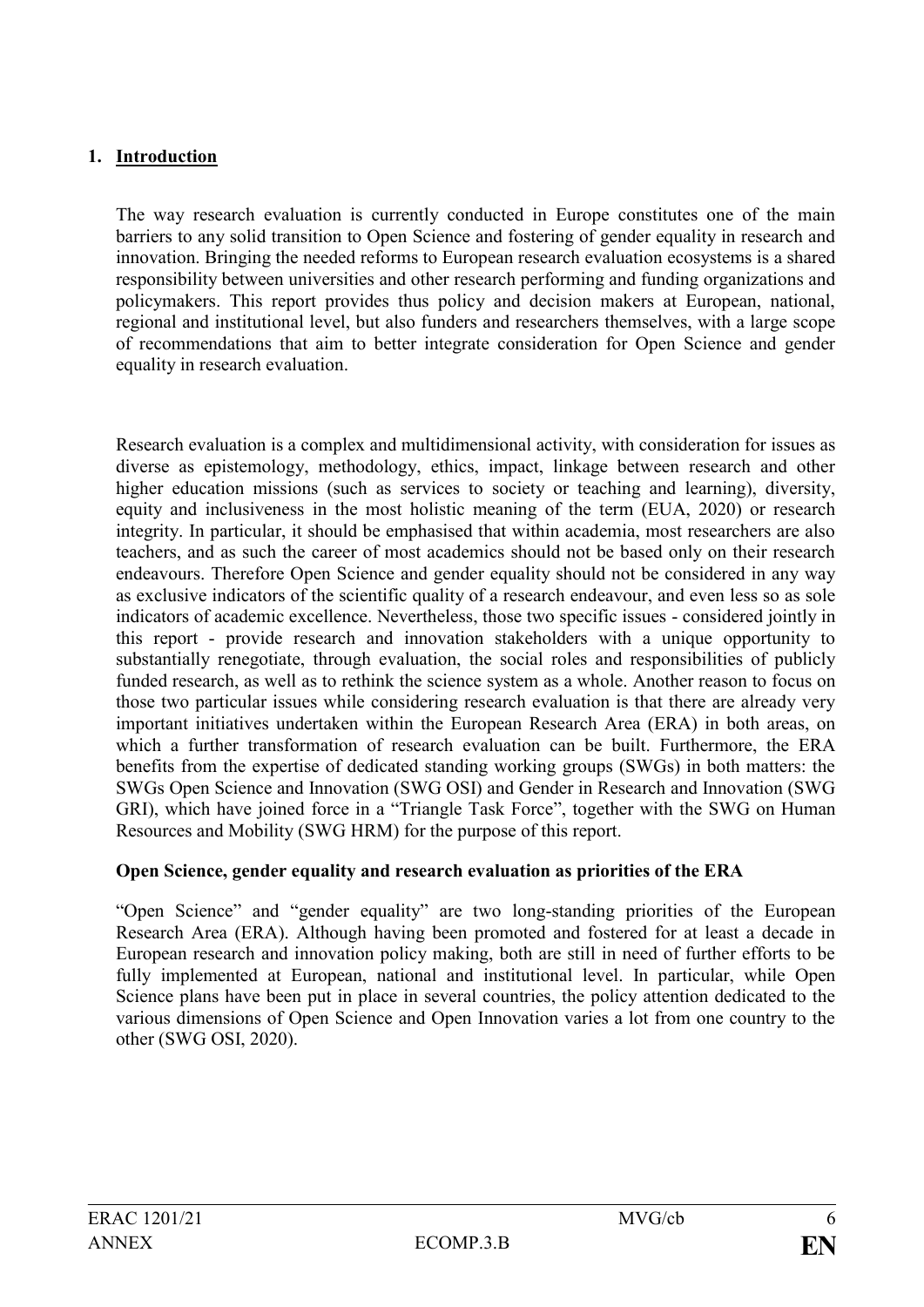Open Science already constituted one of the priorities of the ERA Communication in 2012 which promotes an "optimal circulation, access to and transfer of scientific knowledge including via digital ERA - to guarantee access to and uptake of knowledge by all." (Commission, 2012). In the recent communication of the Commission on the new ERA for research and innovation (Commission, 2020), Open Science has been confirmed as a top priority: "Open science makes the R&I systems more efficient and creative and reinforces excellence and society´s trust in science. This is because opening and sharing research results and data, making them reusable and reproducible, and having access to research infrastructures, provides the basis for peer scrutiny and quality, as well as efficiency in taking research reflections, analysis and innovation further." Several initiatives have also been launched at EU level, including the EOSC (European Open Science Cloud) or the ORE (Open Research Europe) publishing platform.

Gender equality in research and innovation is another longstanding priority of the ERA. The *Helsinki Group* on Women and Science was established in November 1999, as part of the action plan announced in the Communication of the Commission "Women and Science: mobilising women to enrich European research". Under the [ERA Communication 2012 framework,](http://ec.europa.eu/research/science-society/document_library/pdf_06/era-communication-partnership-excellence-growth_en.pdf) the European Commission has set three objectives to work with EU countries and foster an institutional change: gender equality in scientific careers, gender balance in decision making – including in the context of scientific evaluation - and the integration of the gender dimension into the content of research and innovation. These three objectives reflect a shift in focus from "fixing women" to "fixing institutions" and "fixing knowledge", embodied in the institutional change process which is the current policy framing for fostering gender equality. Within the framework of the new ERA, this concept of gender equality in R&I has been expanded to focus on inclusiveness defined as an intersectional concept of gender equality that: reflects other axes of socio-economic, cultural and political inequality; has consideration for political differences across EU countries; takes into account inter-sectoral aspects and careers in the business enterprise research sector. Last, the new framework for gender equality in research and innovation focuses on gender based violence and sexual harassment in academia, while dedicating specific attention to eliminating gender bias which poses a major threat to excellence, meritocracy and validity and reliability of research evaluation procedures. In a context in which – despite gains in the recent years - there is still much room for improvement at the institutional and national levels to empower women in university leadership (EUA, 2021), gender equality and gender mainstreaming constitute one of the 14 actions that will shape the new European Research Area, consisting in developing concrete plans with Member States to promote gender equality, as well as diversity and inclusiveness, in science, research and innovation (Commission, 2020).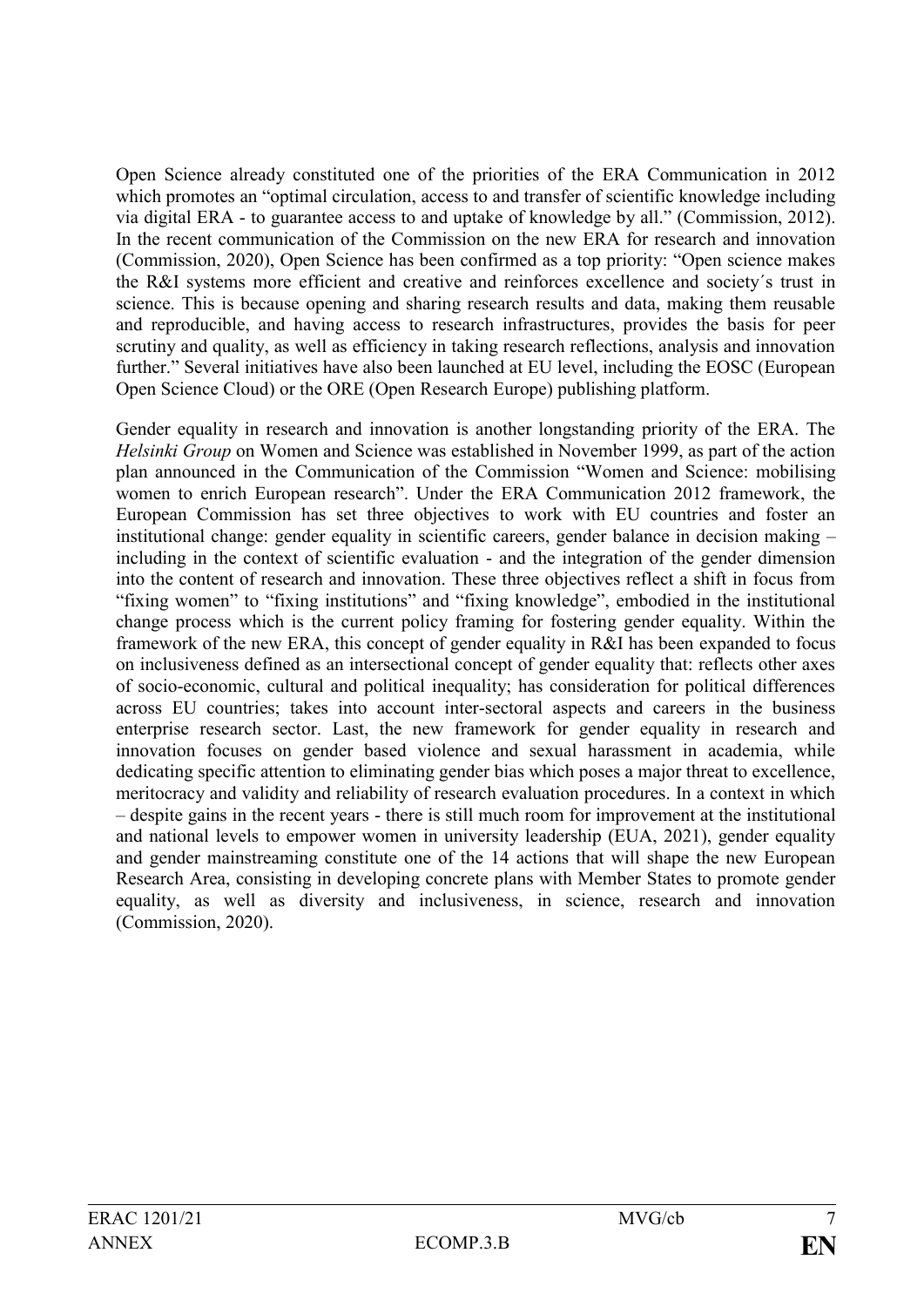Evaluation and assessment in the context of researchers' careers development are another priority in the European Research and Innovation Area. In particular ERA priority 3 (open labour market for researchers) calls for a truly open and excellence-driven ERA in which highly skilled and qualified people can move seamlessly across borders and sectors to where their talents can be best employed. To achieve this, efforts have been made in Member States so that relevant stakeholders integrate principles of openness, transparency and merit-based recruitment, removal of legal barriers to mobility and define new ways to researcher career development. One of the key policy instruments that has been fundamental contributing to this goal has been the European Charter for Researchers and Code of Conduct for Recruitment (Commission, 2005).

Furthermore, improving research evaluation system and researchers' careers by incentivising Open Science practices is one of the 14 key actions of the new ERA framework (Commission, 2020). It intends to "deliver a toolbox of measures to support researchers' careers, through a mobility scheme, trainings and more, in order to make Europe more attractive for talent". Also highly relevant is the Open Science related key action aiming to "launch a platform of peerreviewed open access publishing and incentivise open science practices by improving the research assessment system".

### **Rationale for this report**

While gender equality and Open Science are both hot topics in research policy making, and reform of the research evaluation systems is high on the policy agenda, they are still most often considered as unconnected. Recent reports by the EU-funded GENDERACTION project show that most analyses and policy documents related to Open Science and to a lesser extent Open Innovation adopt a gender blind approach (Genderaction, 2018 and Genderaction, 2019). The gender impact of Open Access policies is under-analysed and sex-disaggregated data on OA practices by women and men are lacking (Genderaction, 2019).

Therefore the main rationale and *raison d'être* for this report is that, while working on the transformation of research evaluation principles and processes so that they become more supportive of Open Science, we should at the same time make sure that those principles and processes foster gender equality and tackle the inequalities that are linked to current evaluation systems and gender biased definitions of excellence (SWG GRI, 2019b; Van den Brink and Benschop, 2012). Consideration of gender issues in the development of Open Science policies and reform of research evaluation, through the provision of the right incentives and rewards, should have a positive impact on the promotion of gender equality goals and the elimination of gender biases in research. In the long run, Open Science and gender equality should be considered as the new normal in the conduct of research.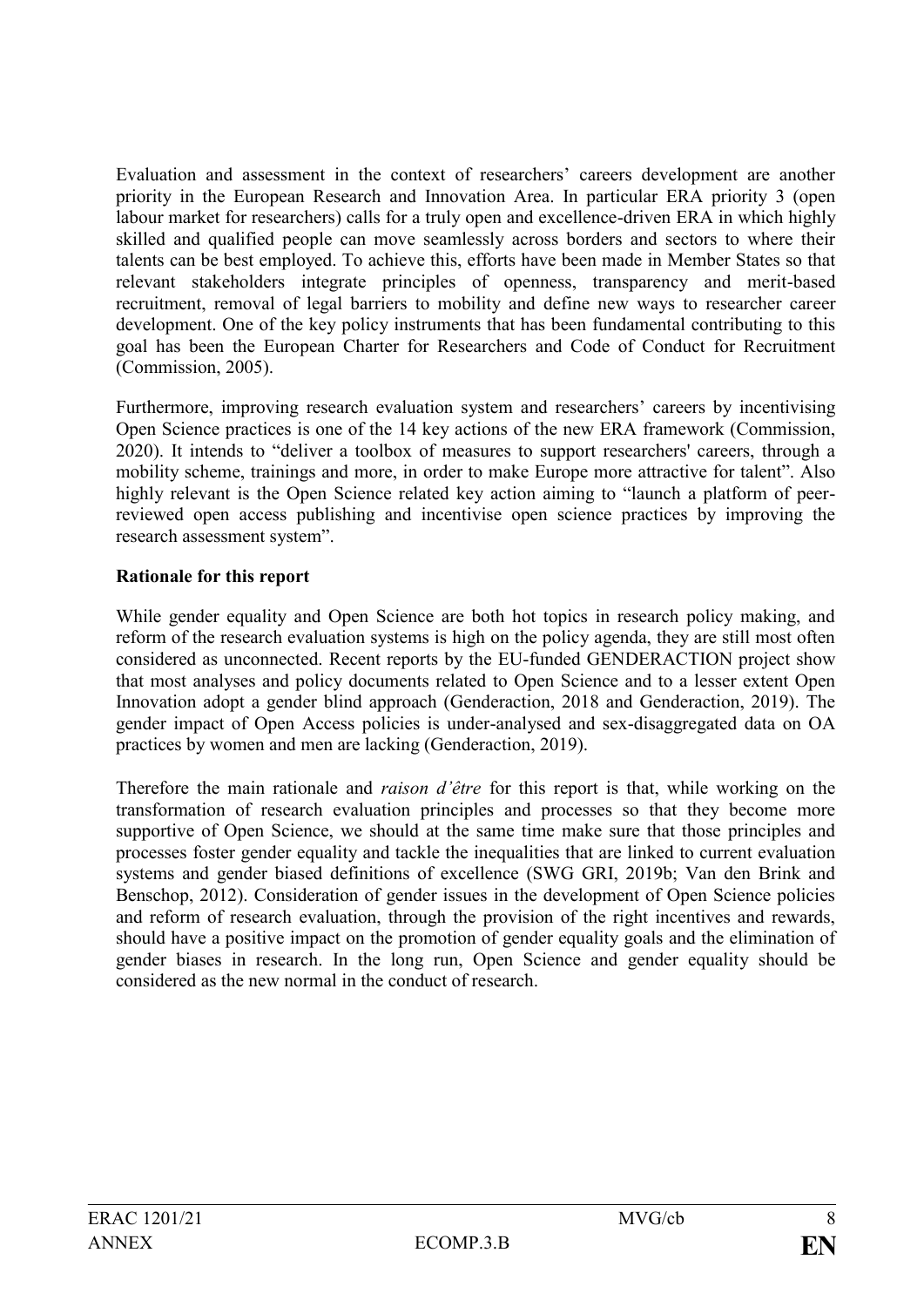This being said it has to be noted that there is no 'one size fits all' approach with regard to making research evaluation more supportive of Open Science and gender equality. First, any type of research evaluation has its specificities. Second, there is a diversity of national and regional policies and priorities as well as research and innovation funding systems (EUA, 2020). Third, evaluation processes depend on the strategy and vision of the research performing institution concerned – taking account of the academic freedom and institutional autonomy (EUA, 2020) -, and the current stage of implementation of Open Science and gender equality policies. There are different types of research performing institutions, not all of them being or having an ambition to become world class research universities. Furthermore, there are different types of academic and scientific careers in the public sector, to say nothing of research careers in the private sector, with a diversity of balance between research, teaching and learning, impact driven activities and services to society. Hence, in some cases new processes will probably have to be developed from scratch, while in other cases, existing processes should rather be completed and broadened so that they favour rather than constrain Open Science and gender equality.

## **Triangle Task Force**

To tackle the issue of research evaluation in a context of Open Science and gender equality a "Triangle Task Force" was constituted, bringing together delegates from the ERAC Standing Working Groups of Gender in Research and Innovation (SWG GRI), Human Resources and Mobility (SWG HRM) and Open Science and Innovation (SWG OSI). These three groups constitute the triangle task force which all offer the various complementary perspectives on the issue of researchers' assessment and evaluation.

This guideline paper constitutes one of the two deliverables from the Triangle Task Force, the other one focusing on proposals for reconsidering the Charter and Code in the light of the current state of the research and innovation ecosystems, with due consideration for Open Science and gender equality.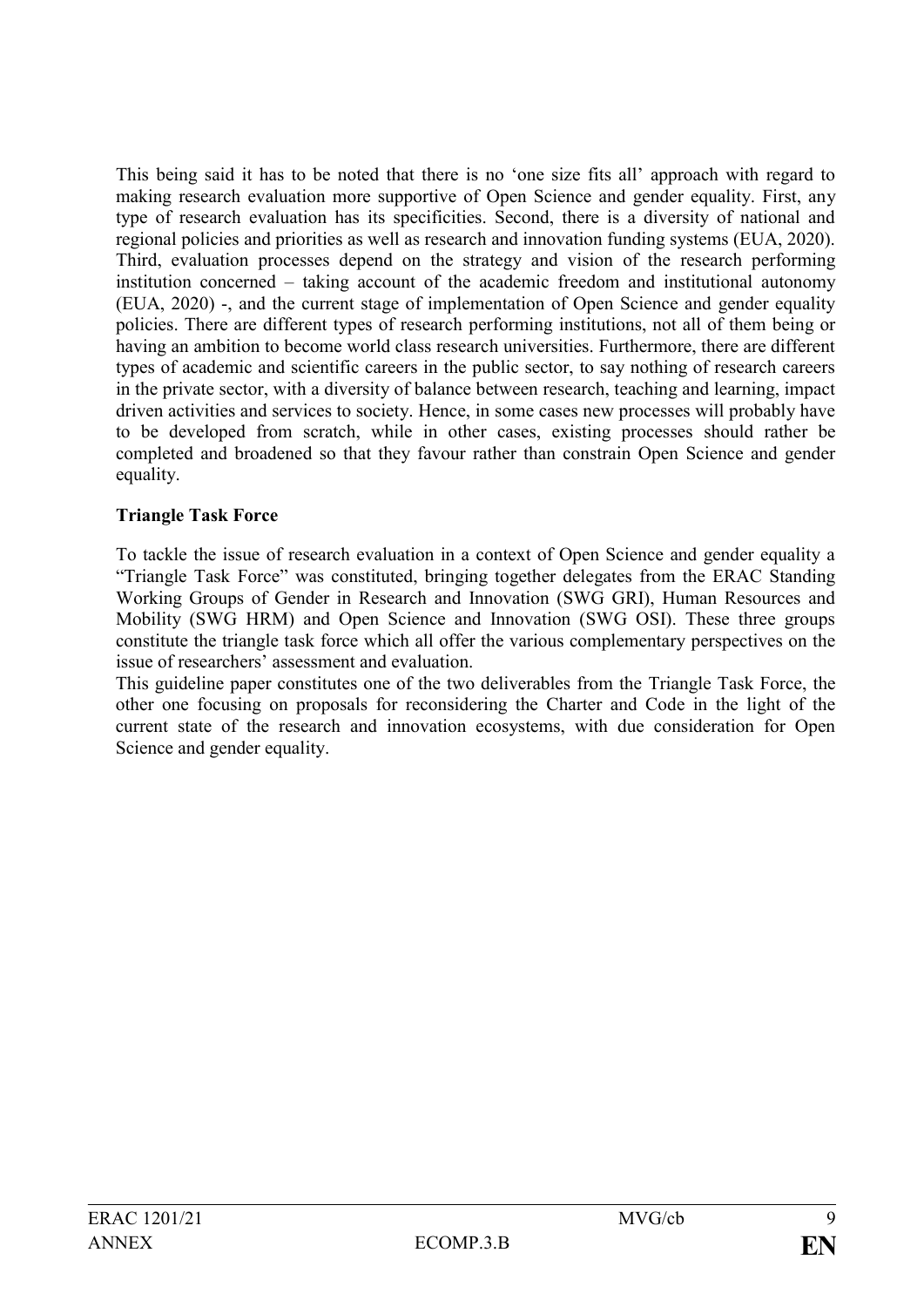#### **Definitions of the main notions**

In this report, we define Open Science as an approach to the scientific process based on open cooperative work and tools, as well as new ways of diffusing knowledge. Open Science aims at making the outputs and outcomes of scientific research accessible to all, as well as enhancing citizens' participation in the co-creation of research and innovation agendas and contents. As such Open Science is not an end in itself but a way to improve the quality, efficiency, responsiveness of research and trust in science, in order to accelerate innovation – in the broadest meaning of the term -, knowledge diffusion and progress. Open Science does not challenge either IPRs or commercial exploitation of knowledge, but implies that publicly funded research should become open by default, and "as open as possible, as closed as necessary" whenever the context needs it (public-private partnerships, privacy issues, etc.)

So defined, Open Science includes practices such as:

- The early and open sharing of research, for example through preregistration, registered reports, pre-prints, or crowd-sourcing;
- The management of the research outputs so that they are accessible according to the FAIR (Findability, Accessibility, Interoperability and Reusability) principles;
- Measures to ensure that research outputs are trustworthy, reproducible and can be reused, in order to maximise reliability and productivity of research;
- Providing open access to research outputs such as publications, data, software, models, algorithms and workflows, to maximise diffusion of knowledge;
- Participation in open peer-review;
- Involving all relevant knowledge actors, including citizens, civil society representatives, public authorities, industry and end users, in the co-creation of R&I agendas and contents and whenever relevant in the evaluation of research outputs and processes.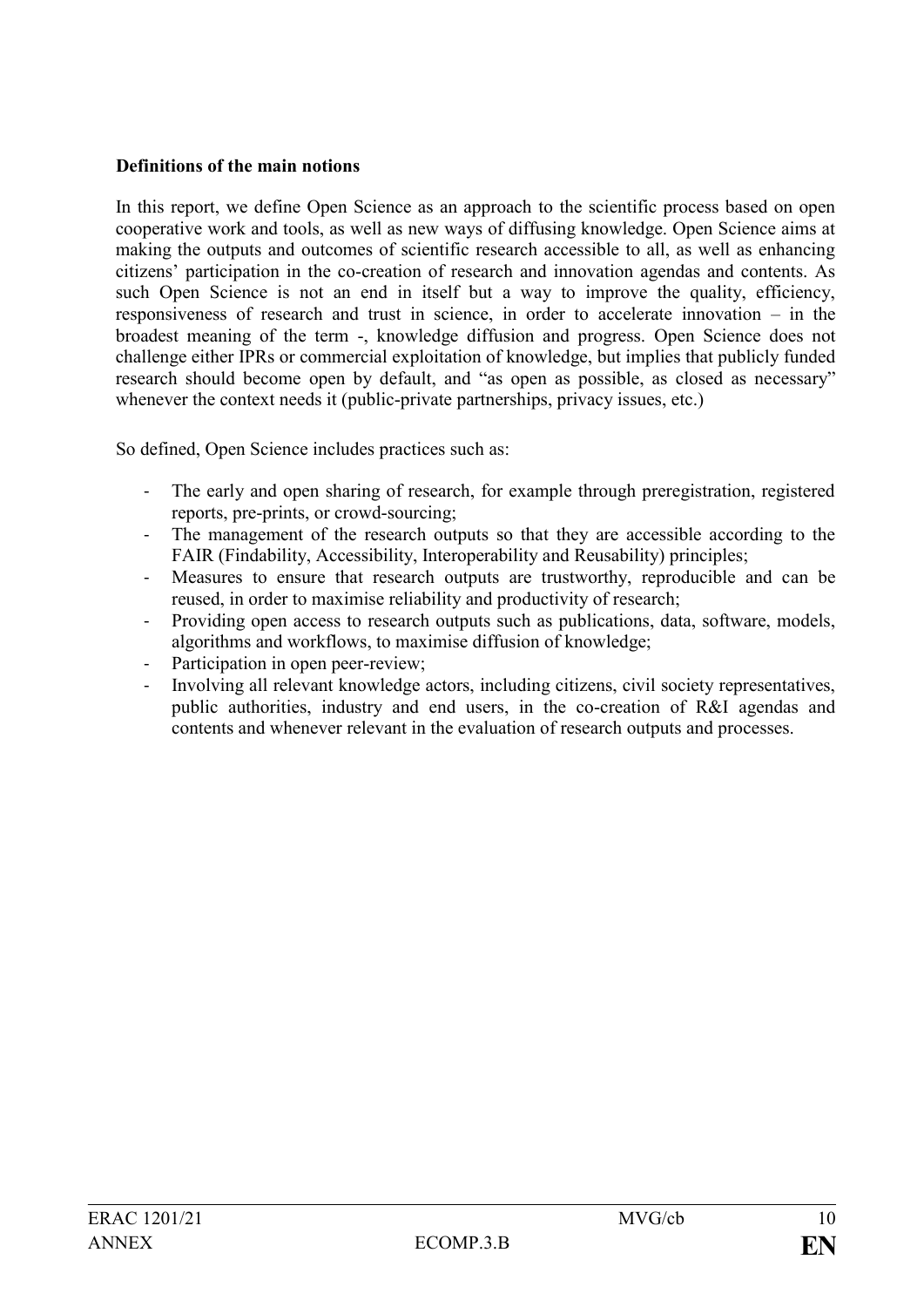Gender is to be understood as a social construct, gender relations being constantly (re)constructed in professional settings, among other social domains, on the basis of gender stereotypes and perceptions that are often unconscious (Genderaction, 2019)**<sup>2</sup>** . In this perspective, according to the United Nations (UN), gender equality means "equality between women and men and refers to the equal rights, responsibilities and opportunities of women and men and girls and boys". Furthermore, "equality does not mean that women and men will become the same but that women's and men's rights, responsibilities and opportunities will not depend on whether they are born male or female. Gender equality implies that the interests, needs and priorities of both women and men are taken into consideration, recognizing the diversity of different groups of women and men." [\(https://www.un.org/womenwatch/osagi/conceptsandefinitions.htm\)](https://www.un.org/womenwatch/osagi/conceptsandefinitions.htm)

Research evaluation is considered here in the broad meaning of the term, acknowledging the diversity and the specificities of the methodologies that may be used in the evaluation of individual researchers for recruitment or promotion purposes, in the evaluation of research projects to be funded as well as in the evaluation of research institutions with or without linkage to the attribution of funding.

## **Target audience**

By default the following recommendations concern all stakeholders involved in research evaluation from policy and decision makers to funders and researchers themselves, because of the systemic character of Open Science and gender equality. If a stakeholder is specifically targeted by a certain guideline, it will be made clear in the formulation. We are well aware though that our guidelines relate first and foremost to the evaluation of research that is publicly funded and of researchers who conduct research (fundamental, strategic or applied) in an academic context or in the framework of a public research organization. Nevertheless researchers in the private sector may also benefit from adopting evaluation procedures that take Open Science, gender equality and Open Innovation better into account (on Open Innovation, see for ex. Bogers et al., 2018 and ERAC SWG OSI, 2019; on gender equality and innovation, see for ex. ERAC SWG GRI, 2019a).

<sup>&</sup>lt;u>.</u> **<sup>2</sup>** Statement from Poland: Equality between women and men is enshrined in the treaties of the European Union as a fundamental right. Poland ensures equality between women and men within the framework of the Polish national legal system in accordance with internationally binding human rights instruments and within the framework of fundamental values and principles of the European Union. Therefore, Poland understands wording "gender" as referring to "sex" and interprets it as a equality between women and men in line with art. 8, 10, art. 19 para 1 and art. 157 para 2 and 4 of the Treaty on the Functioning of the European Union.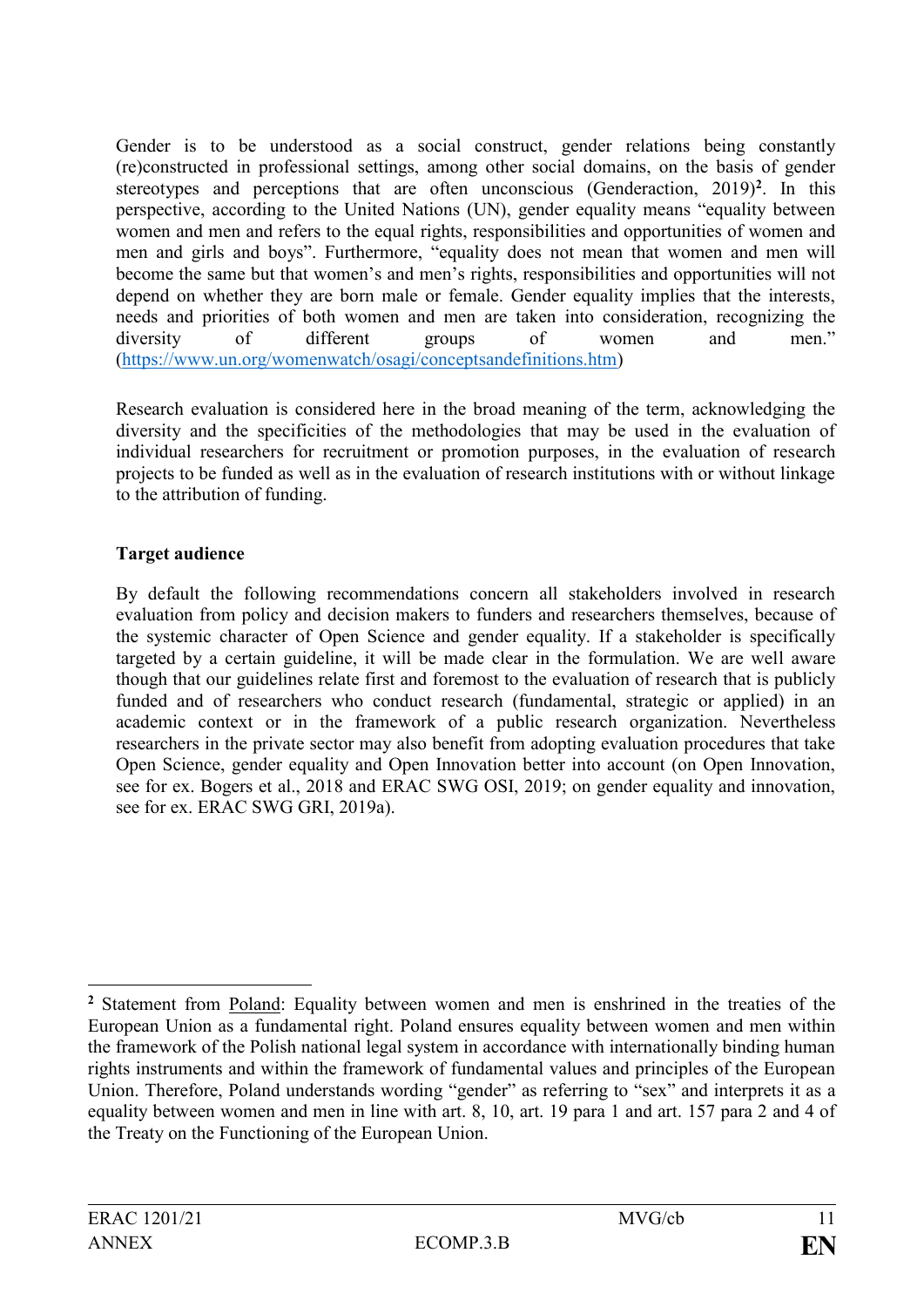### **State of play**

Broadly speaking, most of the following guidelines assume that there has been an excessive focus in research evaluation in the last decades on a certain type of research outputs - the article published in international top impact factor journals - at the expense of due consideration for other types of research outputs and outcomes, for the research as a process – i.e. consideration for the collective dimension of research, the management of scientific networks, data management, training of early career researchers, etc. - as well as more generally for the diversity of researchers' talents and the various scientific and societal roles that research performing institutions and researchers themselves do play. In particular the processual dimension of research has to be better taken into account in evaluation, if we intend to better consider Open Science as well as gender equality.

For example, according to Saenen et al. (2019), out of a EUA survey of 260 universities in 32 European countries, 75% of the responding institutions continue to use the JIF (Journal impact factor) - including for assessing individuals - which remains the most widely used bibliometric. This is confirmed by a study showing that JIF is mentioned in 40% of the review, promotion and tenure documents of the surveyed research-intensive universities in the United States and Canada (McKiernan et al., 2019). Another study shows that one third of the surveyed European funders continue to use the JIF, sometimes in complement to a range of qualitative and quantitative criteria (Fosci et al., 2019). The EUA survey also indicates that social outreach, other outputs and Open Science are deemed as the least important elements for evaluating researchers' career, which does not mean they are not important as such but that, for rewarding researchers, they are taken into account much less than bibliometrics, funding and knowledge transfer (Saenen et al., 2019). Furthermore only a small number of research funders, seven out of the 62 that were part of the study, give more weight to Open Access publications in grant evaluation (Fosci et al., 2019). Only three research funders consider publications that are Open Access, and only seven report using Open Science criteria like the Open Science Career Matrix (OS-CAM).

Several surveys show ambivalent attitudes of researchers. They are eager to engage in Open Science and early stage researchers are even more enthusiastic than the previous generations to do so, but somehow they remain reluctant because of the lack of incentives. Open Access is indeed often perceived as being at odds with prestige and JIF (Blankstein and Wolff-Eisenberg, 2019; Radicev et al., 2015; Toribió-Florez et al., 2021). More generally, there is disparity in Open Science progress and uptake among different disciplines, institutions, actors and organisations, and among researchers at different career stages (OSPP, 2020).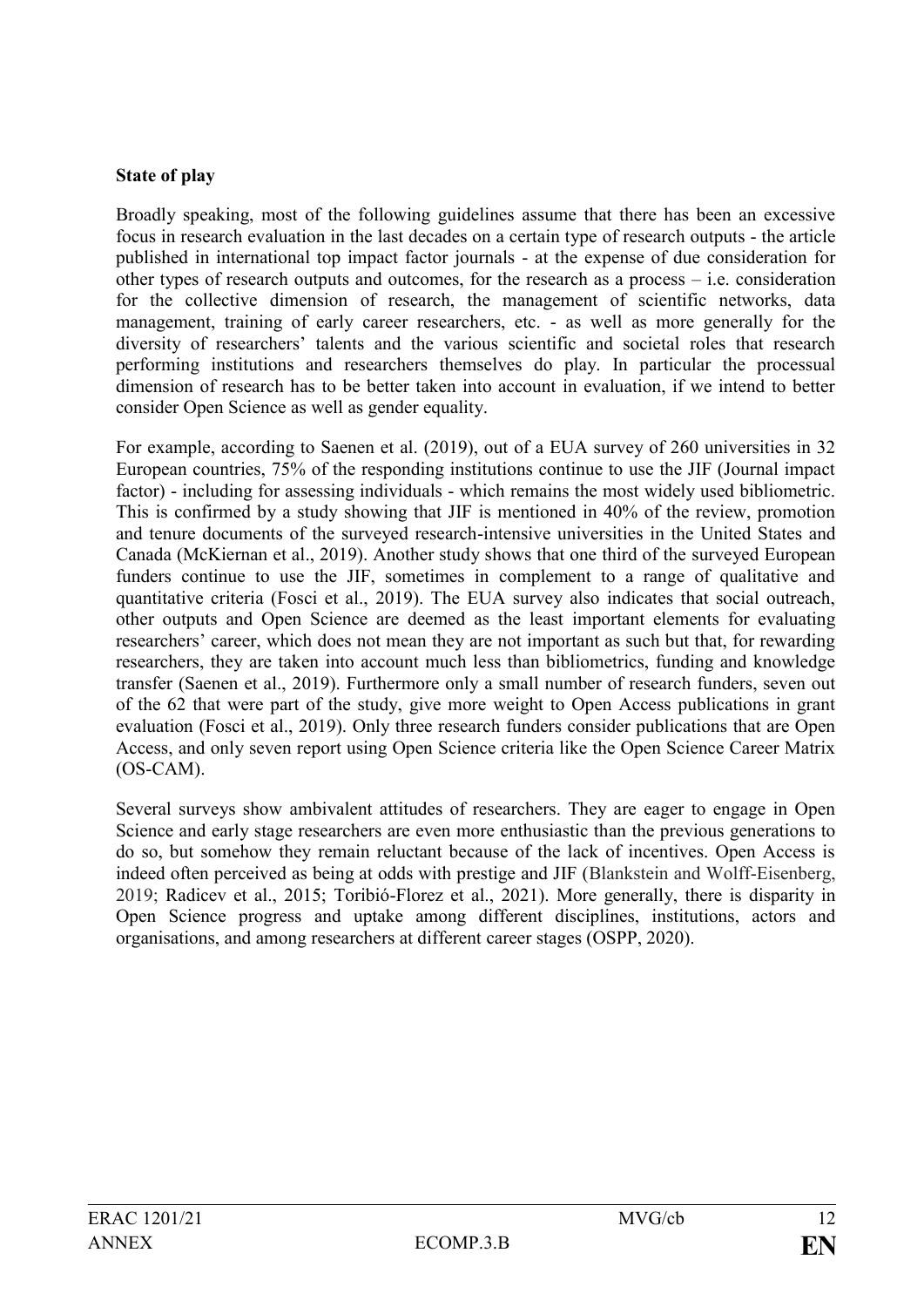Furthermore, empirical evidence and surveys show that researchers have sometimes difficulties in coping with Open Science policy. Some even feel policy alienation from it, considering that their professional realities are not taken enough into account. Hence, they may be less willing to engage in Open Science (and Open Innovation) practices (Lilja, 2020; Saenen et al., 2021; Working group for responsible evaluation of a researcher, 2020).

It should also be strongly underlined that progresses in the uptake of Open Science in Europe are still very dependent on the existing research and innovation gap between European countries and between Europe and other world regions (SWG OSI, 2020). Transition to Open Science implies dedicated infrastructures, services and investments that are still (partially) out of reach for some. Therefore, allocating or re-allocating resources at European, national and/or regional level to accelerate the transition to Open Science constitutes a prerequisite for any sustainable integration of Open Science into research evaluation.

As regards gender equality, it is widely recognised that intersectional gender bias (i.e. gender at intersection primarily with race/ethnicity/nationality, age and motherhood) in research evaluation compromises the quality of the evaluation practices and has negative impact on research career development. Research indicates that female researchers face biases that have to do with their parenting roles and responsibilities (hitting the maternal wall), face the double bind of likeability and competence, and are faced with structural features of evaluation systems that fail to take into account career breaks, gendered allocation of tasks and other aspects (SWG GRI, 2019b). In terms of publication practices, research shows that women tend to be less networked, which affects their rates of co-authorship, they face discrimination in review systems, their work is cited less by men compared to citations by fellow women researchers (Lariviere et al., 2013). Specifically, in the current situation of COVID-19, there is emerging evidence that the COVID-19 lockdown with attendant home schooling has affected women more adversely, with their publication rates down compared to those of men (Cui et al., 2020).

### **Methodology**

The following guidelines are based on desk research, active participation to thematic Webinars, exchange of views with ERA stakeholders (notably EUA, CESAER, and several European University alliances) as well as a dedicated survey that has been conducted with the members of the ERAC Standing Working Groups OSI, GRI and HRM in the second half of 2020.

The guidelines relate to six general principles, which we consider as being central in the development of research evaluation procedures that support Open Science as well as gender equality: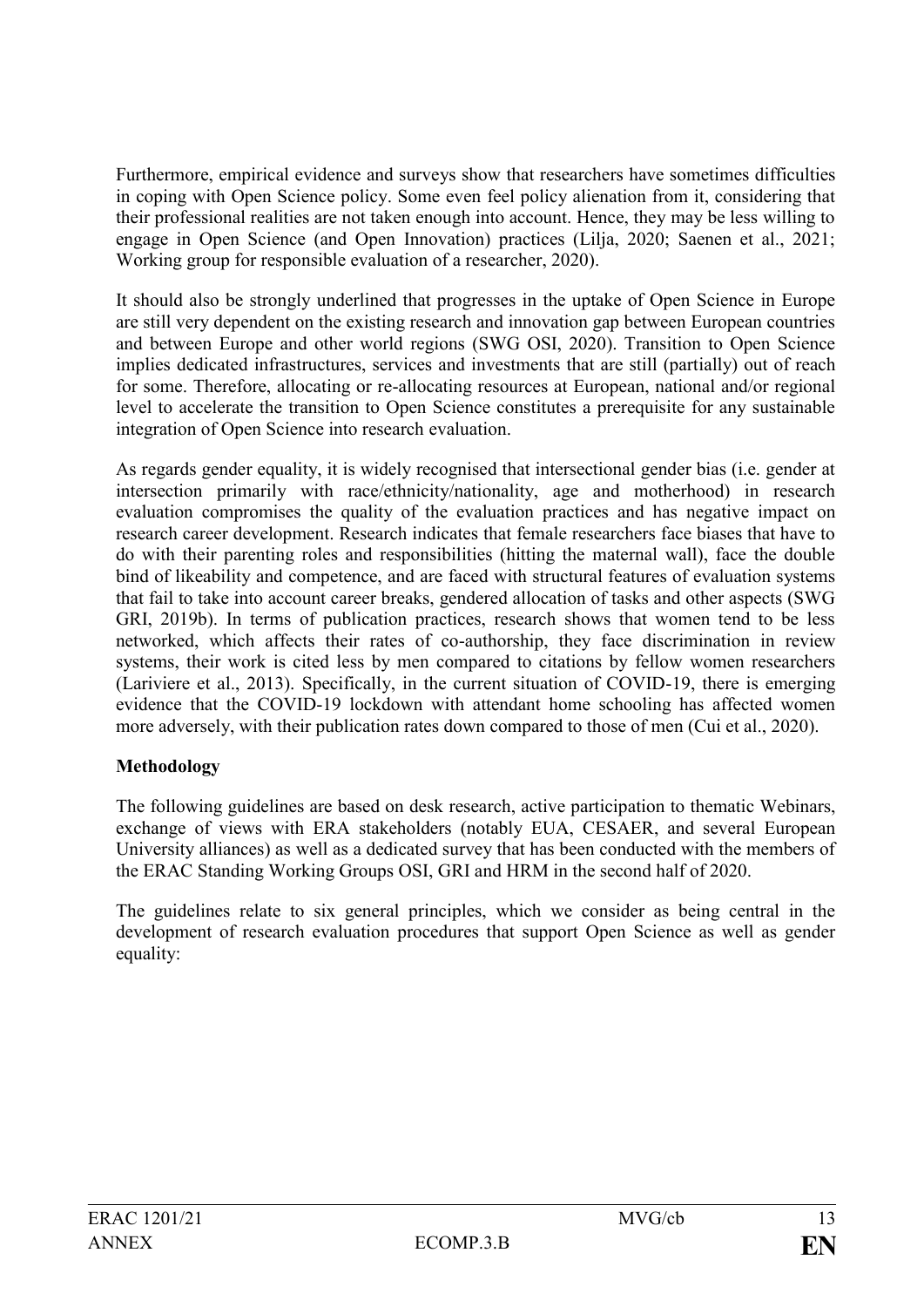- *Foster the diversity of open research ecosystems, using a diversity of evaluation methods and indicators to better recognize the diversity of research outputs and processes, as well as the diversity of researchers themselves*;
- *Promote inclusiveness and collective involvement in the design of Open Science and research evaluation policies*;
- *Encourage a responsible attitude in research evaluation*;
- *Foster transparency in research evaluation and trustworthiness in the added value of Open Science and gender equality*;
- *Provide the right incentives through evaluation*;
- *Create a virtuous circle between training and evaluation*.

Under each of these six principles, guidelines and Good practices are generally presented in the following order: first those that foster Open Science as well as gender equality, then those recommendations that are related more exclusively to Open Science without clear implications in terms of gender equality. The Good practices presented have been selected in order to show a maximum diversity in terms of thematic areas as well as geographical origin.

## **2. Main results of the survey**

Delegates from SWGs OSI, GRI and HRM from 21 countries (AU, BE, BG, CH, DK, EE, ES, FI, FR, HU, IS, IT, LT, MT, NL, NO, PL, PT, SE, SI, TR) replied to the questionnaire in the second half of 2020. An in-depth analysis of the survey will be released at a later stage, together with an annexed compendium of all the good practices and examples collected at national level through the survey.

In the context of this guideline paper, answers provided to open questions have been fully analysed and used to select a diversity of examples of Good practices. Furthermore, it is worthwhile to mention the following highlights, as contextual elements to be taken into account: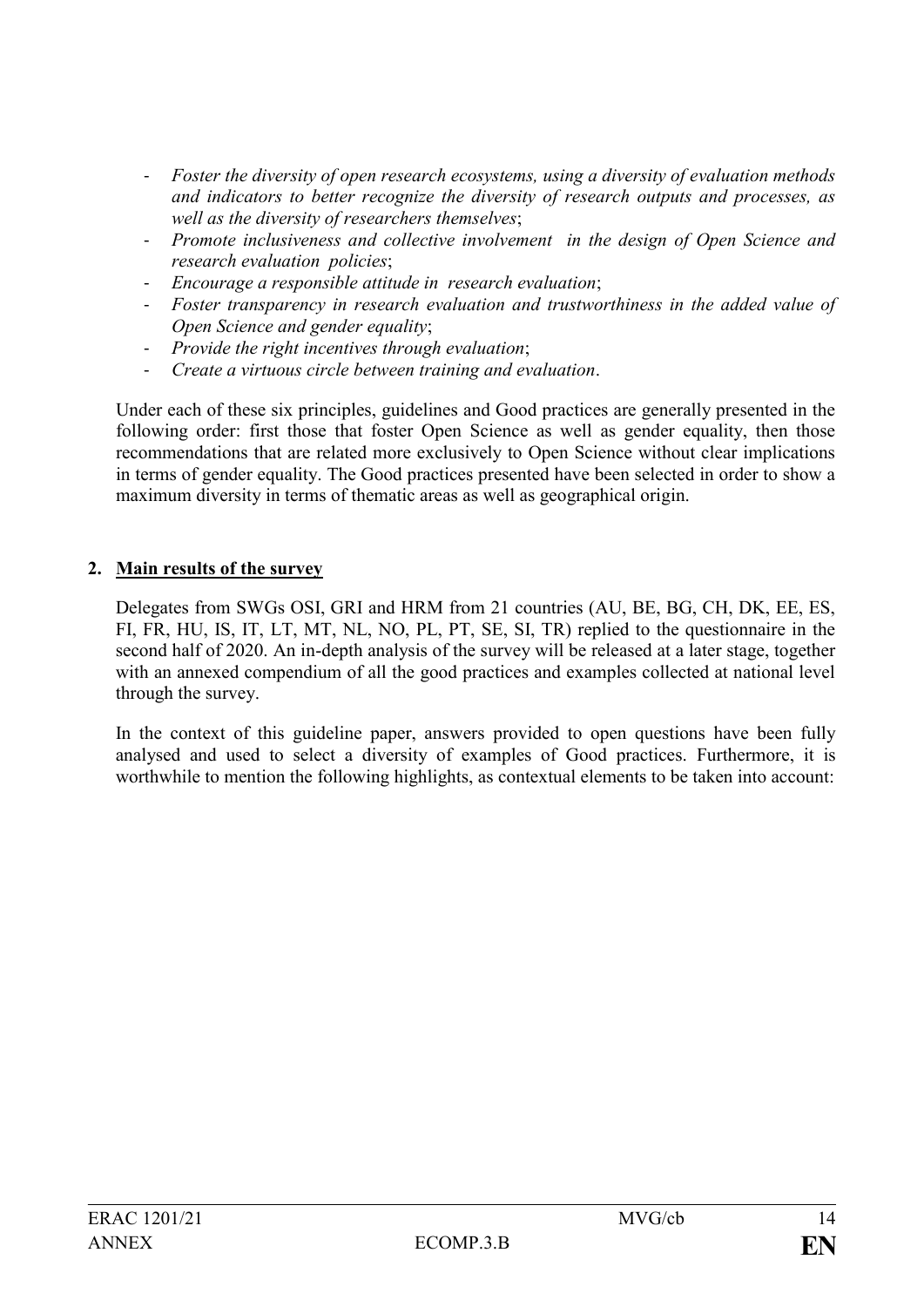- Over the last two years national (or regional) Open Science policies have been put in place in most participating countries.
- Most research funders have integrated Open Science principles and implemented concrete actions in this regard.
- Several countries mention interactions between Open Science and research evaluation (but it is not yet systematic everywhere).
- While gender equality is regularly taken into account in research evaluation, only in a few cases gender equality aspects are explicitly considered while evaluating the uptake of Open Science.
- Decisions regarding recruitments and promotions are generally taken at institutional level, which leads to divergence in the extent to which Open Science and gender equality are taken into account.
- Most cited obstacles for taking Open Science better into account while evaluating research are, according to respondents:
	- o Traditional research evaluation based on impact factor (JIF) and publishing with reputable commercial publishers;
	- o Disparity between quality of papers in Open Access journals vs. subscription journals when developing metrics;
	- o The research community at large. High ranked researchers are not always interested in changing the research evaluation system.
	- o The lack of awareness in the research community about the importance and the benefits of Open Science.
- Open Science practices that are considered as most relevant while assessing a researcher (in order to recruit or promote him/her) are:
	- o Opening access to publication;
	- o Managing data;
	- o Engaging in FAIR Data;
	- o Opening access to data.
- Policies that relate to gender, early career investigators, diversity and research integrity are considered as having to be looked at jointly while developing research evaluation policies that fully acknowledge Open Science practices.
- According to respondents, the following practices contribute the most to develop research evaluation policies that fully acknowledge Open Science and Open Innovation practices: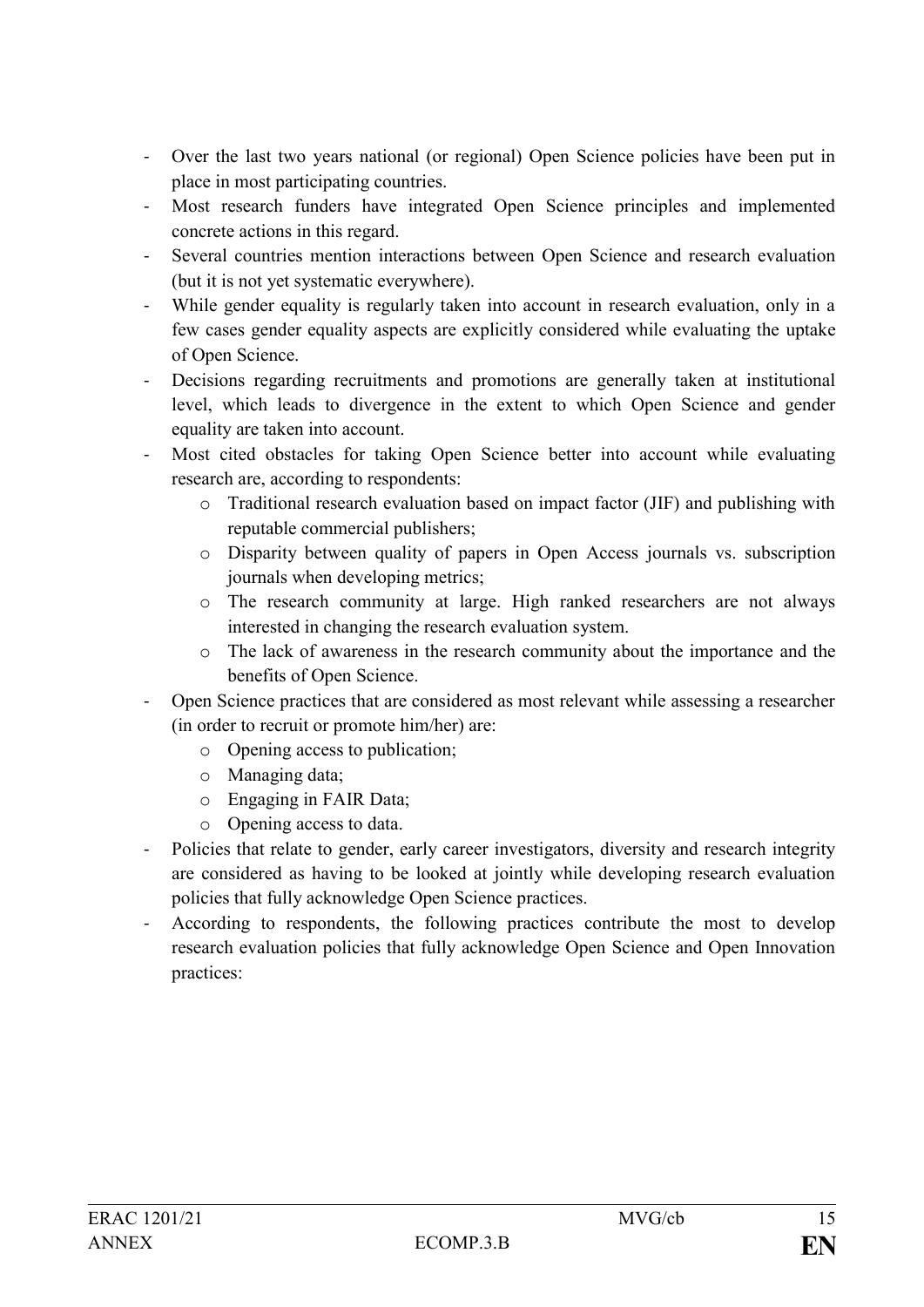- o Explicitly defining quality/excellence;
- o Adopting a multidimensional definition of quality/excellence;
- o Improving transparency of the evaluation processes, forms and outcomes, including justification and publication of decisions;
- o Favouring peer review over metrics.

# **3. Guidelines**

**3.1.Foster the diversity of open research and innovation ecosystems, using a diversity of evaluation methods and indicators to better recognize the diversity of research outputs and processes, as well as the diversity of researchers themselves** 

**Broaden research evaluation to the whole range of openly accessible research outputs and processes, considering openness to publicly funded research as a principle by default. Open Science practices should not be narrowed down to opening access to scholarly publications, and research outputs and processes should be made accessible to a broad scope of stakeholders, within as well as outside of academia, with due attention to the gendered distribution of tasks and responsibilities within teams. Furthermore, people in charge of evaluating research should reflect such diversity and gender balance, while using a diversity of methods and indicators for assessing the quality of research.**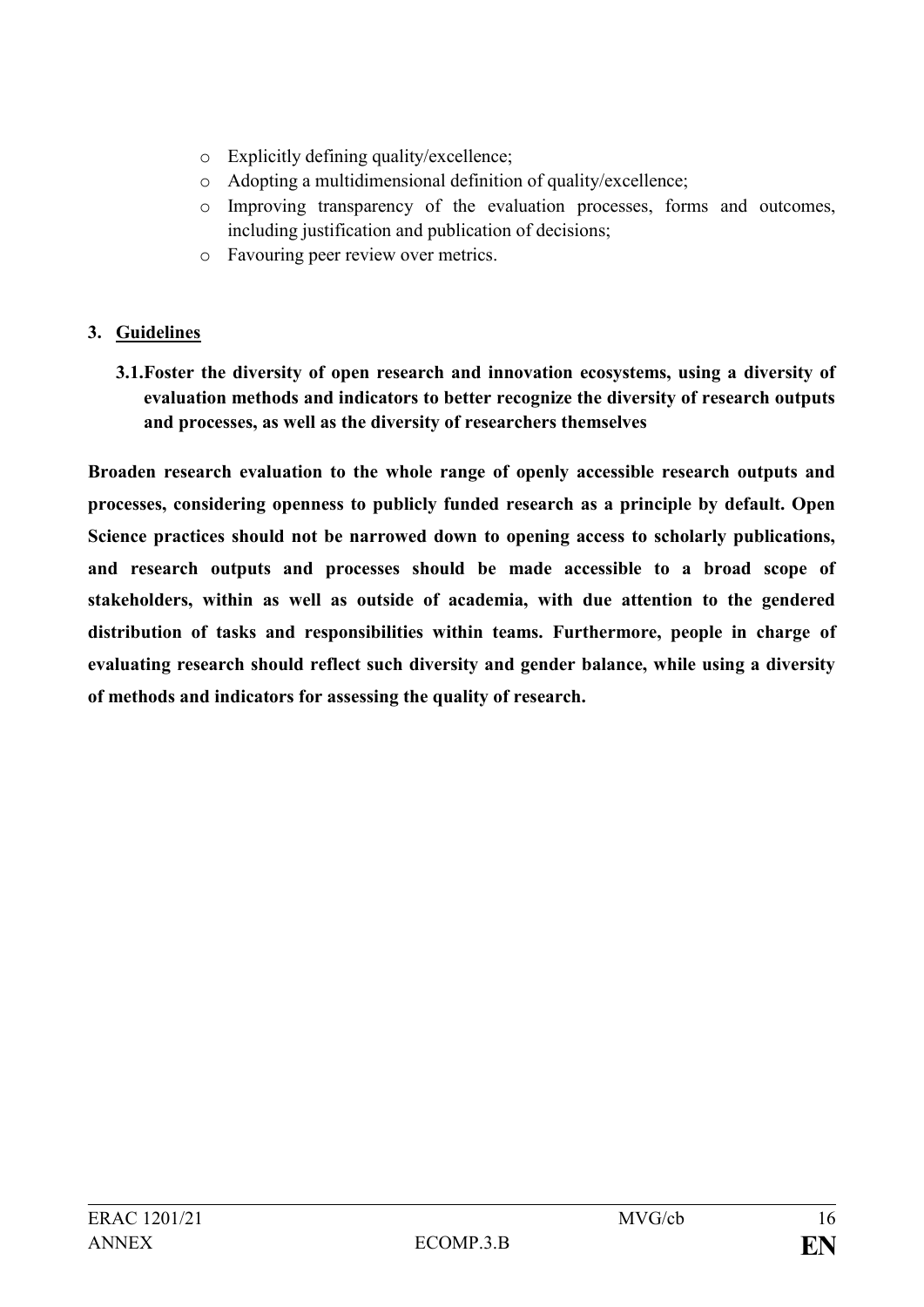1. In the context of research evaluation, consider and valorize the whole diversity of practices, research outputs and processes that relate to Open Science and Open Innovation. Such diversity goes far beyond open access to scholarly articles. In particular, research evaluation should take into account any endeavour, at individual, collective, project, institutional or national level, to make a diversity of research outputs openly accessible like articles, books, preprints, reports, datasets, software, patents, materials, models, algorithms, workflows, peer reviews (in the context of open peer reviewing processes) as well as research based open educational resources. It should also fully integrate whenever relevant the FAIR-ification of research data and the engagement into citizen science practices. Open Science, considered in all its diversity, allows to enhance the work of a broader diversity of talents and expertise within academia, taking into consideration the diversity of academic career paths and career stages, and overcome the gender biases that may accompany a too exclusive focus on the publication of articles in top international scholarly journals**<sup>3</sup>** .

Refs.: EUA, 2020; SWG GRI, 2019b; SWG OSI, 2018; Van den Brink and Benschop, 2012

Good practices:

## **Denmark**

A committee on merits was set up by the Minister of Higher Education and Science in August 2018. The committee recommended that evaluation of excellent research, including the merit of the university staff's research efforts, should be based on a substantive peer review, which should emphasize all significant types of contributions to research results, and not primarily emphasize the amount of publications or other bibliometric indicators.

## **Estonia**

Open Science is taken into account in the national level research assessment exercise. Among the evaluation criteria are: popularisation of research results; publicly accessible research results (publications and databases); other facts and aspects that represent societal impact.

1

**<sup>3</sup>** Please see SWG GRI (2019b) for concrete recommendations allowing to avoid or limit gender bias in research evaluation. Those include notably: providing gender bias training for staff and evaluators, including gender experts and observers in evaluation panels, assuring the gender balance in evaluation panels, favouring whenever feasible double-blind review, promoting the gender mainstreaming of funding programmes (particularly in regard to eligibility rules and evaluation criteria) and the gender proofing of the language of the call texts.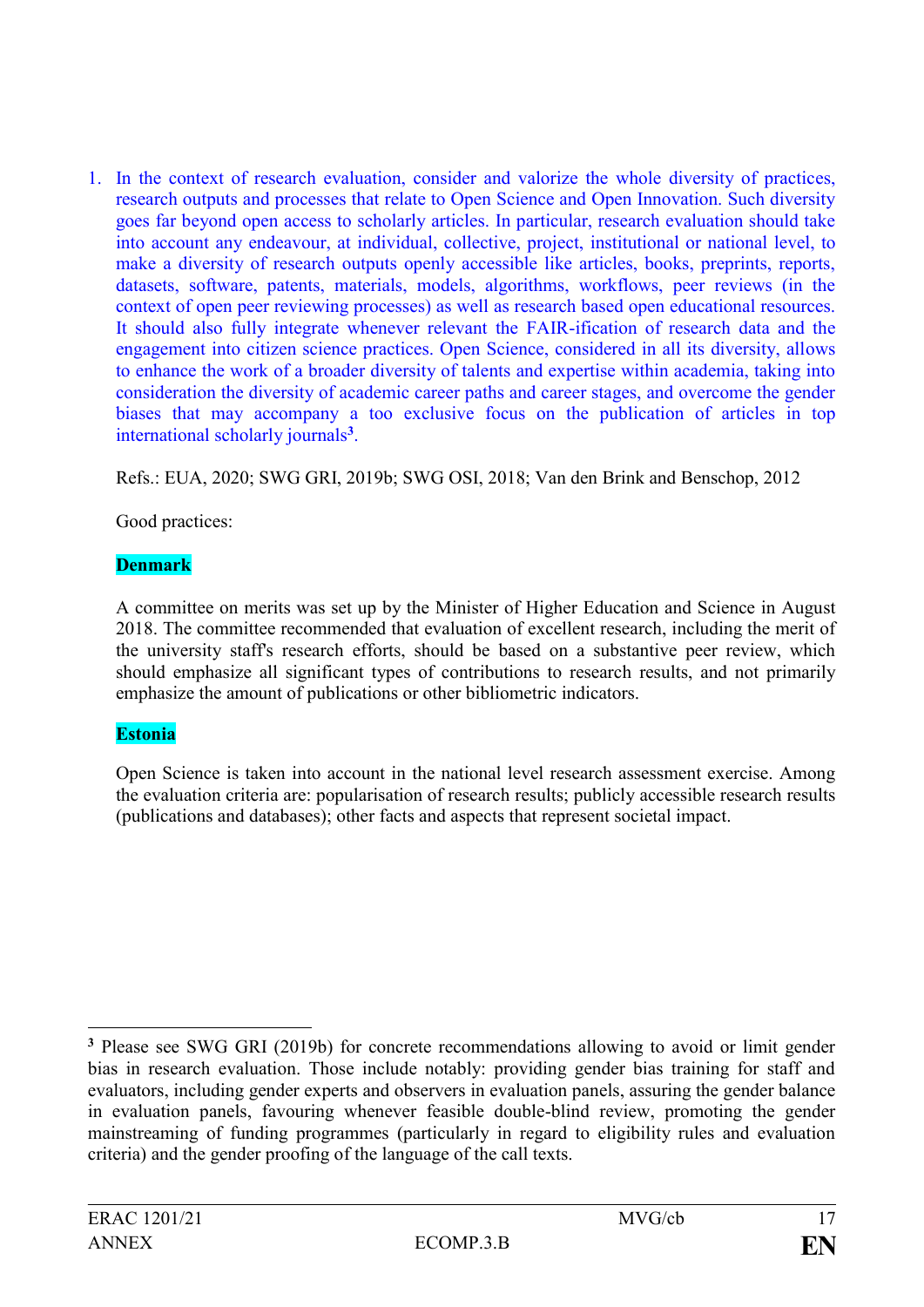## **Poland**

Open Innovation has been integrated into research evaluation frameworks for recruitment and/or promotion of researchers. First, the procedure of doctoral degree award allows for submission of the doctoral dissertation in a form of construction, technological, implementation or artistic work. Second, the procedure of *doktor habilitowany* (habilitation) degree award and the procedure of the professor title award allow for awarding the degree or the title based on a design, construction, technological or artistic unique achievement accomplished. Third, the Ministry runs the programme of industrial doctorate. A doctoral student benefiting from the programme undergoes a doctoral training in university or any other institution entitled to run a doctoral school and at the same time works at a company to solve a determined technological problem which is the subject of a doctoral dissertation.

Open Innovation is also integrated into research evaluation frameworks at the level of institution assessment. In collaboration with stakeholders, the Ministry of Education and Science is elaborating a Knowledge and Technology Transfer Evaluation. The policy instrument will serve evaluation of key types of entities composing Polish system of science and higher education (incl. universities) in terms of cooperation with socio-economic environment.

2. While avoiding predatory publishers, focus on the quality of the content itself of scholarly papers and books rather than on the sole prestige of the journal or publisher in which they have been published. This guideline is particularly relevant for the evaluation of individuals, in regard to which journal level metrics (like JIF) should be considered with extreme caution.

Ref.: CNRS, 2019; Guédon et al., 2019 (p. 46)

Good practices:

## **Ireland**

HRB (Health Research Board) has never asked for JIF and now explicitly guides their peer reviewers at Panels not to consider it. They are also introducing public reviews (PPI) into their Funding Panels decision-making [\(https://www.hrb.ie/funding/funding-schemes/public-and](https://www.hrb.ie/funding/funding-schemes/public-and-patient-involvement-in-research/)[patient-involvement-in-research/\)](https://www.hrb.ie/funding/funding-schemes/public-and-patient-involvement-in-research/).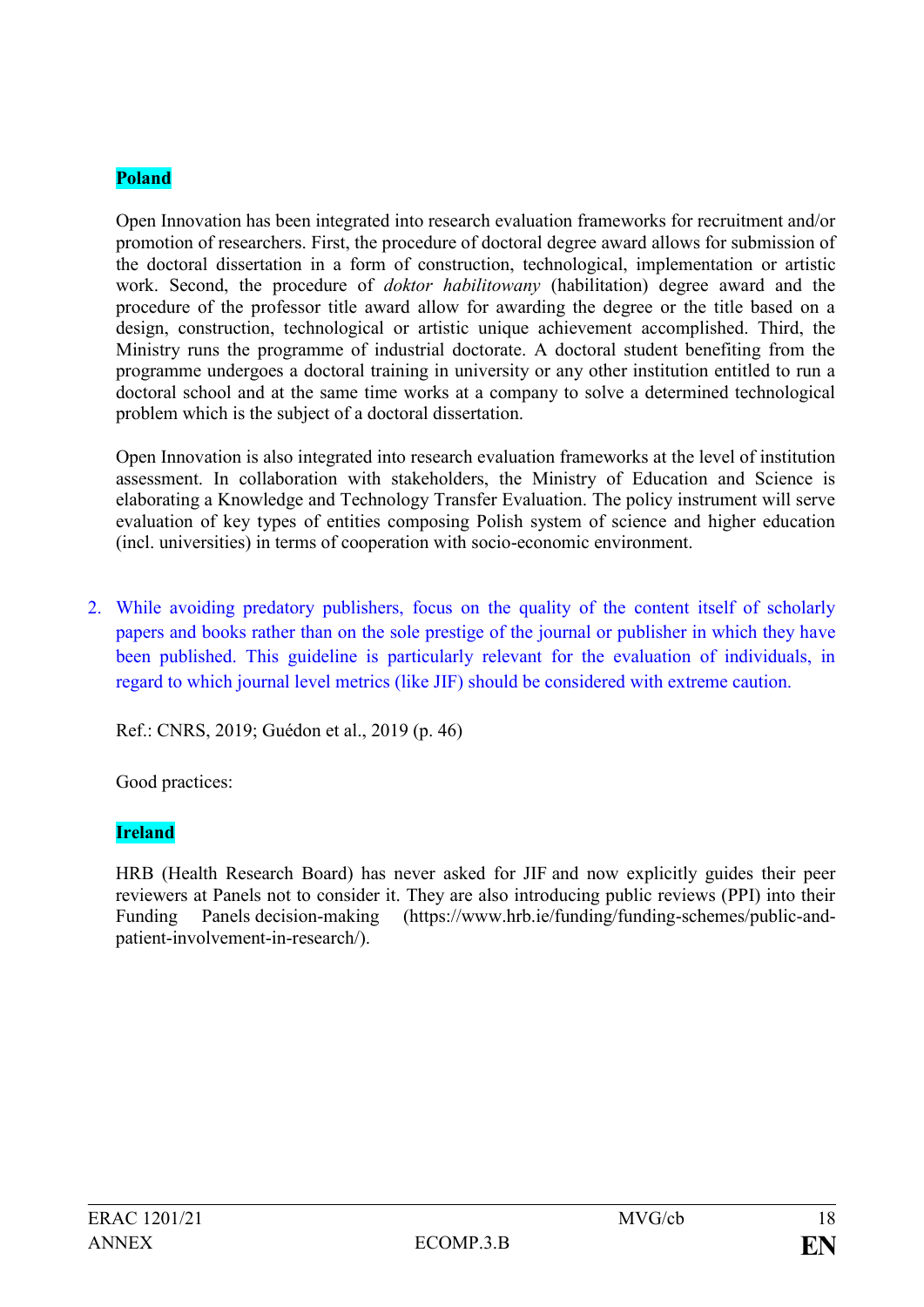3. For recruitment and career promotion in higher education, consider academic career in an encompassing way (including teaching, impact driven activities and services to society). In this perspective, the use of "academic evaluation" should be preferred whenever relevant to the more focused "research evaluation". For each of the components of the academic profession, have due consideration for the extent to which Open Science principles - and whenever relevant Open Innovation - have been followed.

Refs.: EUA, 2019a; Saenen et al., 2021; VSNU, 2019

Good practices:

### **Belgium**

At KULeuven University, Belgium (Flanders), they have introduced the narrative approach of biosketch in hiring and promotion processes. The biosketch is not intended to replace existing application files but to enhance the quality of researcher evaluation procedures by giving researchers the opportunity to stress what they think is relevant within the three core tasks of senior academic staff (research, education and service/engagement) in relation to the evaluation procedure and give background to the choices they have made in their careers. It includes:

- a list of 5 achievements (at national or international level, relating to research, education and service/engagement);
- an explanation about the ambitions for the future in regard to one's research agenda, but also teaching and service provision;
- indication of demonstrated leadership both scientific leadership and guidance of colleagues and staff;
- Any efforts made to promote Open Science.

Furthermore applicants can describe how specific and/or personal circumstances had an impact on their achievements and ambitions and what they did to overcome specific difficulties or grasp specific opportunities.

4. To better consider the diversity of Open Science practices, encourage a diversity of methods and approaches in research evaluation. Strive for the right balance of quantitative and qualitative methods, traditional and alternative metrics, indicators and expert judgement, taking the context into account while effectively avoiding gender bias that may be linked to quantitative as well as qualitative indicators. We cannot completely discard metrics and numbers, but should rather use them in the right context – taking notably into account if the evaluation concerns an individual or an institution -, with responsibility, not overweighting bibliometrics in the general evaluation balance. Furthermore next generation metrics should consist in a mix of new metrics, underpinned by an open and transparent data infrastructure as well as a better, accurate and responsible use of existing ones.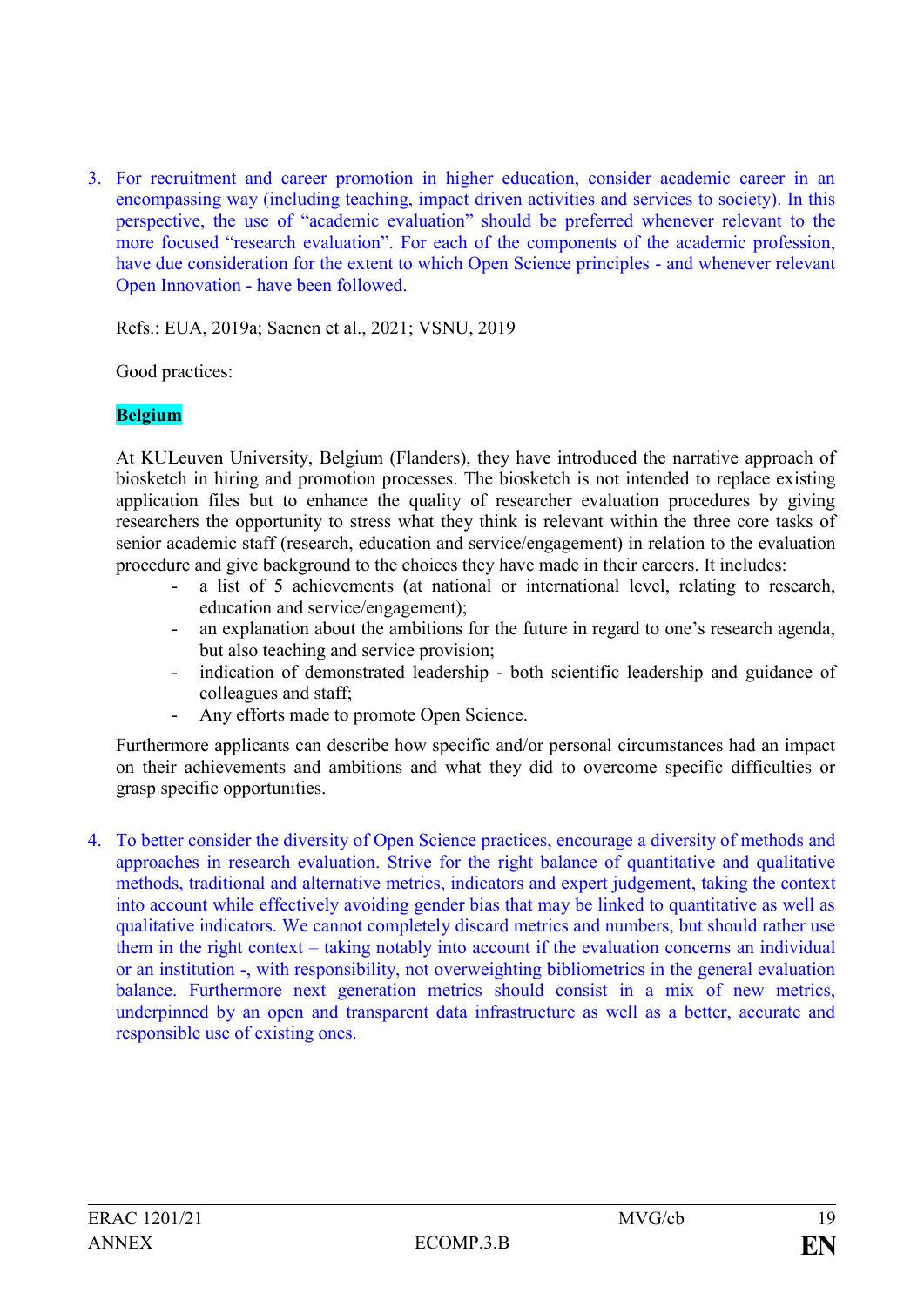Ref.: Genderaction, 2019; Helmer et al., 2017; Ross, 2017; SWG GRI, 2019b; Wilsdon, 2016

5. Experiment with new CV templates that allow for more compliance with the diversity of Open Science principles and practices (like data sharing, impact creation, etc.) and make the evaluated part of the evaluation process, while at the same time being gender proofed in order to prevent gendered outcomes (recognising for example the gendered approaches to self-presentation and presentation of one's own achievements) and counter gender bias in evaluation. Such CV templates may adopt narrative features and/or include self-evaluation modalities as well as a selection of the most relevant productions, irrespective of the type of research output or the individual or collaborative nature of the work. They should also mention career breaks and services to the community.

Ref.: SWG GRI, 2019b

Good practices:

## **Netherlands**

All research groups in the Netherlands are required to write a self-evaluation in preparation for an evaluation in the context of the national research assessment exercise (Strategy Evaluation Protocol: [vsnu.nl/files/documenten/Domeinen/Onderzoek/SEP\\_2021-2027.pdf\)](https://www.vsnu.nl/files/documenten/Domeinen/Onderzoek/SEP_2021-2027.pdf).

Furthermore the NWO (Dutch Research Council) narrative CV is to be introduced in the upcoming Vici round – granting individual creative researchers -, so that CVs are assessed more on their quality and (sustainable) impact than on their quantity and prestige. The use of a uniform CV is presented as having several advantages: no differences between domains, compatibility with the DORA declaration (which NWO signed). Narrative CVs also allow to take better into account the stage of the researcher's career and give visibility to different kinds of talents. Since narratives are difficult to compare though, indicators may be used in a complementary way. (nwo.nl/en/funding/our-funding-instruments/nwo/innovational-researchincentives-scheme/vici/index.html)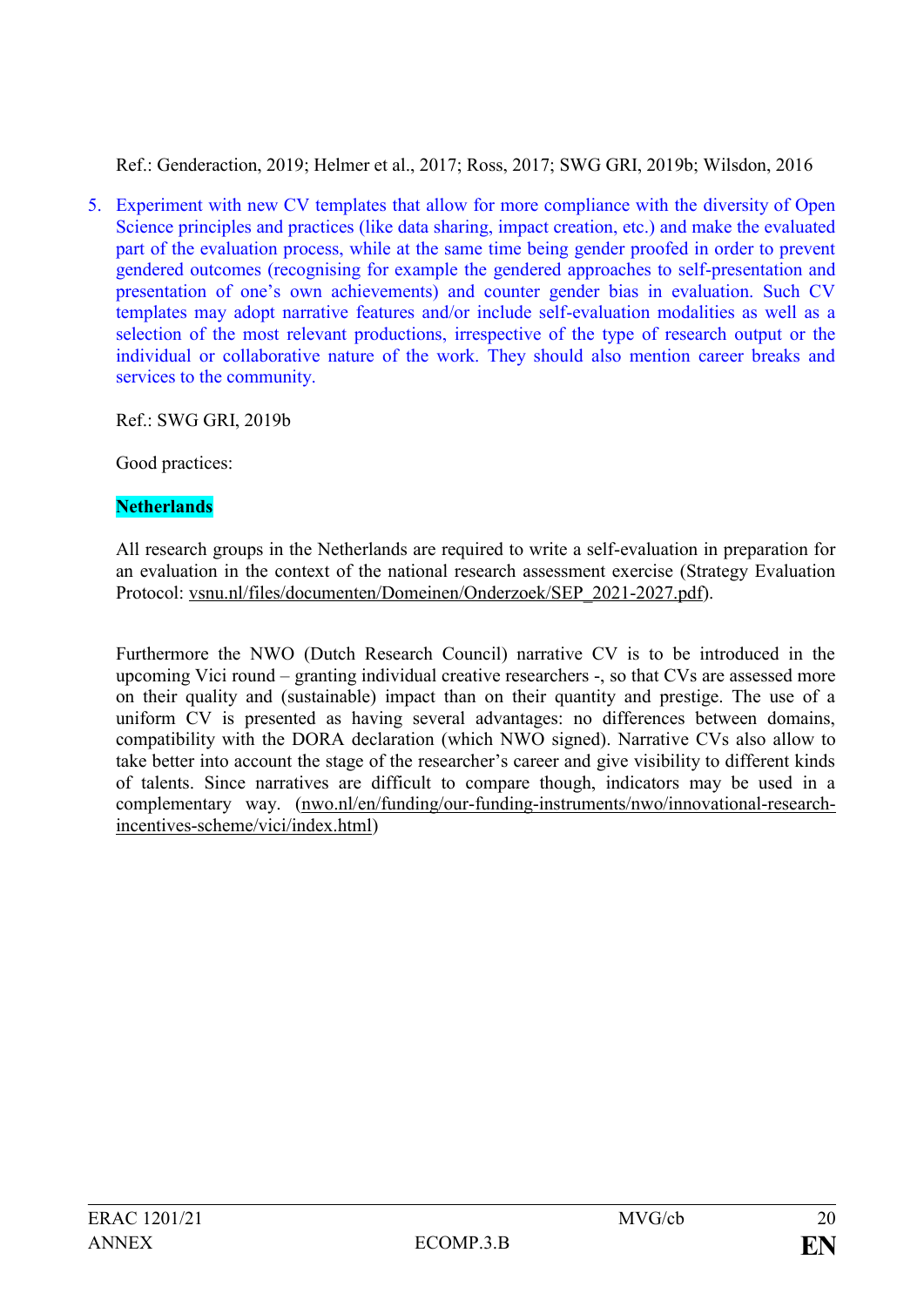### **Switzerland**

The Swiss National Science Foundation (SNSF) has introduced the pilot project SciCV. The aim is to allow researchers to present their most important contributions to science in brief narratives, rather than as lists of publications. This approach will help make other academic output, beyond publications, more visible and more valued and promote equal opportunities. SciCV will also introduce a uniform way of calculating the academic age of applicants, which indicates how long they have been active researchers as opposed to their biological age. The new format will no longer include any journal-based metrics, such as Journal Impact Factors, as a surrogate measure of the quality of individual research articles. Rather, the actual content of articles and their citation impact will be considered. (Further information: http://www.snf.ch/en/researchinFocus/newsroom/Pages/news-200131-scicv-snsf-tests-new-cvformat-in-biology-and-medicine.aspx)

## **UK**

Loughborough University includes an opportunity for researchers to self-evaluate as part of their annual review. In recruitment they ask applicants to list their three 'best' papers which are read.

6. Make sure that committees in charge of evaluating researchers and research projects are balanced and diverse in terms of gender, geography, ethnic and cultural background, career stage, as well as in disciplinary terms (in case of interdisciplinary projects).

Ref: Guédon et al., 2019: 44; Lendák-Kabók and Ochsner, 2020

Good practices:

### **Belgium**

F.R.S.-FNRS, the funding agency of the Wallonia-Brussels Federation, Belgium, includes diverse profiles in the reviewer pools, panels, and boards: experts from the private sector and the civil society are present in juries whenever the scope of the support schemes require their expertise [\(https://www.frs-fnrs.be/docs/Reglement-et-documents/FRS-](https://www.frs-fnrs.be/docs/Reglement-et-documents/FRS-FNRS_Guide_Jurys_FRIA_FR.pdf)FNRS Guide Jurys FRIA FR.pdf). In addition, over the last years, efforts have been made to increase the proportion of women participating in different evaluation processes (among Step 1 experts, scientific commissions' members (Step 2), panels of juries, etc.). [\(https://www.frs](https://www.frs-fnrs.be/docs/FRS-FNRS_Rapport_etat_egalite_genre_2019.pdf)[fnrs.be/docs/FRS-FNRS\\_Rapport\\_etat\\_egalite\\_genre\\_2019.pdf\)](https://www.frs-fnrs.be/docs/FRS-FNRS_Rapport_etat_egalite_genre_2019.pdf)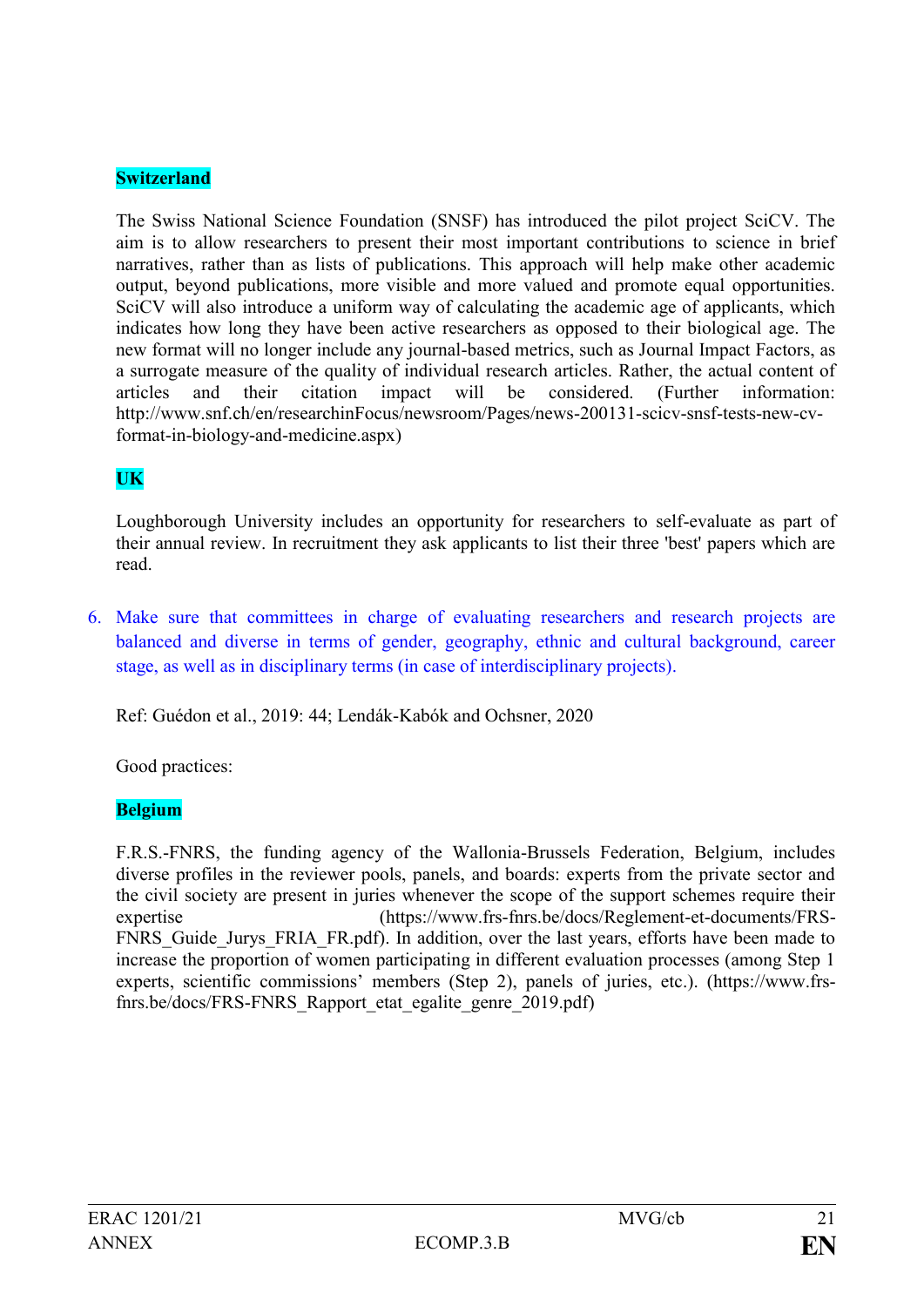### **France**

The remit of the High Council for Evaluation of Research and Higher Education (HCERES) [\(https://www.hceres.fr/\)](https://www.hceres.fr/) is defined by the Law of 22 July 2013. Its core values are independence, transparency and fairness. Its methods are based on a commitment to the evaluated institutions, a commitment to accompany them and to be a partner in their progress. HCERES intends to improve evaluation practices, notably by supporting the San Francisco Declaration on Research Assessment (DORA) and the Leiden Manifesto.

In order to foster parity, HCERES takes care to:

- Balance numbers of women and men serving on all its ruling bodies and committees, including panels of experts. This charter lays down a set of general rules on how evaluations are to be carried out;
- Ensure parity between men and women in positions of responsibility within the research unit: management, deputy management, team responsibility, member of the laboratory council.

[\(https://www.hceres.fr/en/file/research-assessment-criteria-and-indicators\)](https://www.hceres.fr/en/file/research-assessment-criteria-and-indicators)

### **Germany**

The German Research Council, an organisation responsible for evaluating research facilities, also for the federal government and the Länder, states in its evaluation guidelines, that the selection of evaluators should be diverse (e.g., in terms of competencies, disciplines, institution of origin, age, career stage, nationality, gender).

7. Consider disciplinary specificities and the diversity of their ways of implementing Open Science. In particular there is a need to develop Open Science in the SSH (Social sciences and Humanities) and the arts, together with researchers and scholarly associations from those fields. STEM solutions do not always work for them, and publication as well as peer reviewing patterns – like in regard to monographs – may be (partly) different.

Ref.: Ochsner et al., 2020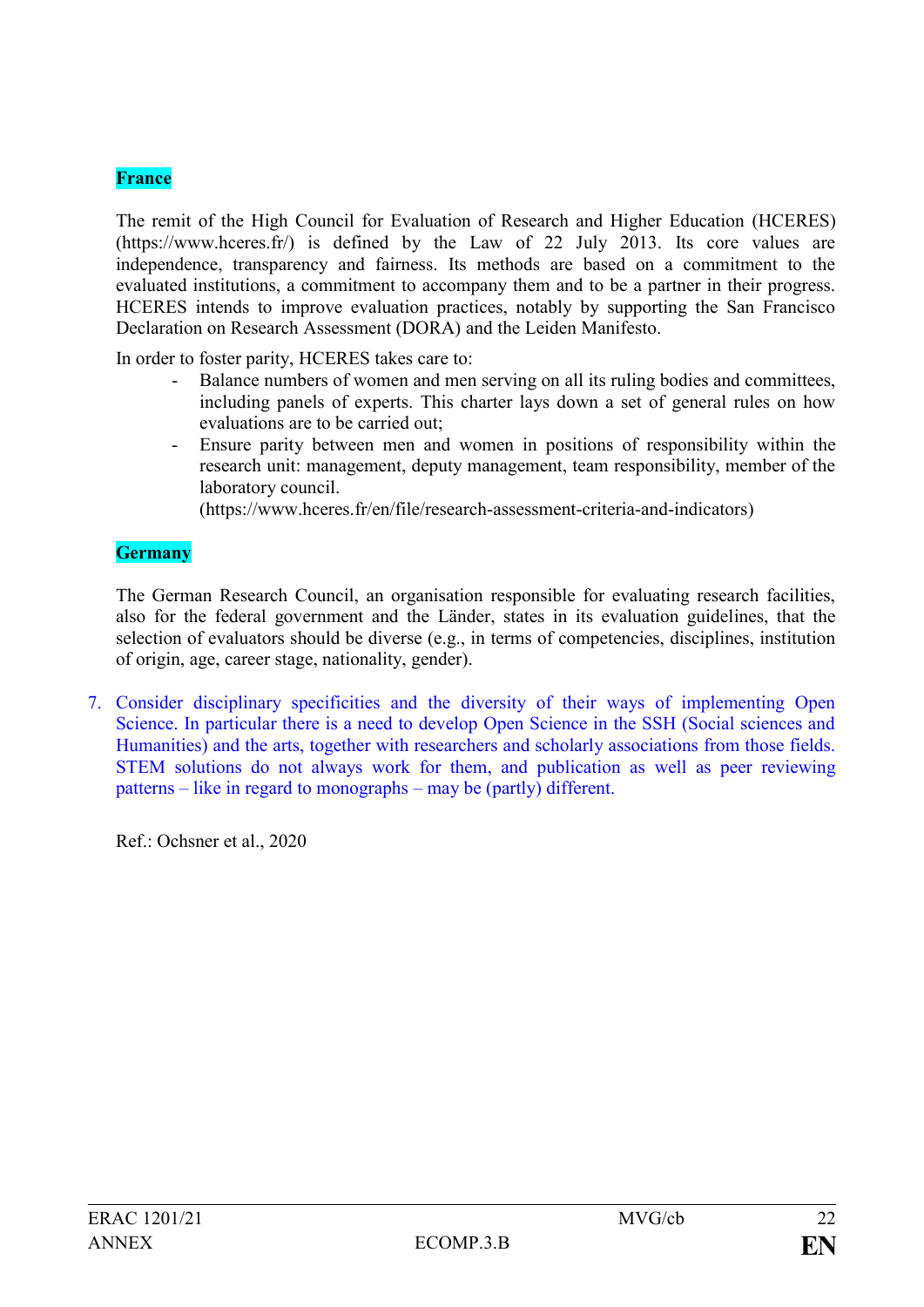## **3.2. Promote inclusiveness and collective involvement in the design of Open Science and research evaluation policies**

**Open Science policies and research evaluation policies should be designed in an inclusive way, including the perspectives from the different stakeholders as well as from researchers from different disciplinary backgrounds, gender and at different stages of their career. Inclusiveness in policy design is also an important means for avoiding gender bias. Furthermore, changes in research evaluation aiming at fostering Open Science and gender equality should involve a collective and systemic approach, between countries as well as between institutions.**

1. Within universities, bring changes to the research evaluation procedures and make them more supportive of Open Science and gender equality at institutional level by fostering coalitionbuilding in order to gain the bottom-up support necessary for change, involving academics, libraries, HR departments, Research Council of the university, etc. The top-down support of authorities - academic leadership as well as government - is also needed to warrant the implementation and the uptake of the principles and initiatives.

In particular, integrate in such coalition-building and co-design of Open Science assessment principles and processes researchers and academic stakeholders with a diversity of gender, disciplinary and cultural backgrounds and at different stages of their career, including early career investigators.

Ref.: Lilja, 2020; Saenen et al., 2021; Working group for responsible evaluation of a researcher, 2020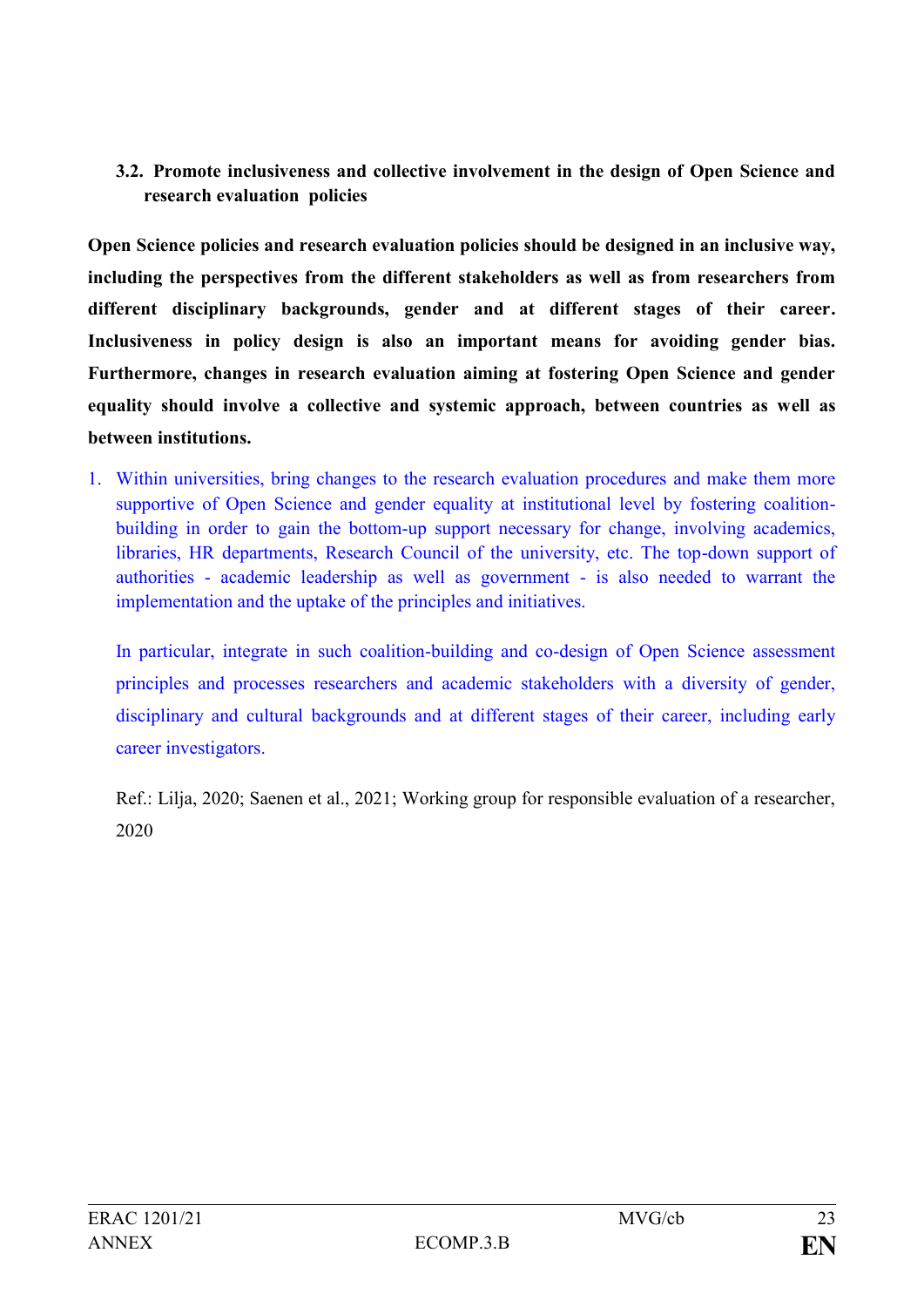Good practices:

## **Finland**

The Working group for responsible evaluation of researchers from the Finnish Committee for Public Information (TJNK) has joined forces with the Federation of Finnish Learned Societies (TSV) and published together a joint report about Good Practises in Researcher Evaluation in Finland. Although many national entities were involved in developing the Recommendation, the approach is considered "bottom-up" and there was broad and enthusiastic buy-in of the principles behind the recommendation among Finnish academic stakeholders. For example, the Academy of Finland, the main national funder for basic research, [confirmed support for](https://www.aka.fi/en/about-us/whats-new/press-releases/20202/academy-of-finland-confirms-support-for-responsible-evaluation-of-researchers/)  [responsible evaluation of researchers.](https://www.aka.fi/en/about-us/whats-new/press-releases/20202/academy-of-finland-confirms-support-for-responsible-evaluation-of-researchers/) An initial challenge was to gain a consensus of opinion across all fields and a broad range of stakeholders, which was ultimately addressed through public consultation and discussion. In 2020, the task force completed its work, and a steering committee was subsequently formed to implement the recommendation and develop impact measures.

The report emphasises notably that research evaluation should provide researchers with the opportunity "to express an understanding of the objectives, significance and effectiveness of their work" through self-evaluation, and that "the work they have done for the purpose of the evaluation and/or the feedback they have received should enable them to improve their own work." (Working group for responsible evaluation of a researcher, 2020: 8)

2. Universities, representative organisations, research institutes, research funders and policymakers should work together in an inclusive and collective way to develop and implement more accurate, transparent, and responsible approaches to research evaluation that foster Open Science and gender equality. Networks of universities, like the European University alliances, may play a particular role in regard to the experimentation of innovative forms of institutional coalition-building.

Ref.: Saenen et al., 2021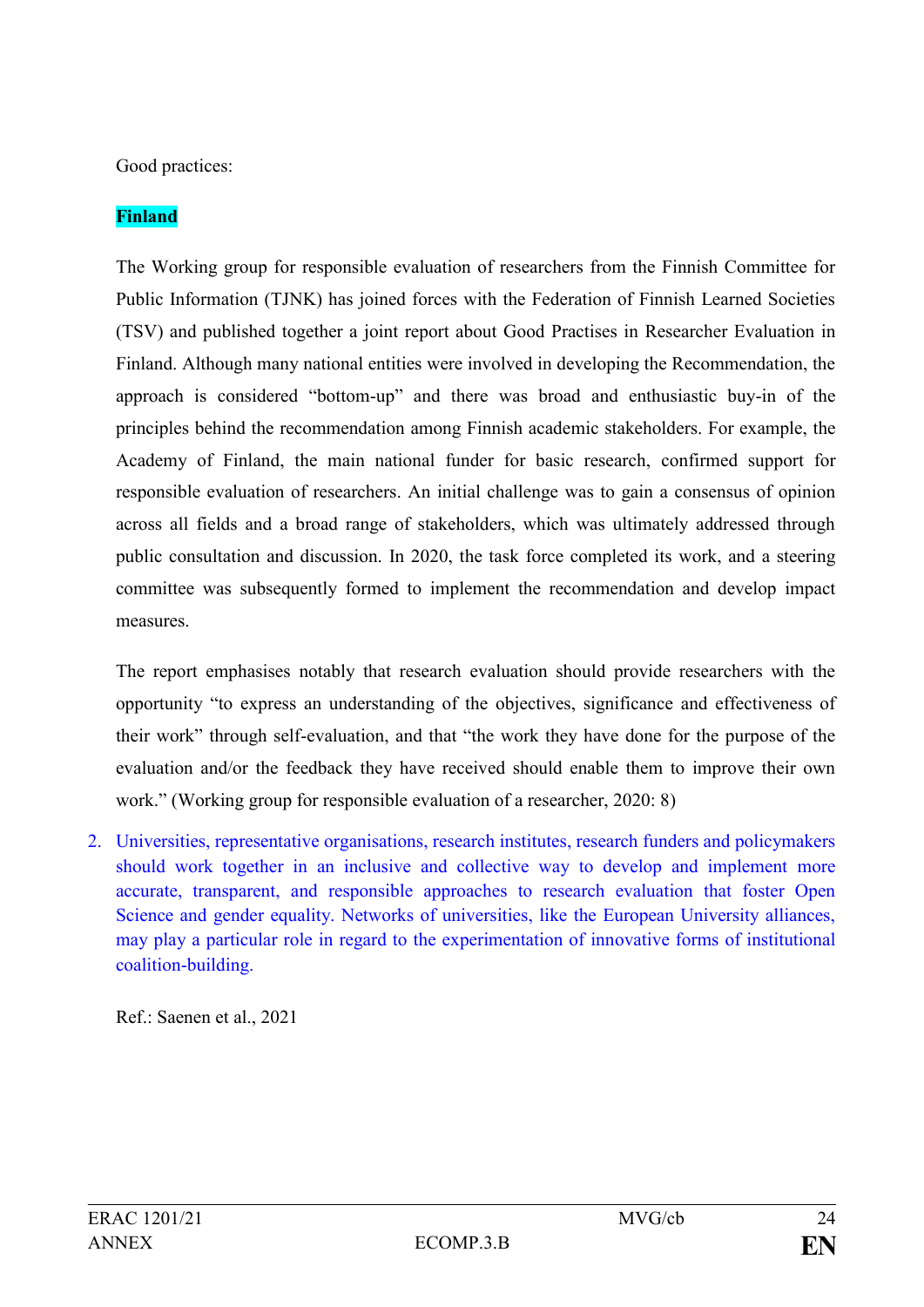### Good practices:

## **Germany**

In Germany, the Alliance of Science Organisations has set up a national open access contact point (OA2020 DE). The project aims to provide guidelines to implement open access, but also further negotiation strategies when working with publishers, support each institution by analysing publication costs as well as establishing a central point of contact in order to connect all people and organisations involved. This project could prove to be also helpful in opening up more publishing opportunities for women scientists.

## **Switzerland**

Within the national 'Equal Opportunities and University Development Programme', 'The Better Science Initiative' was created as a cooperation project between swissuniversities, the umbrella organisation of the Swiss universities, and the Leading House, University of Berne, in collaboration with other higher education institutions. The initiative "Better Science - Academic Culture in the 21st Century" calls for a rethinking of the current paradigm of quantifiable academic work in favour of more sustainability, diversity, inclusion, and equal opportunities in the academy. At university level, the initiative demands quality in a holistic sense rather than quantity and speed. Better Science aims to break with current trends in academia and establish a new culture. This goal can only be achieved if all university members engage with the issues at hand, network, and exchange ideas. (Further information: [https://betterscience.ch/en/mehr](https://betterscience.ch/en/mehr-erfahren/#/)[erfahren/#/\)](https://betterscience.ch/en/mehr-erfahren/#/)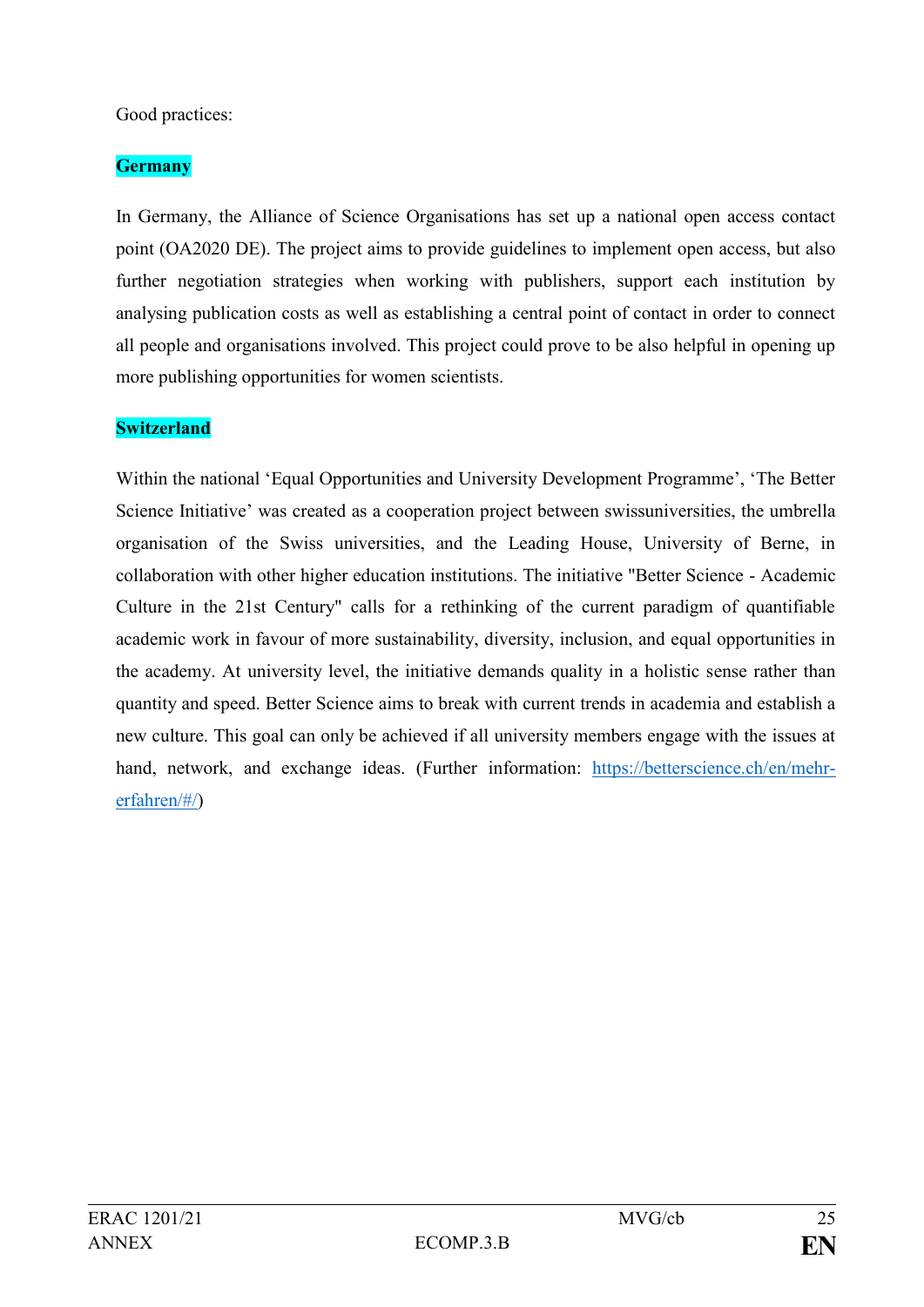#### **European University Alliances**

The CHARM (CHallenge-driven, Accessible, Research-based, Mobile)-EU European University alliance intends to work together to design and develop realistic Open Sciencecompatible models for the evaluation of research and researchers (among other criteria for evaluation of research and researchers related to the Horizon 2020 funded TORCH project). The concept is that the models developed will support the partner universities' capacity to reward Open Science practices, promote Open Access publication, sharing research data and communicate the results of research to citizens, while considering gender equality in a systematic manner. Gender is looked at both in terms of gendered innovation but also as a lens for each of the transformational modules that are the focus of TORCH, including Open Science.

3. Put Open Science and gender equality policies in the global perspective of the promotion of inclusiveness in research and innovation. Open Science and gender equality should constitute levers, through research evaluation, for promoting a more inclusive academic culture, that also recognizes the added value of people from various cultural and ethnic backgrounds, among them generations of migrants and refugees.

Good practice:

### **Netherlands**

Even though not explicitly linked to Open Science, diversity and inclusion in higher education and research are a priority and an integral part of science and research policy in the Netherlands, as laid down e.g. in the following policy documents:

National action plan for greater diversity and inclusion in higher education and [research](https://www.nwo.nl/binaries/content/documents/nwo-en/common/documentation/application/nwo/national-action-plan-for-greater-diversity-and-inclusion-in-higher-education-and-research/20357%2BNationaal%2Bactieplan%2Bboekje_engels_01PM-pdf.pdf) (Sept. 2020) (https://www.nwo.nl/binaries/content/documents/nwoen/common/documentation/application/nwo/national-action-plan-for-greaterdiversity-and-inclusion-in-higher-education-andresearch/20357%2BNationaal%2Bactieplan%2Bboekje\_engels\_01PM-pdf.pdf)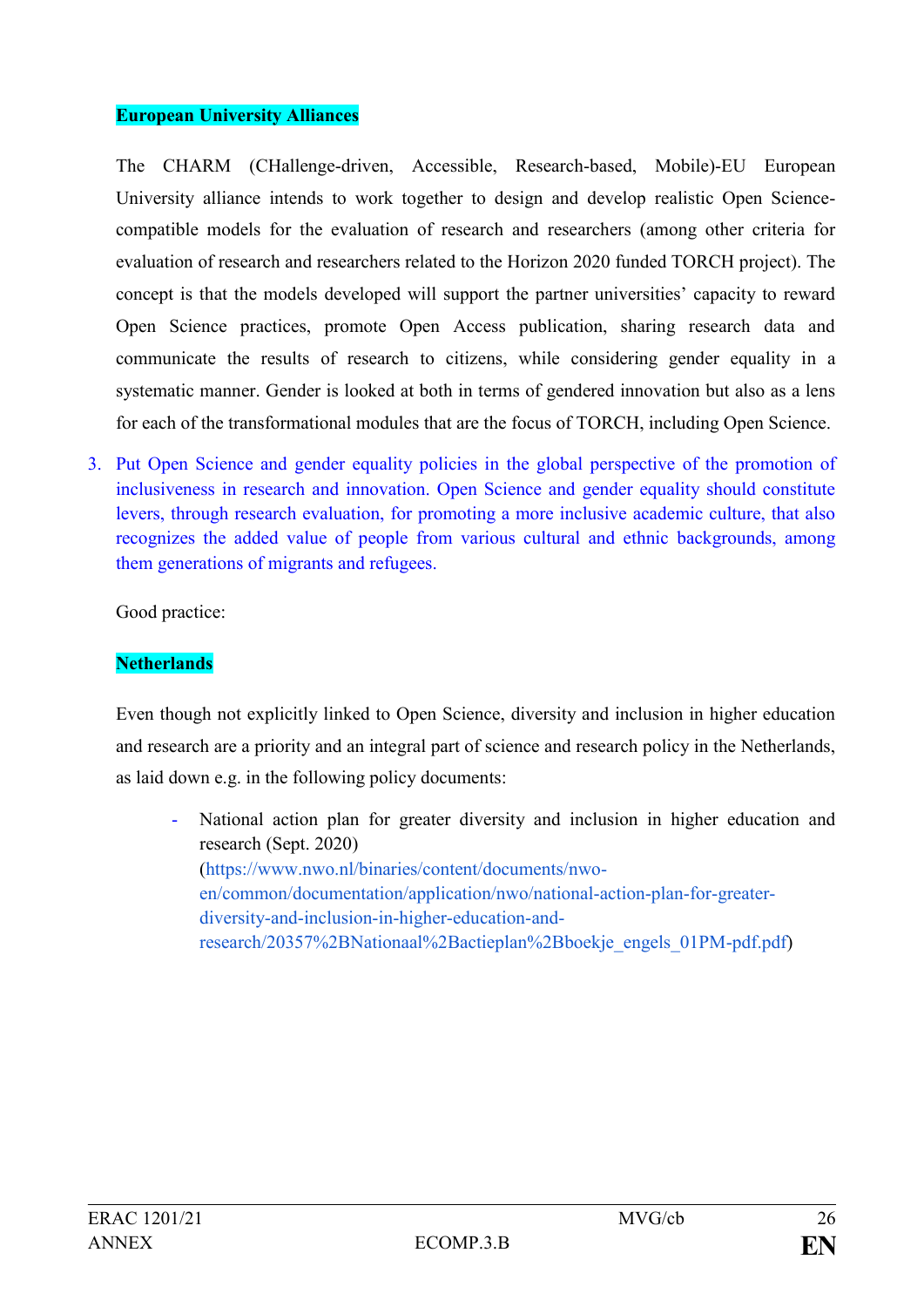Policy paper `Curious and Committed - the value of science' [\(https://www.government.nl/documents/policy-notes/2019/01/28/curious-and](https://www.government.nl/documents/policy-notes/2019/01/28/curious-and-committed---the-value-of-science)[committed---the-value-of-science\)](https://www.government.nl/documents/policy-notes/2019/01/28/curious-and-committed---the-value-of-science)

## **3.3.Encourage a responsible attitude in research evaluation**

**Principles and processes followed in research evaluation impact and orient the ways scientific knowledge is produced and disseminated, including in regard to the uptake of Open Science and gender equality. Therefore assessing research means taking shared responsibility - and whenever relevant being taken accountable - for the consequences of the choices made, which should never be taken for granted. Furthermore, policy makers, research funding and producing organizations share the responsibility to provide researchers with the Open Science infrastructures and services they need in order to engage into Open Science practices and fully benefit from open research and innovation ecosystems.**

1. Align practices of funding and evaluating research with policy principles at European, national and institutional level. For example the Horizon Europe Grant Agreement should reflect the principles of Open Science and gender equality, as well as research integrity (including the social, ethical and legal implications). Institutions that apply for the Human Resources Excellence in Research Award should demonstrate explicitly how the Good practices in Open Science and gender equality are integrated into their HR processes and strategies.

Ref.: Leonelli, 2017; OSPP, 2018

Good practices: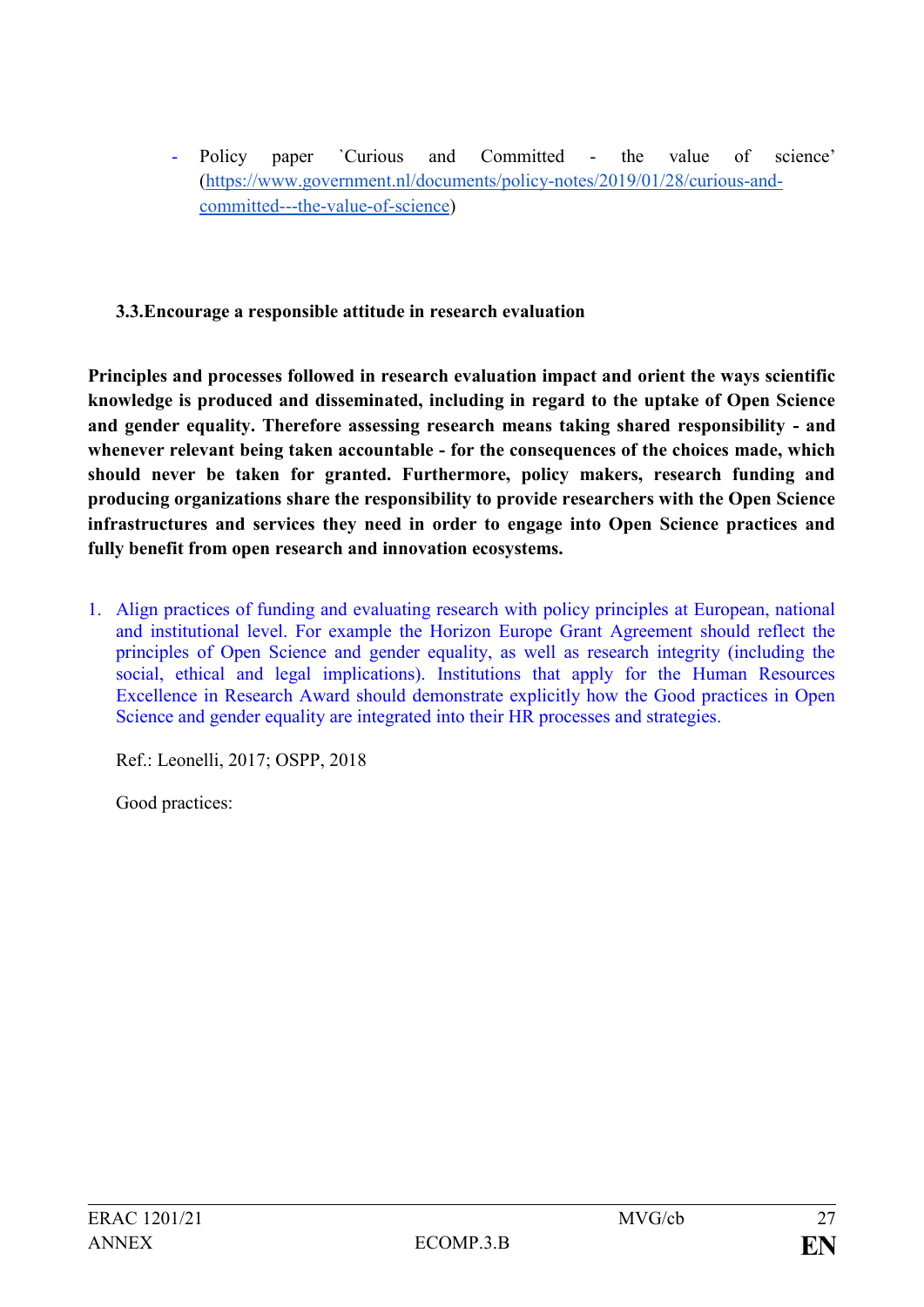### **Belgium**

A paragraph on Open Science has been included in the Flemish government agreement 2019- 2024, stating that the "Flemish Government fully draws the map of Open Science in the European context, and we make our knowledge institutions responsible for implementing a policy in this area. This applies both to access to publications as well as for access to the underlying research data." In addition, the Flemish Government has included in its Decree of the Flemish Government concerning the financing of the Special Research Funds at the universities in the Flemish Community, as well as in its Decree on the Industrial Research Funds, specific regulations on the obligation to report datasets to the Flanders Research Information Space (FRIS), according to the FAIR principles, which makes these accessible to EOSC.

### **France**

The French National Centre for Scientific Research, the CNRS, produced the «CNRS ROADMAP FOR OPEN SCIENCE» [\(https://www.science-ouverte.cnrs.fr](https://www.science-ouverte.cnrs.fr/)). One of the axes thereof is dedicated to the Individual evaluation of researchers and Open Science, in order to "reconsider the individual evaluation of researchers by using an approach that is compatible with the objectives of Open Science and by taking into account in his/her evaluation the contribution of a researcher to Open Science."

Furthermore the CNRS signed the DORA declaration on July 14, 2018, therefore endorsing principles such as having consideration in the evaluation for the results themselves, and not the prestige of the journal, recognizing the value of different types of research products and supporting the accessibility of the research outputs cited in the evaluation files through the national open archive HAL (or another open archive).

## **Hungary**

Open Science is taken into account by the National Research, Development and Innovation Office through the open access requirements that are integrated in the research grants. For example, 2.5% - 5% of the research budget has to be spent on open science goals like publishing the research paper open access or making the research data publicly available.

### **Italy**

Since 2013 Italy has a specific law article on Open Access publications based on public funded research. Public institutions that are responsible for funding and managing research, must take the necessary measures to promote open access to publications that result from research projects funded to at least 50% with public funds. It supports both publishing in an Open Access journal, and republishing the contribution and depositing it into institutional or disciplinary repositories within 18-24 months after the first publication.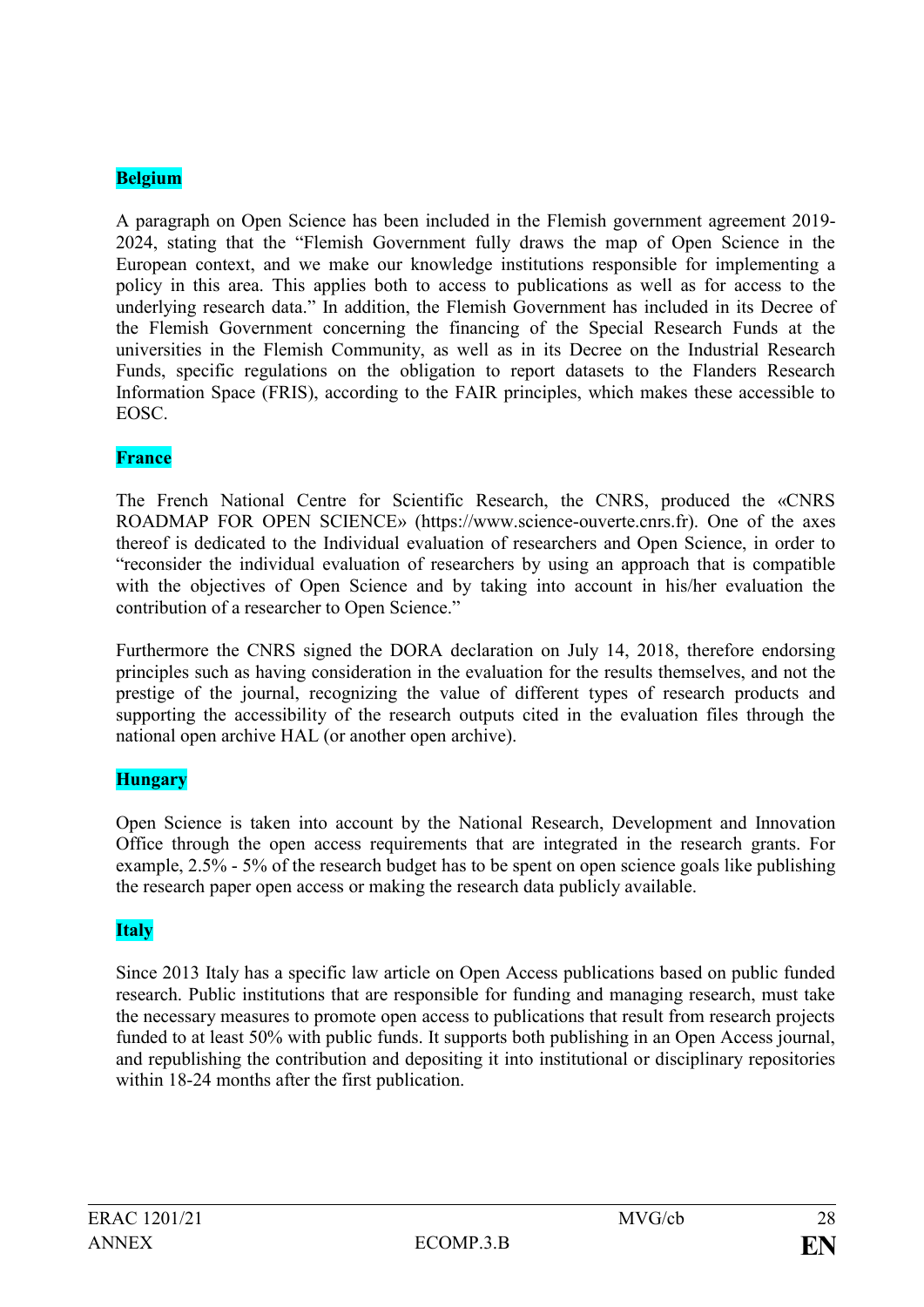### **Netherlands**

In the Netherlands some institutions have already changed their promotion and tenure systems, among them Utrecht University Medical Center. Other universities changed their code of conduct to include Open Science practices.

In the Netherlands, Utrecht University is a frontrunner in integrating Open Science principles and practices into research evaluation for recruitment and/or promotion at institutional level. Utrecht University prioritizes and implements evaluation criteria that value Open Science practices, making them part of conditions for grants and hiring, tenure and promotion policies, and allocating resources accordingly.

#### **Norway**

The University of Tromsø – Norway's Arctic University takes into account Open Science principles and practices into research evaluation for recruitment and/or promotion at institutional level. They signed DORA in June 2016. By 2018 they had revised all relevant policies and guidelines and made a plan for implementation. Main areas are recruitment to new positions, advancement to professorship, evaluation of doctoral dissertations, allocation of local grant money, sabbaticals and awards.

### **Portugal**

Open Science is taken into account in the national Research Evaluation policies. The Assessment Guidelines (R&D Projects, 2014) are explicit. The dissemination strategy of research outputs of the projects, including considerations for Open Access, shall be taken into account in the evaluation. Nevertheless a stronger embedment of Open Science concerns is still expected, since a deep revision of the Evaluation conceptual framework, and procedures is on the way, as well as integrity documents that also consider non-discrimination on gender as part of excellence in science.

#### **Switzerland**

The criteria for recruitment or promotion are slowly aligning themselves to the DORA declaration in several institutions (almost all Swiss Higher Education Institutions have signed the DORA declaration). The national Open Science programme 2021-2024 has established an incentive for those alignments within the "Research Assessment" action line.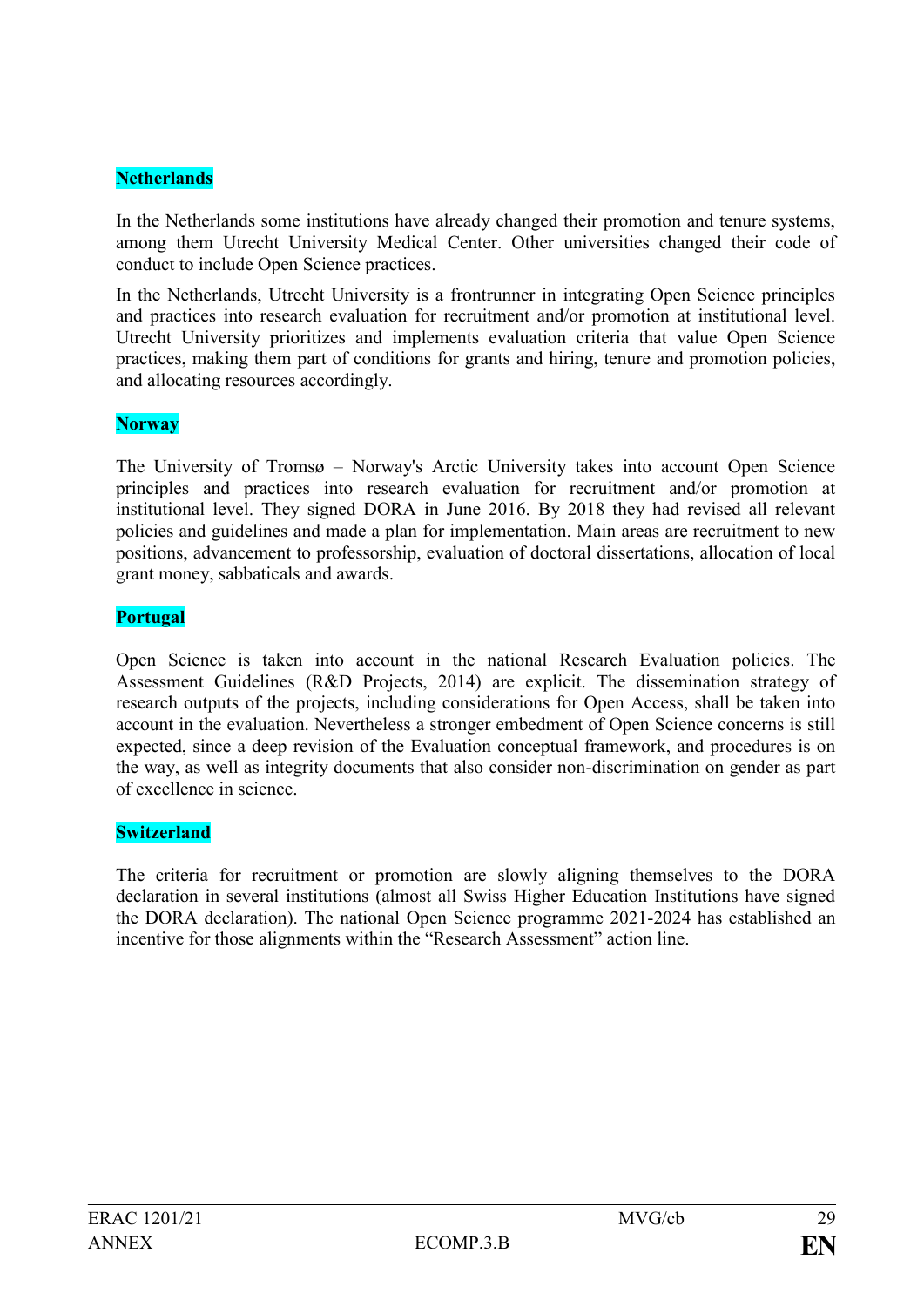2. Translate the already available models and schemes that relate to Open Science and gender equality into concrete evaluation procedures. In particular the content and feasibility of the OS-Career Assessment Matrix (CAM) in researcher evaluation should be validated at European, national, regional and organisational level, while taking into account the wide spectrum of disciplines, research funding and research performing organisations.

Ref.: EU Commission, 2017

Good practice:

**Norway**

Norwegian universities experimentations with OSCAM.

A version of the OSCAM matrix is in development in Norway, probably developing into a generic framework for evaluating academic careers, in light of Open Science, but also in regard to the need to take into consideration the full breath of competencies needed at an academic institution. A NOR-CAM matrix will then be suggested as a tool to be used as a framework at the institutional level. [\(https://www.openaccess.no/rammeverk-for-endret-vurdering-av](https://www.openaccess.no/rammeverk-for-endret-vurdering-av-forskere.html)[forskere.html\)](https://www.openaccess.no/rammeverk-for-endret-vurdering-av-forskere.html)

3. Duly consider in research evaluation the extent to which Open Science and gender equality practices contribute to reinforce research integrity.

Ref.: Science Europe Study, 2020: 22

Good practice:

### **Switzerland**

Since 2018, a group of experts, including the public institutions Swiss Academies of Arts and Sciences, swissuniversities, the umbrella organisation of the Swiss universities, and the Swiss National Science Foundation (SNSF), works on renewing the principles and procedures in the field of Scientific Integrity, taking into account the ALLEA Code of Conduct (2017), in order to create common standards in Switzerland. The codex takes into account open science and social media and is foreseen to be published on 11th May 2021. (Further information: [https://akademien-schweiz.ch/en/uber-uns/kommissionen-und](https://akademien-schweiz.ch/en/uber-uns/kommissionen-und-arbeitsgruppen/wissenschaftliche-integritat/)[arbeitsgruppen/wissenschaftliche-integritat/\)](https://akademien-schweiz.ch/en/uber-uns/kommissionen-und-arbeitsgruppen/wissenschaftliche-integritat/)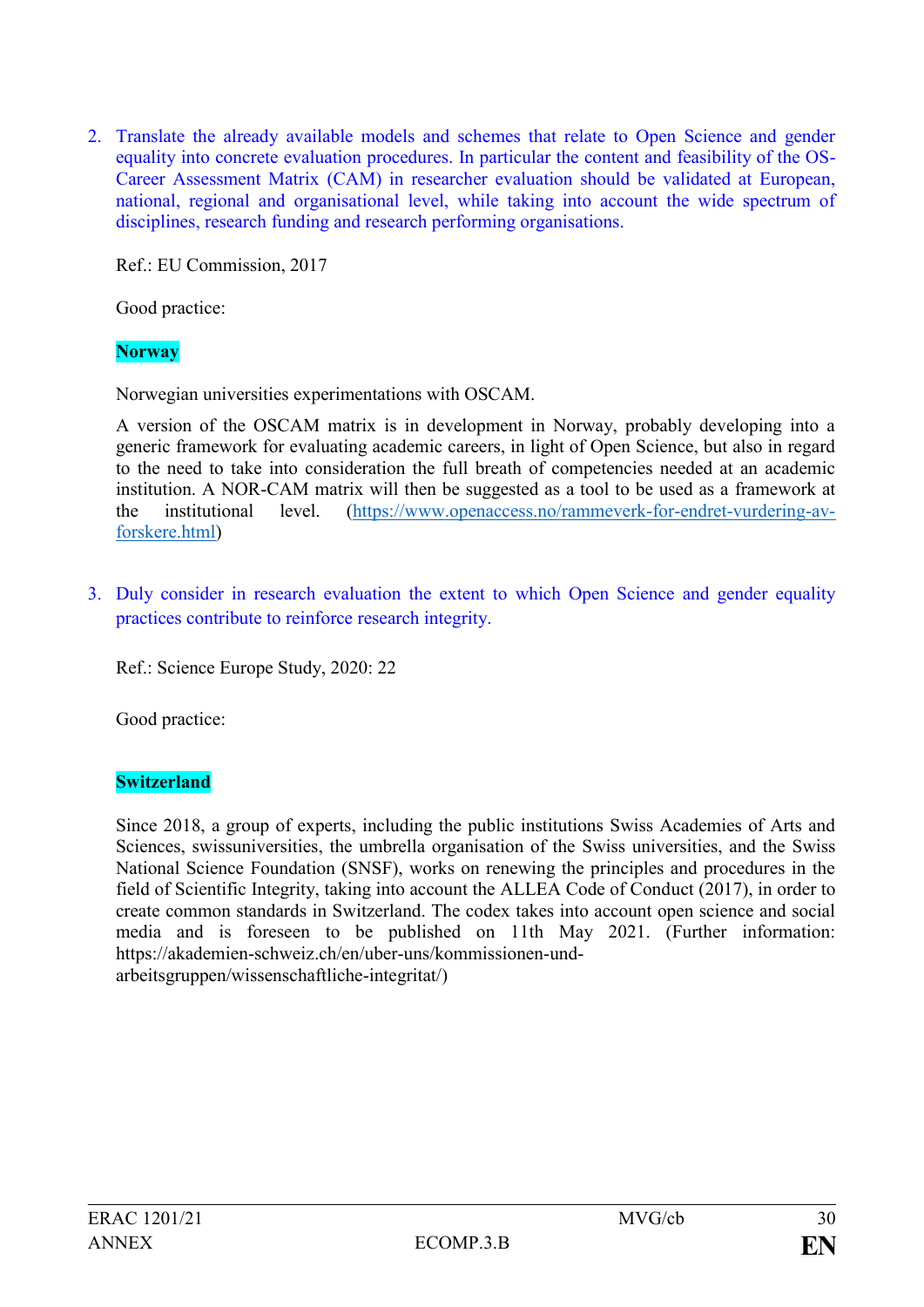4. Eminent research performing and funding organizations and organizations that play a role in research policy making, like scholarly societies, university representative associations and academies, should work as role models and support the integration of Open Science and gender equality in the evaluation of researchers and research projects.

Good practice:

**ERC** has a provision regarding extension for maternity / paternity, as well as the ways gender bias has been addressed, including the templates, gender bias training etc.

5. Given the increasing adoption of Open Science practices, research producing and funding organizations are encouraged to examine how these are taken up by men and women and how these practices can contribute in mitigating gender bias in research evaluation and evaluation procedures

Ref.: SWG GRI 2019b: 8, 22

Good practices:

## **FRANCE**

The French funding organisation ANR (National Research Agency) was founded in 2005 to promote French project-based research and to stimulate innovation by supporting the emergence of collaborative multidisciplinary projects and encouraging collaboration between the public and private sectors. The ANR Open Science policy - [https://anr.fr/en/anrs-role-in](https://anr.fr/en/anrs-role-in-research/values-and-commitments/open-science/)[research/values-and-commitments/open-science/](https://anr.fr/en/anrs-role-in-research/values-and-commitments/open-science/) - introduced in 2013, fully aligns with the National Plan for Open Science launched by the Minister of Higher Education, Research and Innovation, in July 2018 [\(https://www.ouvrirlascience.fr/the-national-plan-for-open-science/\)](https://www.ouvrirlascience.fr/the-national-plan-for-open-science/). It intends to promote open access to publications, contribute to open research data wherever possible and coordinate efforts at the national, European and international levels.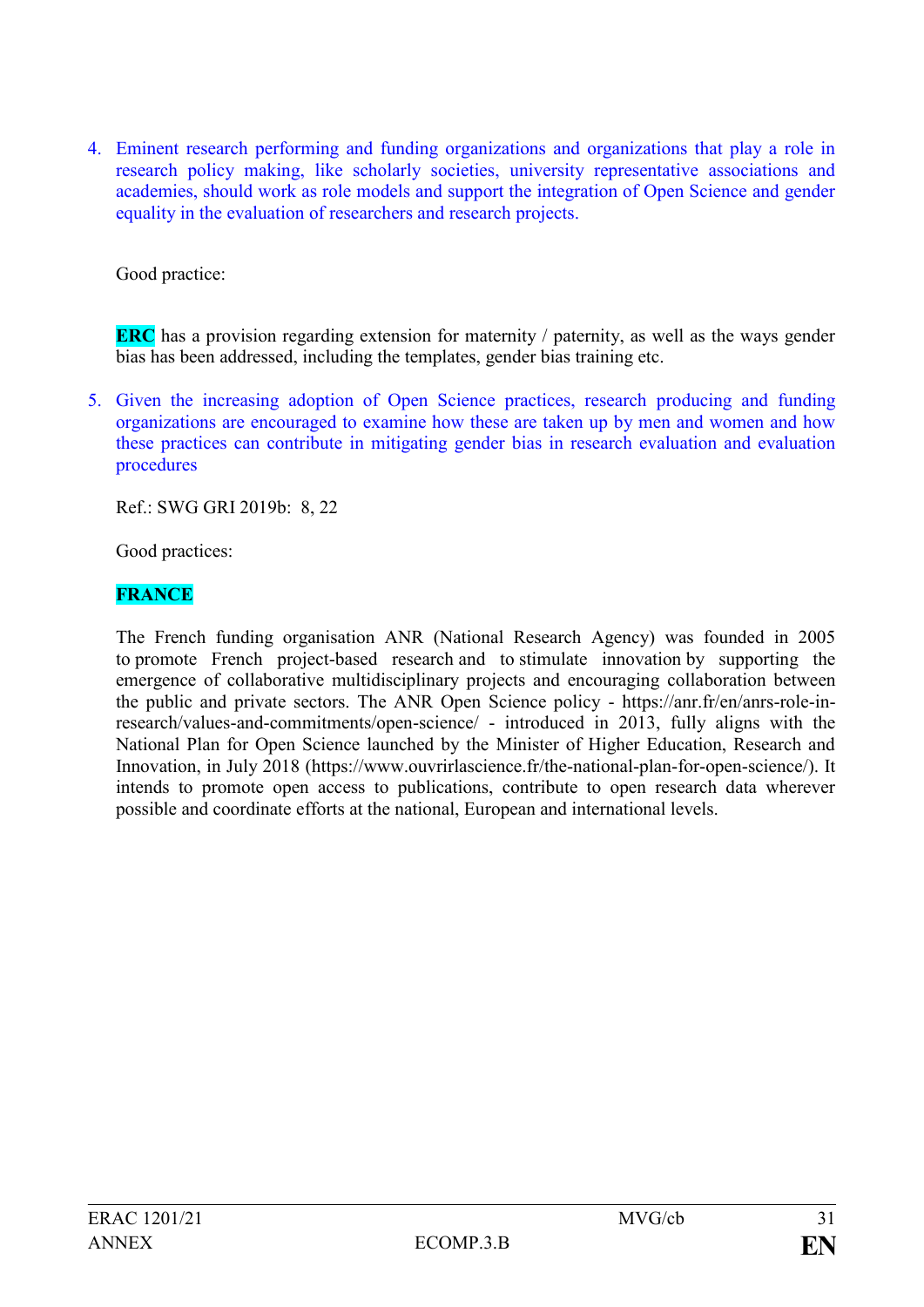Furthermore, the ANR is contributing to the development of a policy that aims to reduce gender inequality in higher education and research. It seeks and encourages parity in scientific evaluation panels. It also encourages scientific communities to systematically consider sex and/or gender aspects in research projects in all fields and in review processes, according to two axes: reinforcing parity and avoiding gender bias in review processes, and highlighting the presence and role of women in science. ANR is a member of the national working group on "Obstacles to Women's Careers in Higher Education and Research" alongside institutional research stakeholders. As a member of the Science Europe association, the ANR takes part in the "Gender and Diversity" working group and has contributed to the development of a guide designed to improve gender equality in the world of research. The ANR is also a partner of the GENDER-NET Plus ERA-NET [\(http://gender-net-plus.eu/\)](http://gender-net-plus.eu/) and of the H2020 Gender-Smart project 2019-2022 [\(https://www.gendersmart.eu/\)](https://www.gendersmart.eu/) alongside eight European partners which aim to implement a gender action plan in research organizations and their funding partners, and develop awareness-raising tools for research institutions.

6. Evaluation of research and researchers should not only consider individuals (and individual scientific prestige), but also teams and consortia, and evaluate to what extent gender equality and Open Science have been integrated. Indeed scientific knowledge often results from a collective endeavour, and Open Science contributes to make science more collaborative. Hence competences in leadership, thesis and grant mentoring, creation of teams or institute management should be rewarded properly. Furthermore collective works and publications should not by principle be devalued in comparison to individual achievements.

Ref.: VSNU, 2019

Good practice:

## **UK**

University of Glasgow takes collegiality into account for promotion and evaluation [\(https://www.timeshighereducation.com/news/glasgow-rate-collegiality-professorial](https://www.timeshighereducation.com/news/glasgow-rate-collegiality-professorial-promotions)[promotions\)](https://www.timeshighereducation.com/news/glasgow-rate-collegiality-professorial-promotions)

7. Provide researchers with the Open Science infrastructures and services they need in order to fully benefit from open research and innovation ecosystems. Such responsibility is shared by policy makers, research funding and producing organizations.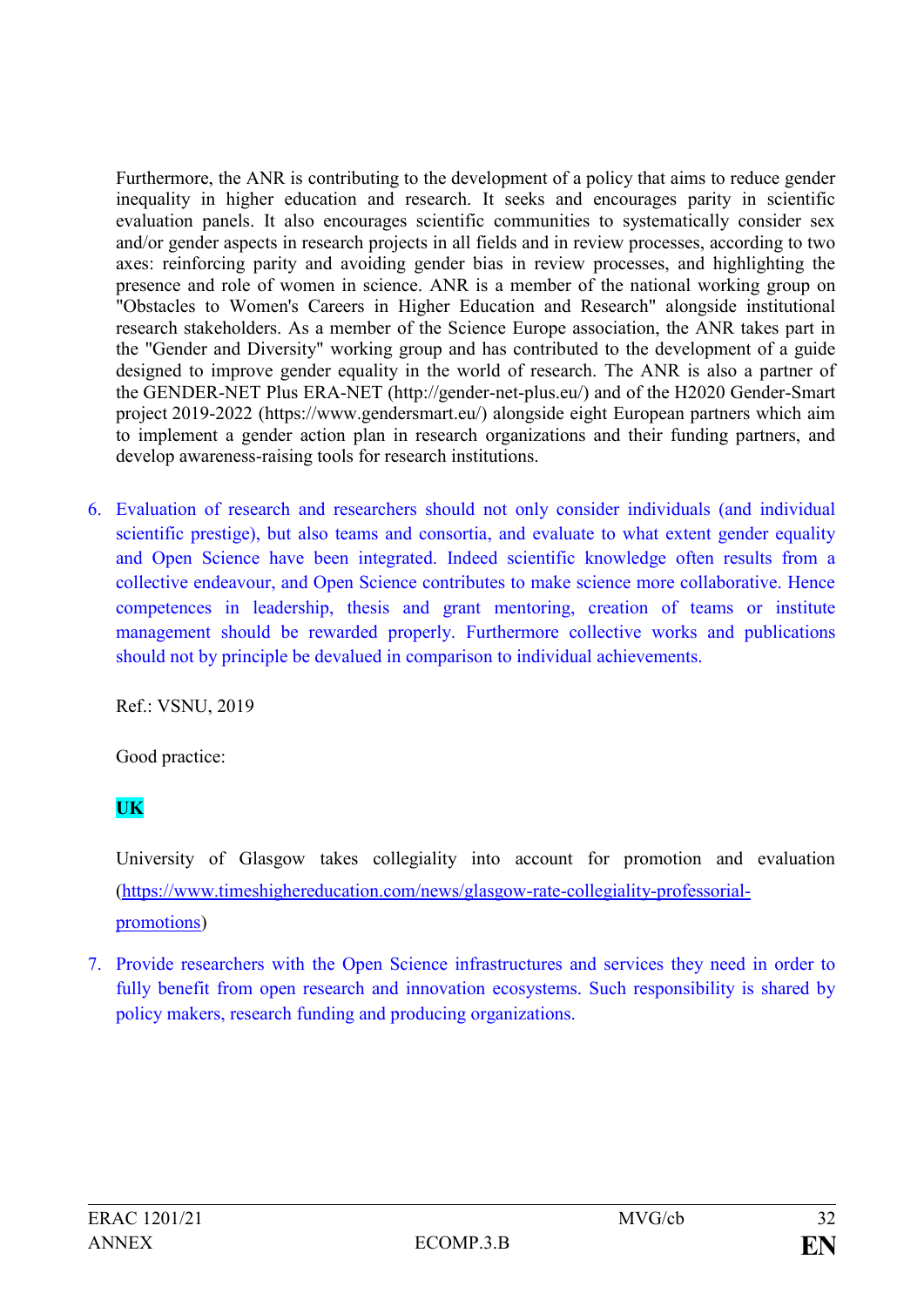Good practices:

## **Germany**

Germany provides several Open Access funding opportunities, for example through the DFG, German Research Foundation, and its programmes "Open Access publication costs" and "Infrastructures for scientific publishing" or by other research organisations implementing open access into their funding policies, i.e. the Helmholtz Association, where open infrastructures and the option of covering potential open access publication fees are provided. This could also offer more opportunities to get published to women scientists.

## **Switzerland**

As part of a collaboration with four other research-funding institutions, the Swiss National Science Foundation (SNSF) is involved in the project FAIRware that seeks to develop a software that will support researchers in implementing the FAIR principles and assess the level of FAIRness of datasets and repositories. (Further information: https://researchonresearch.org/projects#!/tab/273951116-3)

## **3.4.Foster transparency in research evaluation as well as trustworthiness in the added value of Open Science and gender equality**

**The extent to which Open Science and gender equality are included in research evaluation, as well as the methods and criteria used more generally in research evaluation should be communicated in a transparent and up-to-date way to researchers. Furthermore the added value of Open Science and gender equality should be communicated to all researchers - as well as to other relevant stakeholders - from the earliest stage of their career.**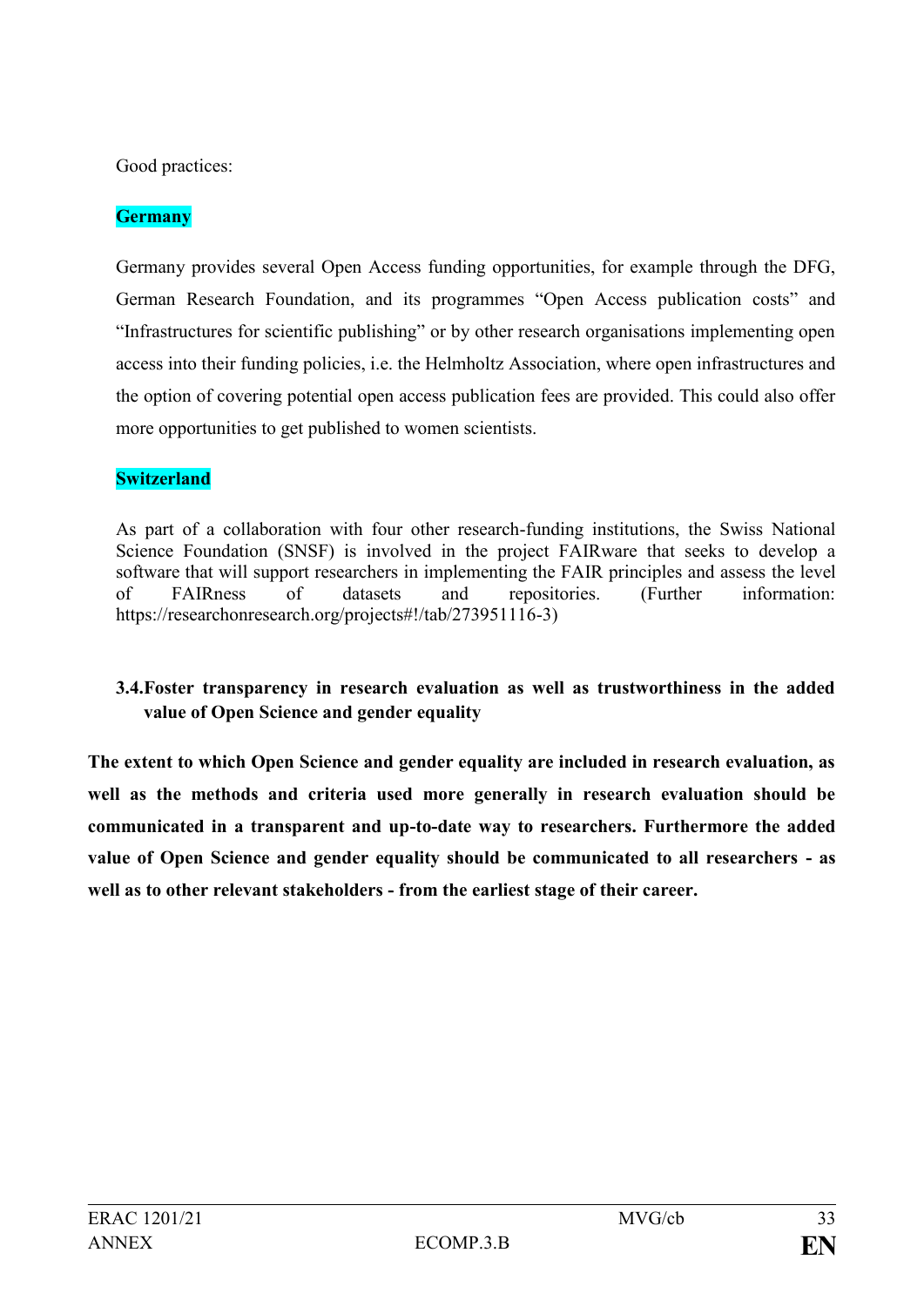1. Provide transparency and raise awareness about the evaluation process. Make the criteria including those that relate to Open Science and gender equality -, evaluation guidelines and where relevant the type(s) of indicators and bibliometrics that are used publicly available, for the evaluators as well as for the evaluated ones, in job descriptions, performance appraisals and promotion. Avoid the risk of being over-prescriptive, over-prescription favouring gaming, or too vague, which may lead to inequality.

Ref.: LERU 2018: 17; Science Europe Study, 2020: 10; Saenen et al., 2021; Šinkūnienė and Vanholsbeeck, 2020

Good practices:

#### **Belgium**

On the side of the Flemish Community research funder (FWO), the evaluation procedure is openly available for all applicants, including detailed scoring grids which are used by the external referees and by the evaluation panels. Additionally, the names of the panel members are published online (subject to agreement by the panel members in question) and much attention is spent in providing detailed feedback to the applicants. The procedures for selecting research projects of fundamental research at universities via BOF-funding and research valorisation projects at universities and universities of applied sciences via IOF-funding is described in the BOF-policy of each university and the IOF-policy of each association. The panel members and the policies are published on the website and accessible to all researchers.

On the side of the Wallonia-Brussels Federation, F.R.S.-FNRS (funding agency) publishes accessible guides for reviewers to all the processes that they follow when performing assessments. FNRS researchers' recruitment procedures are clearly described, transparent, easily accessible and apply to all applicants in the same way. FNRS call regulations present all the necessary requirements for the available positions as well as the eligibility criteria for applying and the evaluation criteria for the assessment. Furthermore FNRS carries out post calls analysis to detect any potential bias in the evaluation processes (cf. Beck, R. & Halloin, V. (2017). Gender and research funding success: Case of the Belgian F.R.S.-FNRS. *Research Evaluation*, 26 (2), 115-23).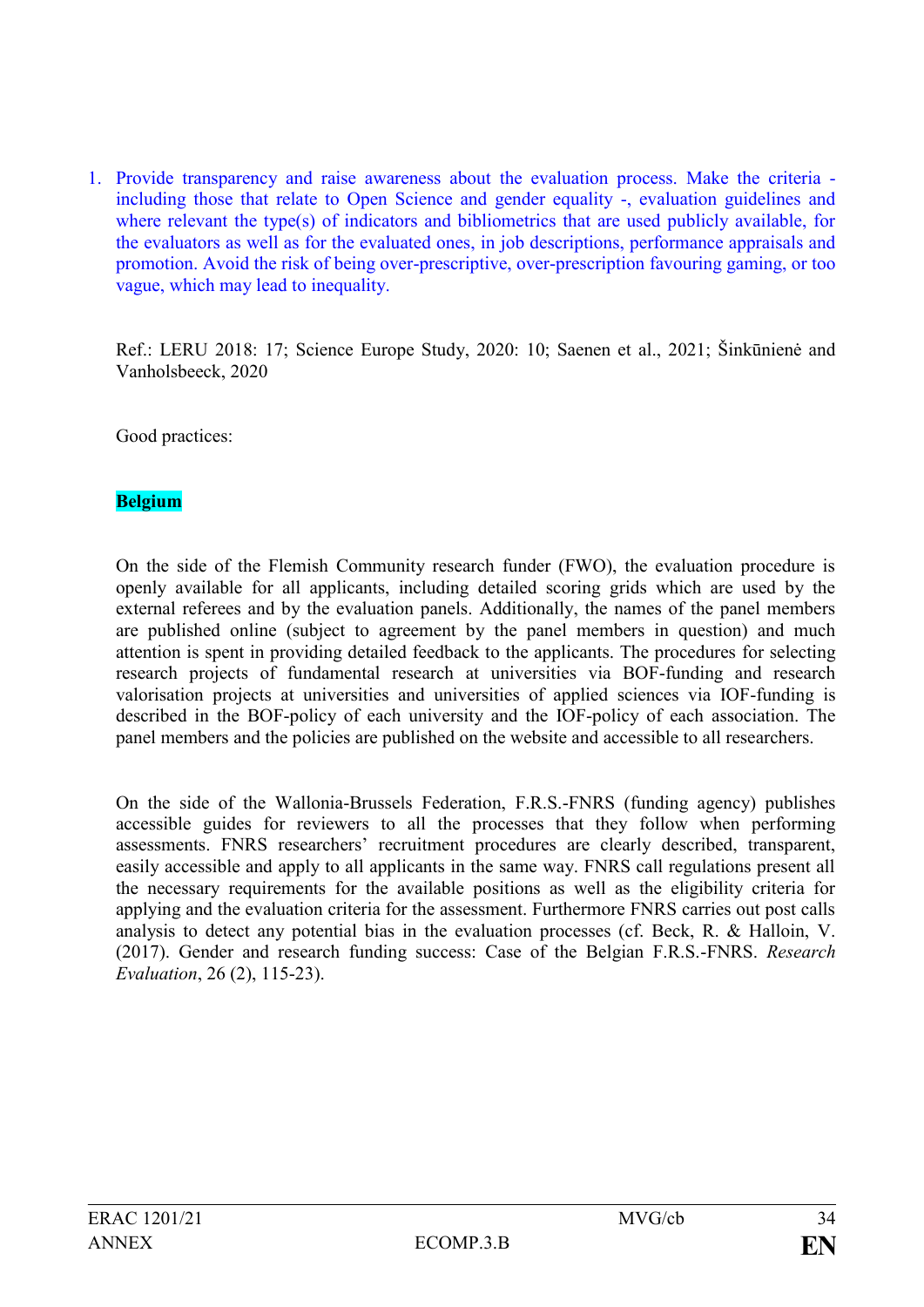2. Define explicitly the notions of research quality and excellence in function of the mission(s) of the institution or in the context of a specific research project, research related service or infrastructure. Favour in any case a composite definition of excellence that does not focus on a single type of research output or activity, which supports Open Science and which is not gender **biased** 

Ref.: Science Europe, 2020: 22; SWG GRI, 2019b; Van den Brink and Benschop (2012)

Good practice:

### **Germany**

In Germany, the Digital Initiative for network information (DINI) created a certificate for "Open Access Repositories and Publishing Services", which functions as a mark of quality and openly communicates its criteria. The wording of the certificate has to be gender inclusive since 2019.

3. Advocacy programmes should be implemented by universities and other research institutions, identifying the benefits of Open Science and gender equality while being realistic about the challenges. Reforming research evaluation - whether it is in a radical way or by complementing it with new measures that support Open Science and gender equality - supposes to adopt a communication strategy which keeps pace with the latest evolutions of the research and innovation landscape and answers to the concerns raised by the staff.

Ref.: LERU, 2018: 2

Good practice:

#### **Belgium**

University of Mons (Wallonia-Brussels Federation, Belgium) promotes Open Science through a You Tube  $\qquad \qquad$  Tube video: https://www.youtube.com/watch?v=X\_SDCzX4HOY&list=PLY8sOREyCRyMw\_1X9aqYKry 2emskAXl2q (in French). This video has been sent to all researchers in the university, is part of some courses (Master students) and will be given to all research assistants in their training to teach from September 2021.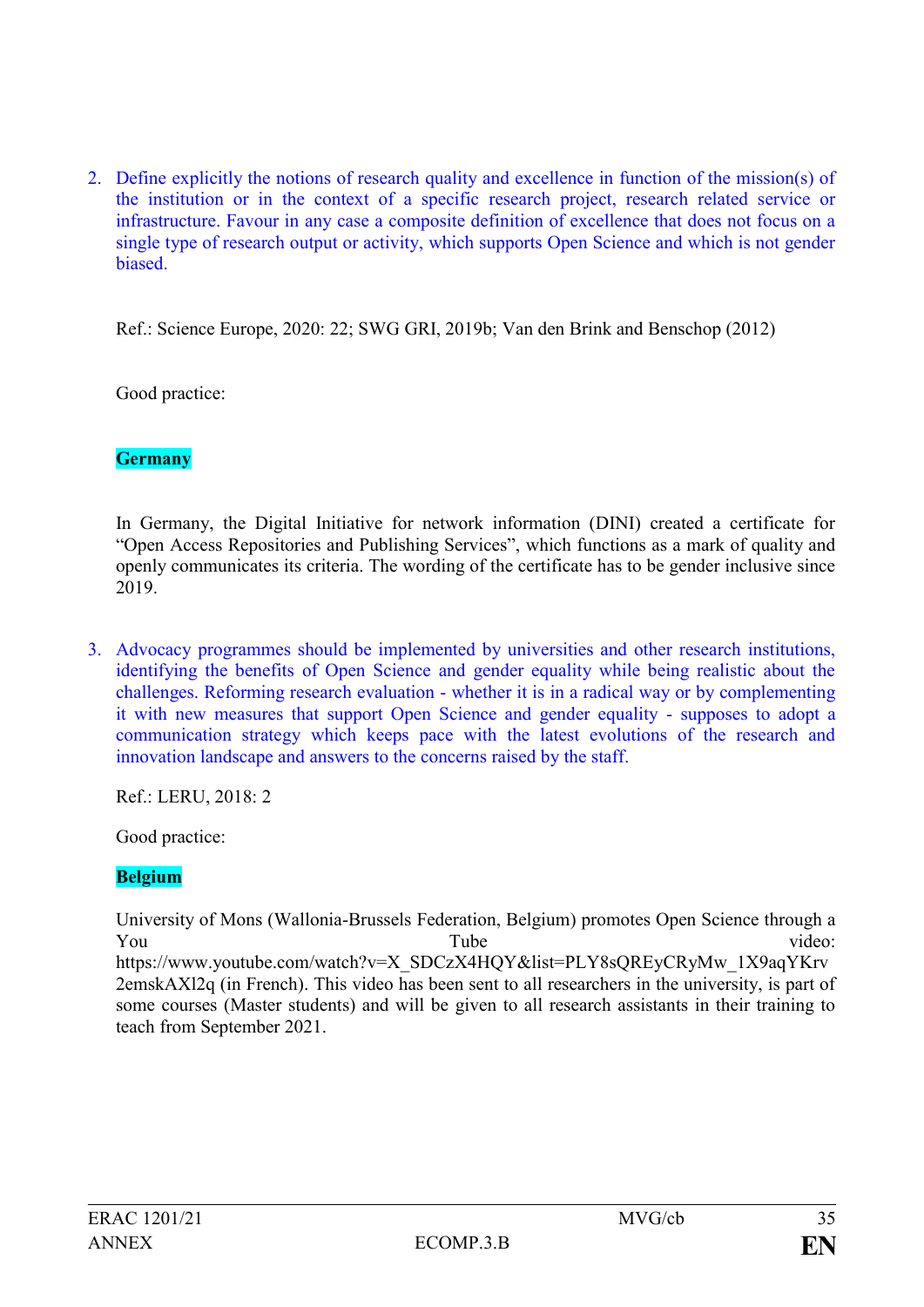4. Share at national and international level good practices in terms of research evaluation that foster Open Science and gender equality.

Good practice:

# **European collaborative platform on academic reward system (Research Assessment Registry)**

An academic career structure that fosters outputs, practices and behaviours to maximise contributions to a shared research knowledge system is highly relevant. To this end, in discussion with the OSPP (Open Science Policy Platform), the Research Data Alliance has committed to spearhead a new collaborative platform (www.openscienceregistry.org) to share both the intention and outcomes of pilots and other initiatives taken by different actors that specifically address the academic reward system. All Member States will have the opportunity to contribute to this so that everyone can benefit from the innovation of others by sharing what works and what doesn't in different contexts.

- 5. Encourage the development of transparent Open Science indicators. If possible centralize the data collection that evidence base those indicators (like open citations, OpenAIRE's usage data, and DataCite's 'Make Data Count' system). Whenever relevant, use e-infrastructures that are openly accessible (like institutional or national repositories, or the EOSC at European level) in research evaluation.
- 6. Value, support and encourage the citation of a full range of valuable research outputs and FAIR Digital objects, including data, code and models. Check if citations are following the Joint Data Citation Principles and comment findings appropriately. Adjust accordingly open research data policies so that they better support research data sharing by citation.

Ref.: Turning FAIR into reality, European Commission Expert Group on FAIR data, 2018.

7. For assessing Open Science practices, generalize the use of persistent identifiers for individuals and digital objects like ORCID (for researchers) and like DOI (for all types of research outputs).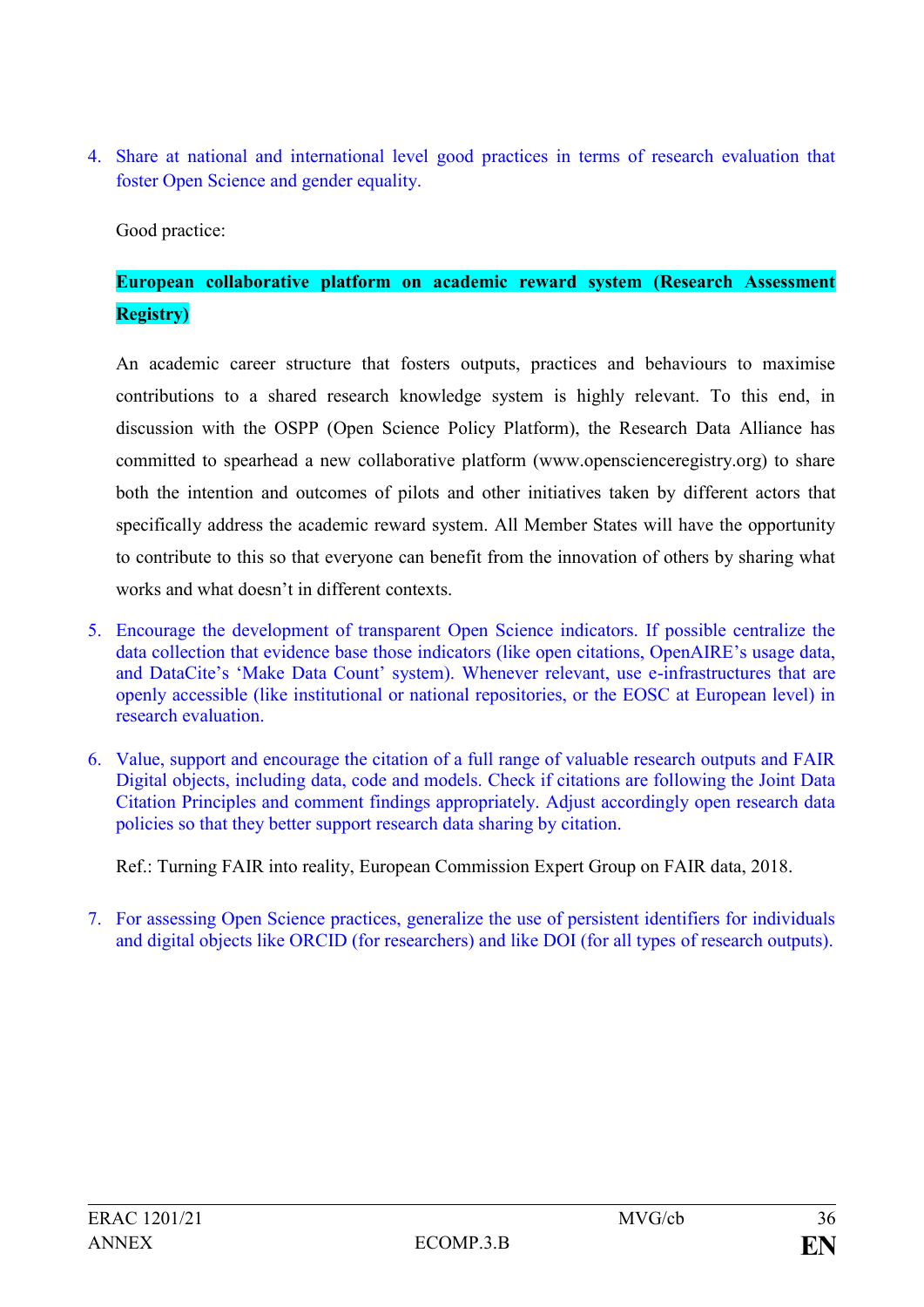8. Consider in research evaluation the extent to which the principles of Open Science and Open Innovation are taken into account in IPR management and knowledge valorization.

Ref.: European Commission (2021)

### **Assessment of national or regional research systems**

**The two following guidelines do not directly concern the evaluation of research conducted by individuals, teams or institutions, or the evaluation of research projects, but relate to the monitoring of national or regional research systems. At this level too, transparency and trustworthiness should prevail.**

9. Use well defined Key Performance Indicators (KPIs) while assessing the uptake of Open Science and gender equality in national or regional research systems.

Good practices:

### **Belgium**

Flemish Open Science KPI Strategy

A dedicated taskforce of the Flemish Open Science Board co-created a KPI strategy with the Flemish Policy level on Open Science. The general principles identified were that KPI's concerned all research that was fully or partially funded by the Flemish Government, both through the Flemish research funding organization, directly or through other existing funding mechanisms. KPI's are measured on the level of each implicated research funding organization, but are also viewed holistically, in order to have useful policy information, allowing the Flemish Government to do the necessary fine-tuning. It was explicitly mentioned that the set of KPI's would also take into account the insights and evolutions on the European level, since many concepts and methodologies involved are still being discussed, and most probably will be discussed, for example in the EOSC Association. The idea is to take into account "lessons learnt" and insights from the Commission and other Member States.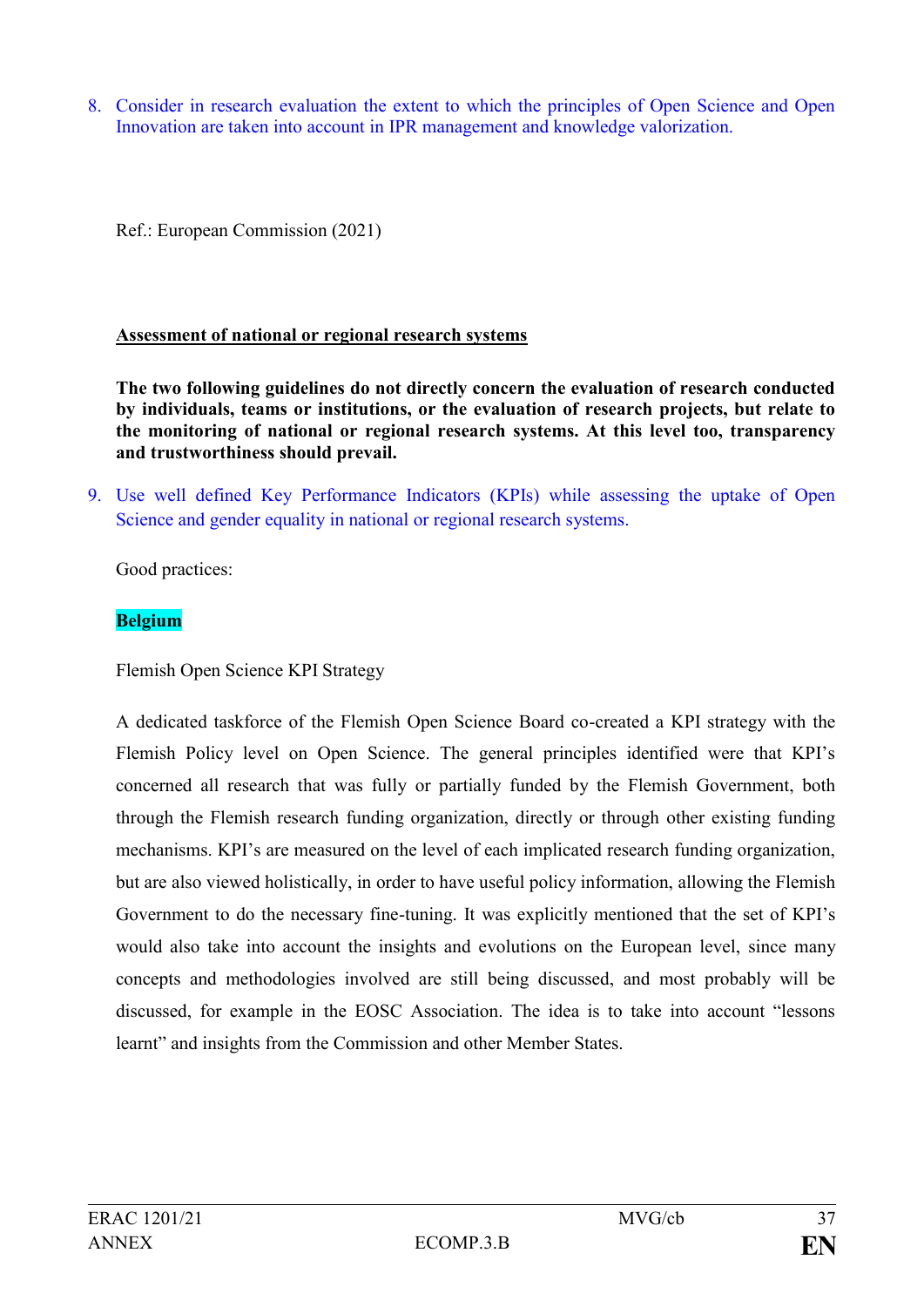The existing Flanders Research Information Space (FRIS) portal will be used as the monitoring tool for the KPI's. In the Flemish region, the Flanders Research Information Space (FRIS) is the regional digital platform containing information on 82 353 researchers and their research (39 021 projects and 419 216 outputs, dated 14-05-2020), funded via public Flemish funds since 2008. All information from the FRIS platform is displayed on a portal website. FRIS has been established as close cooperation between the Department of Economics, Science and Innovation of the Flemish Government and the knowledge institutions in Flanders, i.e. Flemish universities, higher education colleges, strategic research centres, and other scientific institutions.

A set of operational KPI's was identified by the Taskforce in co-creation with the Flemish Department of Economy, Science and Innovation and the FRIS-team: KPI zero: ORCID iD, KPI 1: Data Management Plans, KPI 2: FAIR Data, KPI 3: Open Access to Publications, KPI 4: Open Data.

A so called "zero measurement" is planned in 2021, in order to define "categories of readiness" within the broader field of stakeholders. The idea being that differentiated "growth paths" can be implemented, with various incremental speeds, culminating in a joint target post 2024. This means in practice that the incremented percentages of the target will not be same for each RPO in the first years of the monitoring.

## **Italy**

Every two years ANVUR produces a report on the status of Universities and the research system which is submitted to the Minister of Research and to the Prime Minister. The 2021 report will include, amongst the indicators adopted to assess the impact of the supported actions, specific indications and a section dedicated to a gender analysis and data of the overall system and a focus on gender opportunities and gender policies developed by the single organisations.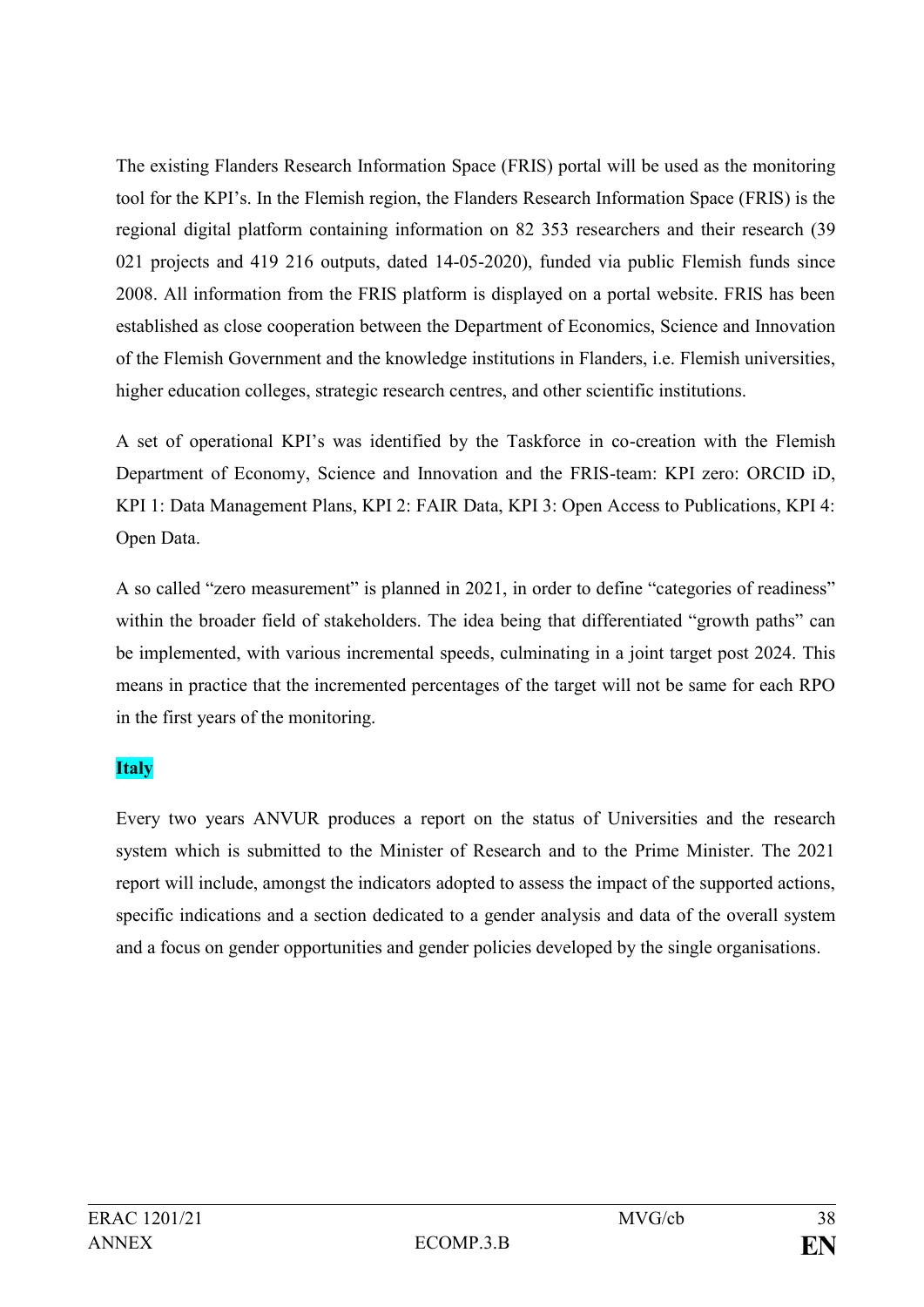10. Plan a gender sensitive monitoring of the uptake of Open Science and Open Science training notably through the production and analysis of gender-disaggregated data on Open Science. In a context of lack of empirical evidence, conduct studies on gender issues in Open Science and Open Innovation, such as open peer review, altmetrics, open software and open innovation. In particular, examine the extent to which the use of new metrics impacts differently men and women researchers at different career stages and within different disciplines.

Ref.: Genderaction, 2019

Good practice:

**Spain**

The analysis of participation and success rate of the most important calls for funding projects, grants for researchers, and six-year research career evaluation are published on the Web and other social media. These analyses include participation data differentiated by gender.

**3.5.Provide the right incentives through evaluation**

**Research evaluation constitutes a powerful means of rewarding practices that foster Open Science and gender equality, and providing the right incentives. The full diversity of Open Science practices should be rewarded, whether they relate to research outputs or processes.**

1. Open Science and Open Innovation related skills should be duly recorded and acknowledged (e.g. through credits, certificates of attendances, etc.) in career development, appraisals and promotions.

Ref.: LERU 2018: 16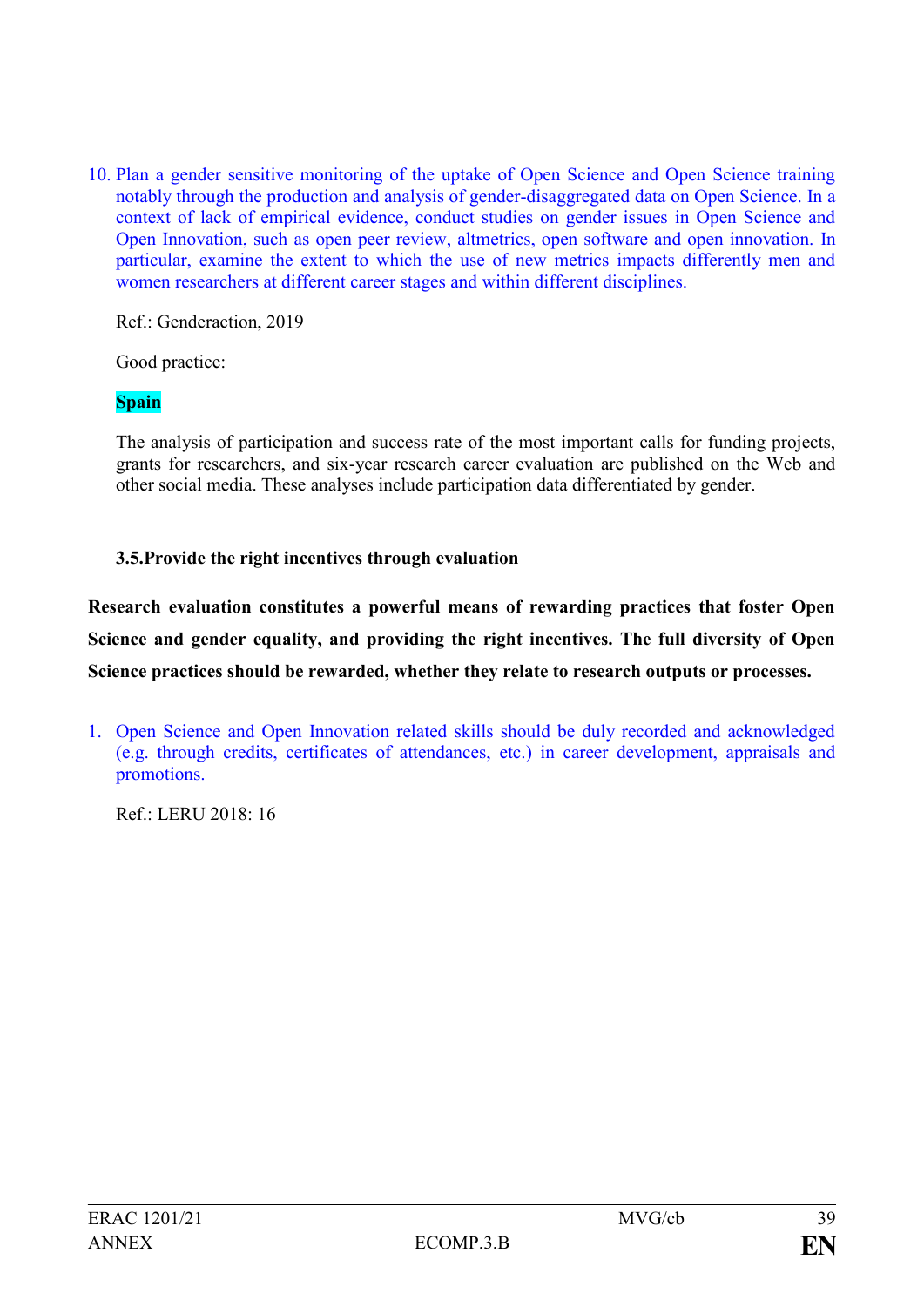Good practice:

## **Belgium**

The University of Mons, in the Wallonia-Brussels Federation, Belgium, organizes seminars on Research Integrity and Ethics for PhD students, Postdocs and professors. Several people for Administration Support and Technology Transfer have been trained and certified by the VIRT2UE European Project: Embassy of Good Science (https://embassy.science/wiki/Main\_Page). The main output of these seminars is to make researchers more responsible of their research and to have solutions to deal with research dilemmas in order to keep the research as FAIR as possible.

2. Through research evaluation, provide the right incentives to reward Open Science practices that go beyond opening access to articles in international top journals, and open access to a diversity of research outputs and processes, with due consideration for 'FAIR-ification' of research data, engagement in citizen science and Open Innovation.

Good practices:

## **Austria**

Measures 6 and measure 7 of the Open Innovation Strategy for Austria (2016) relate to: "Build up research competence for the application of open innovation in science" and "Establish incentive mechanisms for research partnerships with non-traditional players in research funding to strengthen open innovation". Furthermore the LBG Open Innovation in Science Center [\(https://ois.lbg.ac.at/\)](https://ois.lbg.ac.at/) inter alia offers training for researchers in Open Innovation.

## **Spain**

Open Science is taken into account in the national level research assessment exercise. The National Agency for Quality Evaluation and Accreditation (ANECA) is responsible for the evaluation of research activity at the individual level. Evaluations are made on a six-year period base. Researchers with a positive evaluation obtain a significant economic reward. In 2018, a pilot project to evaluate knowledge transfer and innovation in researchers' curricula was set up for the first time. This was a first step towards a more Open Science based incentives and rewards system at the National level.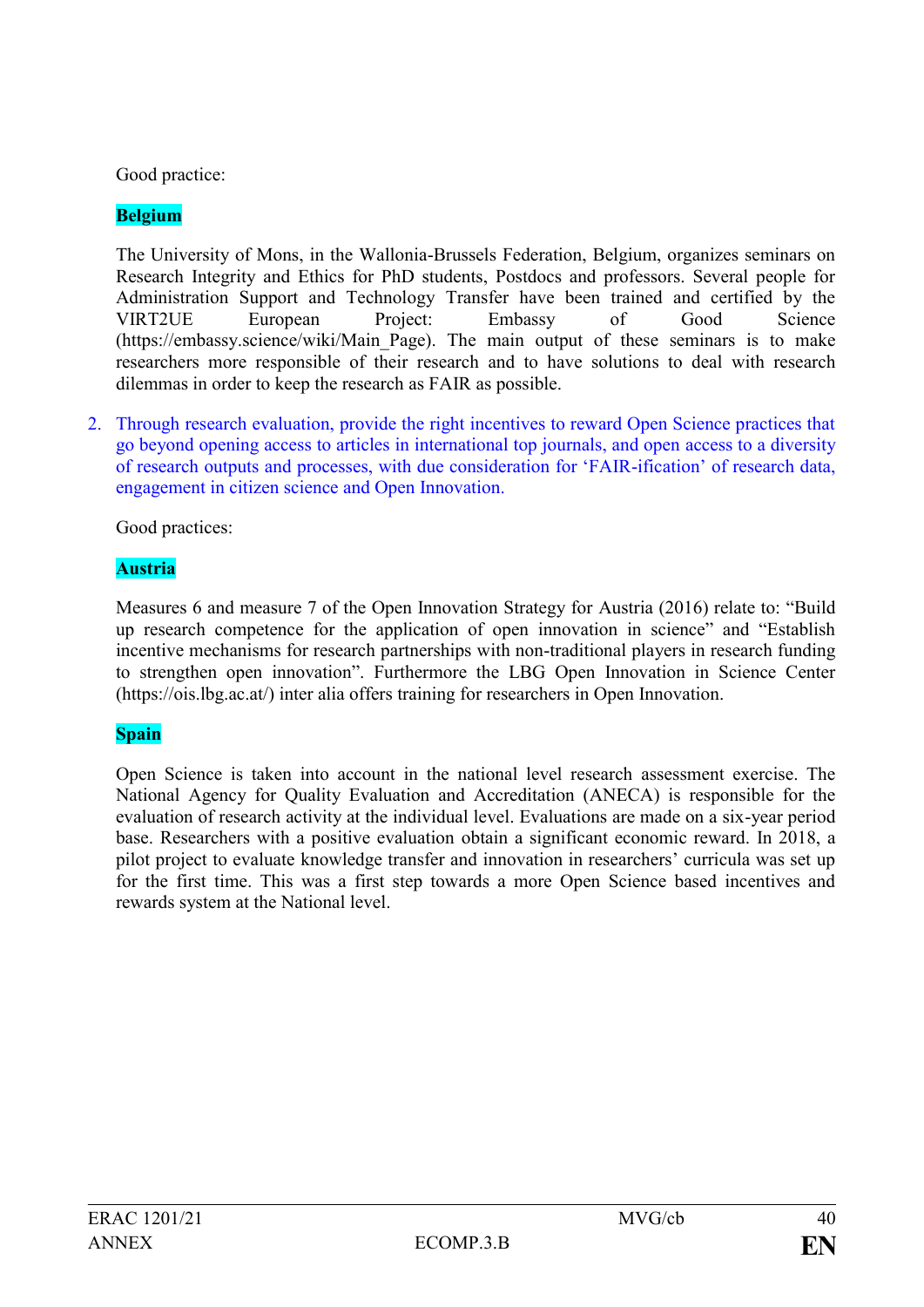3. Trial systems that connect open access archives with evaluation of researchers. Such connections provide a strong incentive for researchers to deposit all their results in an Open Access repository, while also contributing to reduce the administrative burden on researchers by providing them with one single system in which to list their outputs. It also makes it possible to consider other types of research outputs than scholarly articles, if the repository allows. For such a system to work successfully, a strong support of the decision makers and academic authorities is needed.

Ref: Leonelli, 2017

Good practices:

## **Belgium**

In Wallonia-Brussels Federation, Belgium, a Decree from 2018 mandates that bibliographic lists used in the evaluation of researchers and research projects in universities and at the level of the funding agency are exclusively taken from Open Access institutional archives. A similar system has been adopted by the federal Belgian funder (BELSPO): non-deposited publications are excluded from the official bibliography of the researcher.

## **Lithuania**

Part of Lithuanian universities and research centres have institutional policies/regulations on the Open Access to Scientific Publications and Data. Minimum qualification requirements, workload, attestations, granting of pedagogical titles are based on publications available on the Institutional Repositories or Lithuanian Academic Electronic Library eLABa.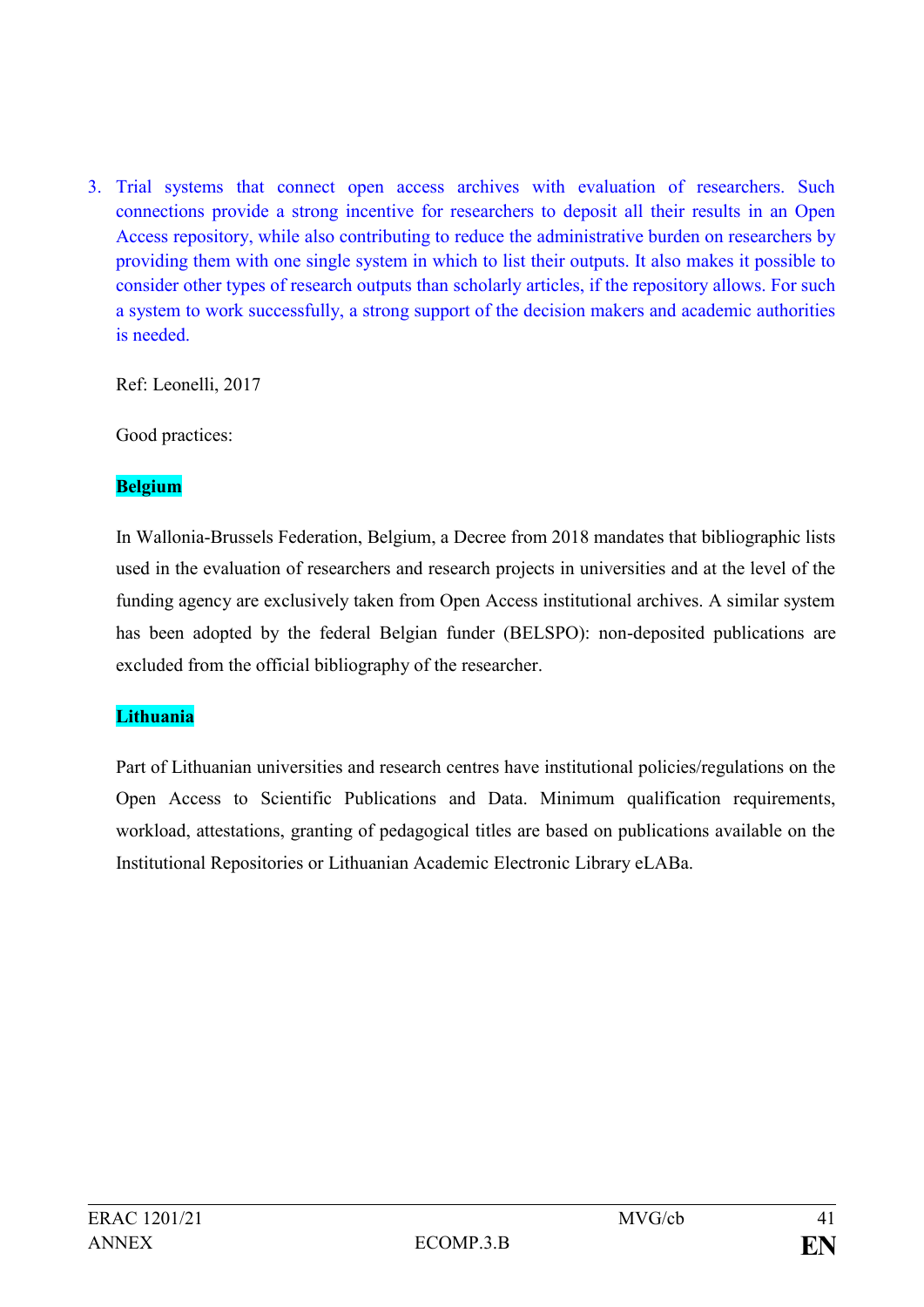## **Norway**

In Norway, the national database CRIStin acts as evidence for the performance-based funding system.

4. Periodically monitor and update the rewards and incentives linked to Open Science, Open Innovation and gender equality so that they remain relevant and keep pace with the developments in those fields as well as with the evolution of the research and innovation landscape.

Ref.: ERAC SWG GRI, 2019b; LERU, 2018: 18

## **3.6.Create a virtuous circle between training and evaluation**

**As a general principle, researchers should only be assessed in regard to skills and practices for which they have been duly trained or are offered the opportunity to get trained in. Any change in research evaluation - including in regard to Open Science and gender equality should therefore be accompanied by related reforms in the researchers' and evaluators' training schemes.**

1. Provide adequate training in Open Science - including in citizen science -, research integrity, gender equality and elimination of gender bias specifically for all types of staff and for all stages of the career, taking into account the disciplinary specificities. Proper guidance or training should also be targeted at those who are involved in staff recruitment, appraisal and promotion in the university. In particular research administrators and academics should receive guidance on good and bad practice in the responsible use of traditional bibliometrics and in the development of new metrics.

Ref.: LERU, 2018: 17, 19; OSPP, 2020; SWG GRI, 2019b Good practices: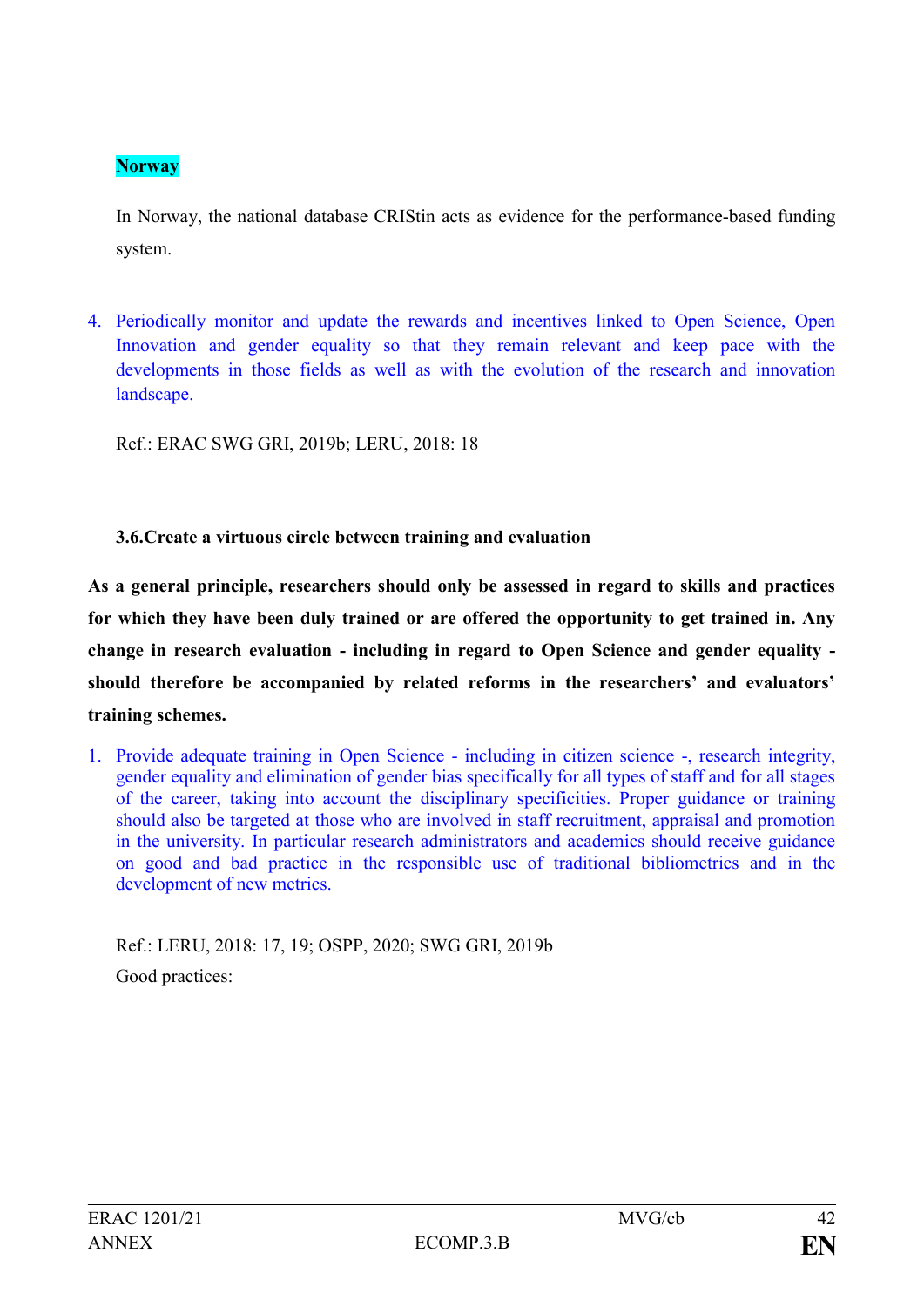## **Estonia**

DataCite Estonia is a consortium of Estonian R&D institutions (incl. universities), and is a platform of co-operation regarding Open Science skills and infrastructure. The University of Tartu is most advanced in providing their researchers with modern support in Open Science related skills and services, but other institutions are putting more and more effort into doing the same.

Part of the future national Open Science Framework is to establish an Open Science Competence Centre that would act a hub for infrastructure and skill-sharing services.

#### **Finland**

Skill and practice [\(https://mooc.helsinki.fi/course/info.php?id=33\)](https://mooc.helsinki.fi/course/info.php?id=33) is an open introductory course into the practices of Open Science that explains how to make the most of the existing outputs of open research. This course is suitable for anyone interested in Open Science. The university faculty are encouraged to use these course materials in their lessons.

#### **Malta**

The UM (University of Malta) Library is responsible to train UM academics and researchers on the various aspects of Open Science (OS). Moreover, the Library is an active advocate of Open Science. Subsequently, the Library provides ongoing training sessions and workshops whereby academics are given an overview of the benefits and advantages of OS. Moreover, academics are given hands-on training on how to upload their research content on the UM Institutional  $Repository - OAR@UM.$ 

### **Netherlands**

The Data Stewardship training programme that Dutch National funders are supporting across universities in the Netherlands could provide a possible model. [https://www.go-fair.org/wp](https://www.go-fair.org/wp-content/uploads/2019/12/06_goTRAIN_DataStewardshipNL_V3_191125.pdf)[content/uploads/2019/12/06\\_goTRAIN\\_DataStewardshipNL\\_V3\\_191125.pdf\)](https://www.go-fair.org/wp-content/uploads/2019/12/06_goTRAIN_DataStewardshipNL_V3_191125.pdf)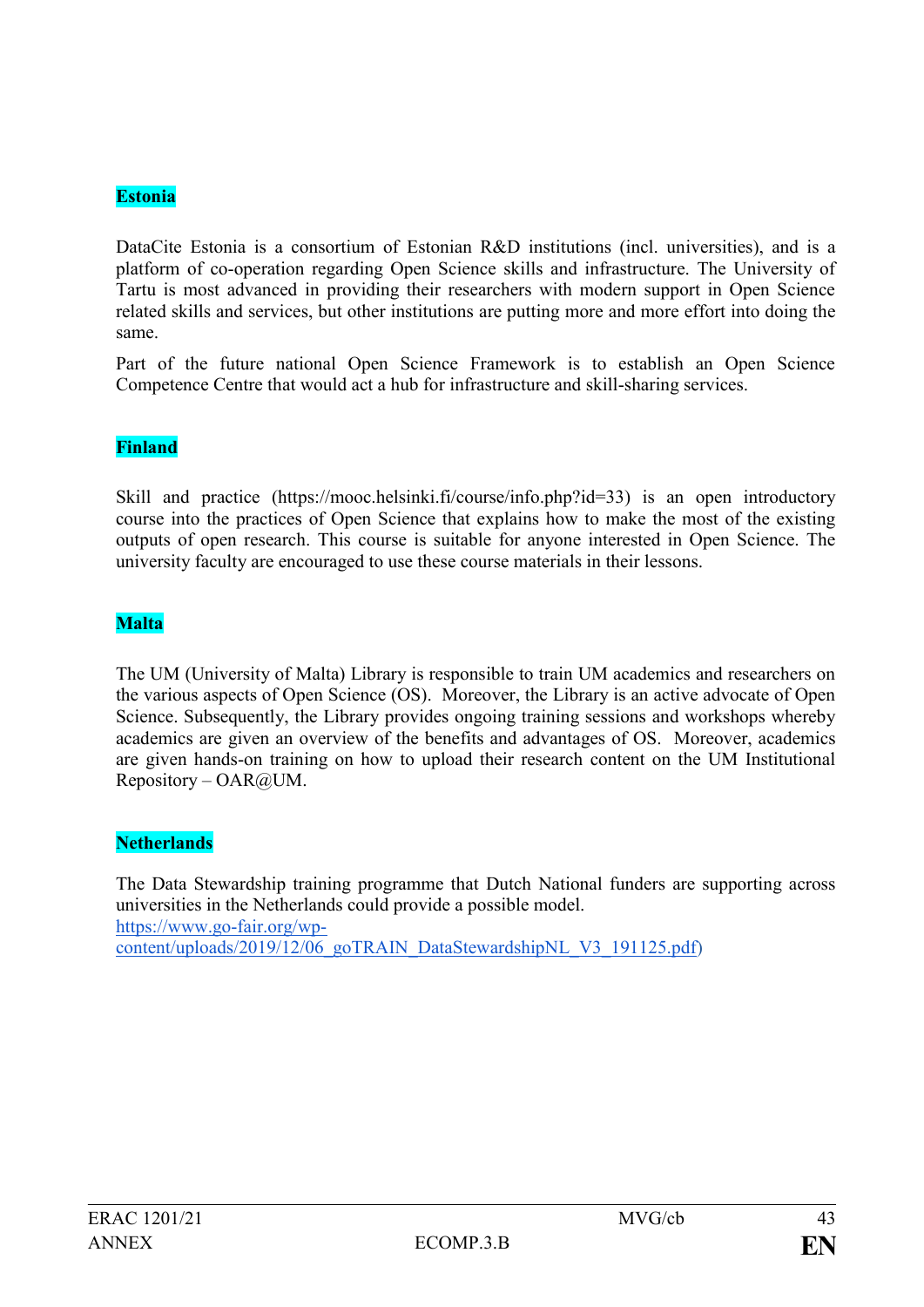### **Slovenia**

Trainings in Open Science and Open Innovation are organised e.g. by the national contact points of OpenAire, RDA and NI4OS. Central Technological Library - CTK of the University of Ljubljana [\(http://www.ctk.uni-lj.si/mreza-odprte-znanosti/](http://www.ctk.uni-lj.si/mreza-odprte-znanosti/) ), Data repositories e.g. ADP [\(https://www.adp.fdv.uni-lj.si/eng/](https://www.adp.fdv.uni-lj.si/eng/) ) and Slovenian node ELIXIR-SI [\(https://elixir-slovenia.org/](https://elixir-slovenia.org/) ) are occasionally organizing trainings related to open science and research data.

## **Turkey**

A research data management portal is created for training researchers on RDM Good practices. Also, periodic webinars are held for research data training.

### **European university alliances**

Several European university alliances provide ambitious and coordinated training options in Open Science and innovation:

The DIOSI (Developing and Implementing hands-on Training on Open Science and Open Innovation for Doctoral Candidates) project of the YUFE (Young Universities for the Future of Europe) alliance proposes a full cycle concept on doctoral education, from the development of a new joint doctoral educational programme, through the provision of training on Open Science and Open Innovation & Entrepreneurship for doctoral candidates and early career researchers (DCs and ECRs), to developing a framework for impact of such training. The project includes specific training for Open Science trainers at the partner institutions, in order to build capacity and expertise, and to take the existing offers to the next level. Each newly formed trainer will run a pilot session at the home institution. There will be a follow-up session after that initial training. By building an international and interdisciplinary network for qualified trainers experiences and new developments can be shared beyond the DIOSI project duration.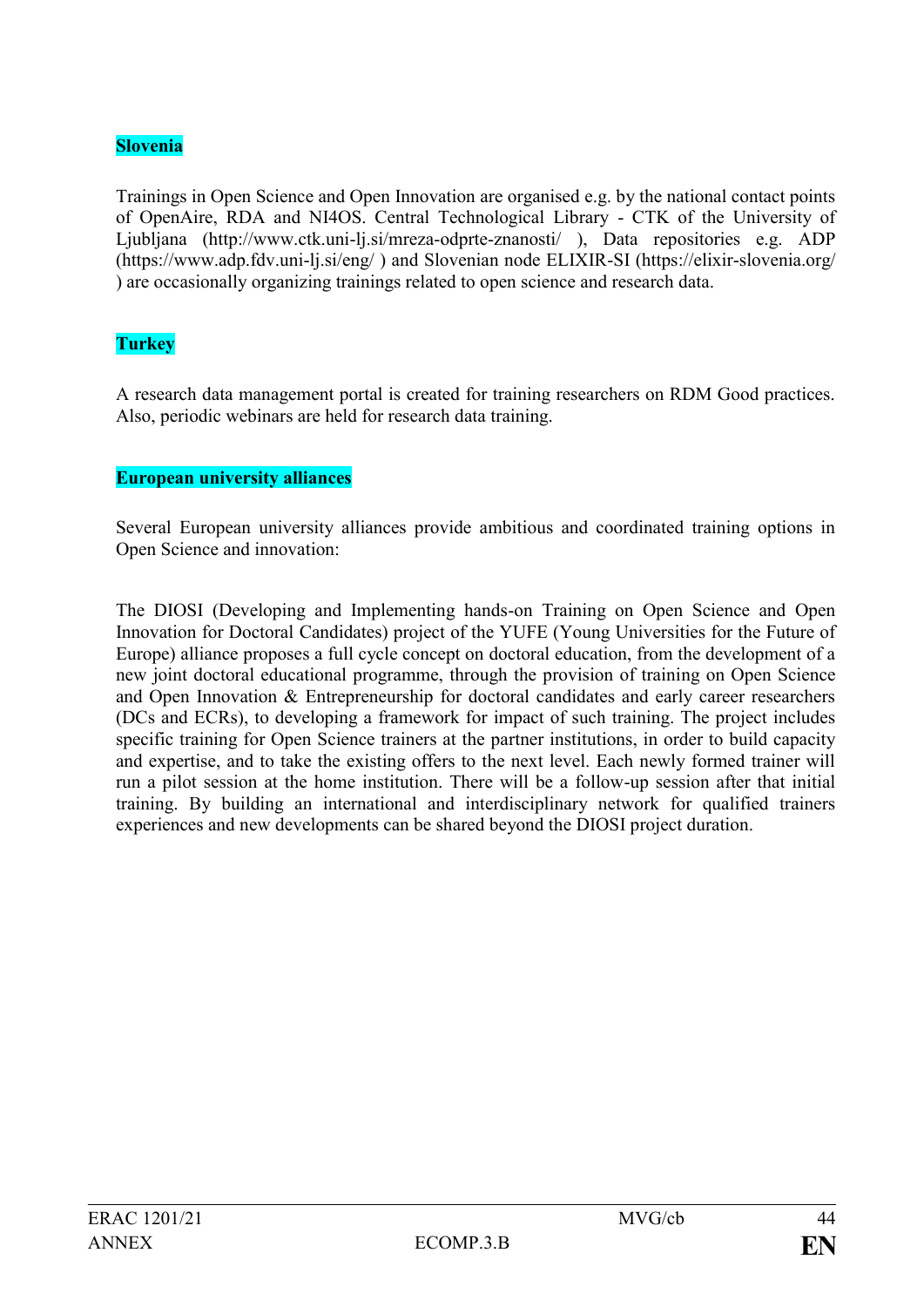The CHARM-EU European University Alliance intends through its TORCH project to follow a step wise process in the upskilling of their researchers and changing policies (adopting Good practice) within the Universities and across the alliance. During the pilot year, TORCH will design a training and education module on Open Science skills (including Research Integrity values). The module will target researchers at all stages of the career, university leaders, PhD students and business and civil society collaborators from the Alliance, to ensure mainstreaming the best open science practices selected from the partner institutions. This module is of crucial importance not only with regard to its content but also in its open and innovative methodology which includes different formats (online, face-to-face and blended) and will consider all aspects of Open Science.

The EDUC (European Digital UniverCity) alliance also integrates due consideration for training in Open Science. Specifically, a Common Open Science Strategy will enable EDUC to address Open Science in its full diversity, from Open Access to data, publications and infrastructure, through Open Peer-Review, to public outreach, Citizen Science, City Science and other emerging concepts. In order to implement the Open Science Strategy, an action plan will foresee pilot activities, on the basis of the identified training needs.

2. Evaluators should receive guidelines and be trained on how to integrate Open Science and gender equality in research evaluation. Training should relate to the evaluation of the quality and impact of research outputs and processes beyond bibliometrics, taking into account the whole portfolio of researchers' activities and contributions and reducing the risk of unconscious bias in evaluation panels.

Ref.: CESAER inputs to Triangle Task Force; ERAC SWG GRI, 2019b; ERAC SWG HRM, 2015

## **Switzerland**

The members of evaluation bodies of the Swiss National Science Foundation (SNSF) receive special training from the SNSF regarding the implementation of the DORA declaration, for instance in workshops with international experts. (Further information: http://www.snf.ch/en/theSNSF/research-policies/dora-declaration/Pages/default.aspx)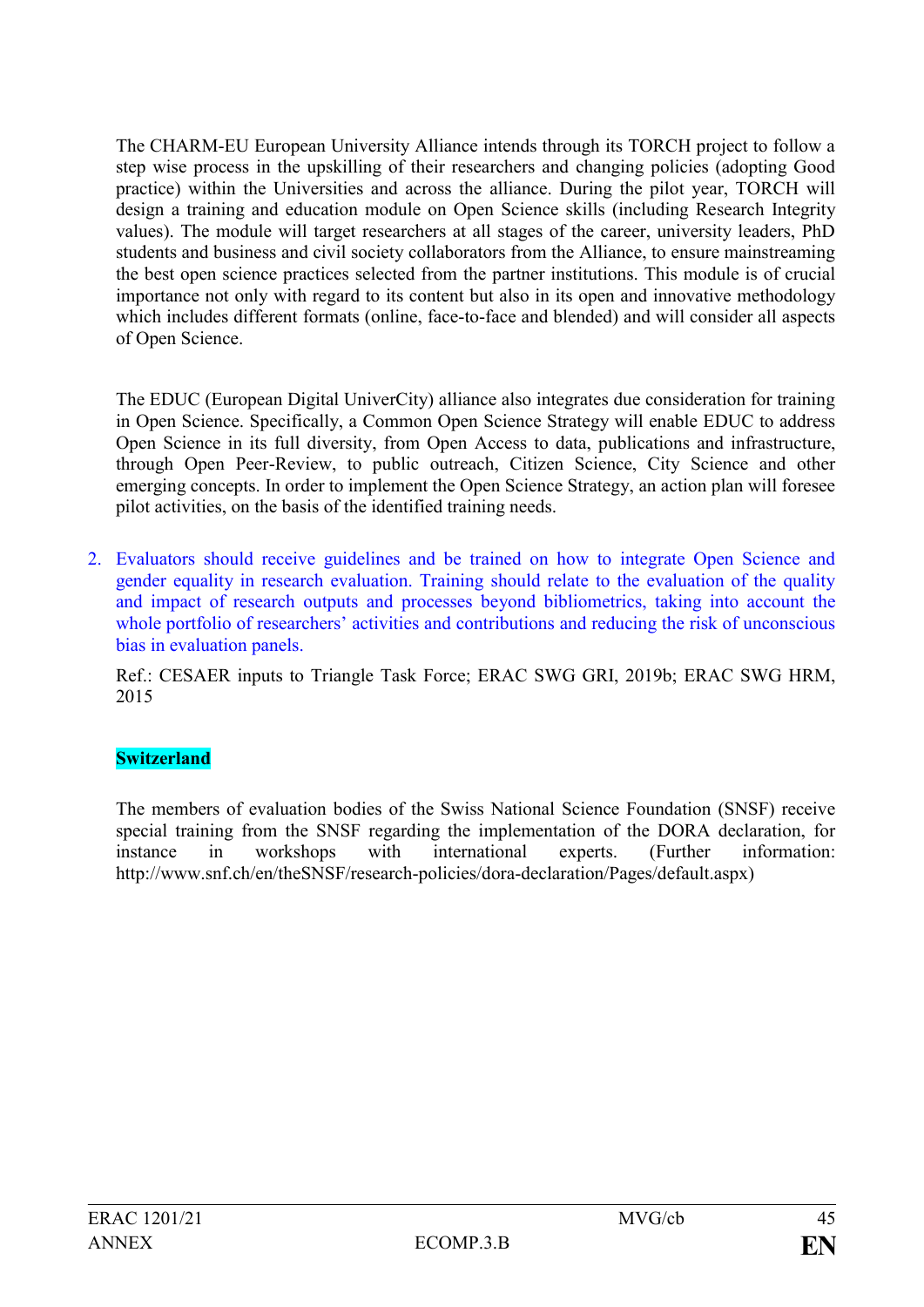## **4. References**

## 4.1. **Scholarly literature**

Blankstein, M., & Wolff-Eisenberg, C. (2021). *Ithaka S+R US Faculty Survey 2018*. Ithaka S+R. Ithaka S+R. 12 April 2019. Web. 19 January 2021.<https://doi.org/10.18665/sr.311199>

Bogers, M., Chesbrough, H., & Moedas, C. (2018). Open innovation: research, practices, and policies. *California management review*, 60(2), 5-16.

Brembs, B., Button, K., & Munafò, M. (2013). *Deep Impact: Unintended Consequences of Journal Rank*. Frontiers in Human Neuroscience 7.<https://doi.org/10.3389/fnhum.2013.00291>

Bruce, A., Kirschner, M.W., Tilghman, S., & Varmus, H. (2014). Rescuing US Biomedical Research from Its Systemic Flaws. *Proceedings of the National Academy of Sciences 111, no. 16 (22 April 2014)*, 5773–77.<https://doi.org/10.1073/pnas.1404402111>

Cui, R., Ding, H., & Zhu, F. (2020). Gender inequality in research productivity during the COVID-19 pandemic. *arXiv preprint arXiv:2006.10194*.

Dahler-Larsen, P. (2014). Constitutive effects of performance indicators: Getting beyond unintended consequences. *Public Management Review*, 16(7), 969-986.

De Rijcke, S., Wouters, P. F., Rushforth, A. D., Franssen, T. P., & Hammarfelt, B. (2016). Evaluation practices and effects of indicator use—a literature review. *Research Evaluation*, 25(2), 161-169.

Desrochers, N., Paul-Hus, A., Haustein, S., Costas, R., Mongeon, P., Quan-Haase, A., ... & Larivière, V. (2018). Authorship, citations, acknowledgments and visibility in social media: Symbolic capital in the multifaceted reward system of science. *Social science information*, 57(2), 223-248.

Gadd, E. (2018). Better, fairer, more meaningful research evaluation-in seven hashtags. Impact of Social Sciences Blog.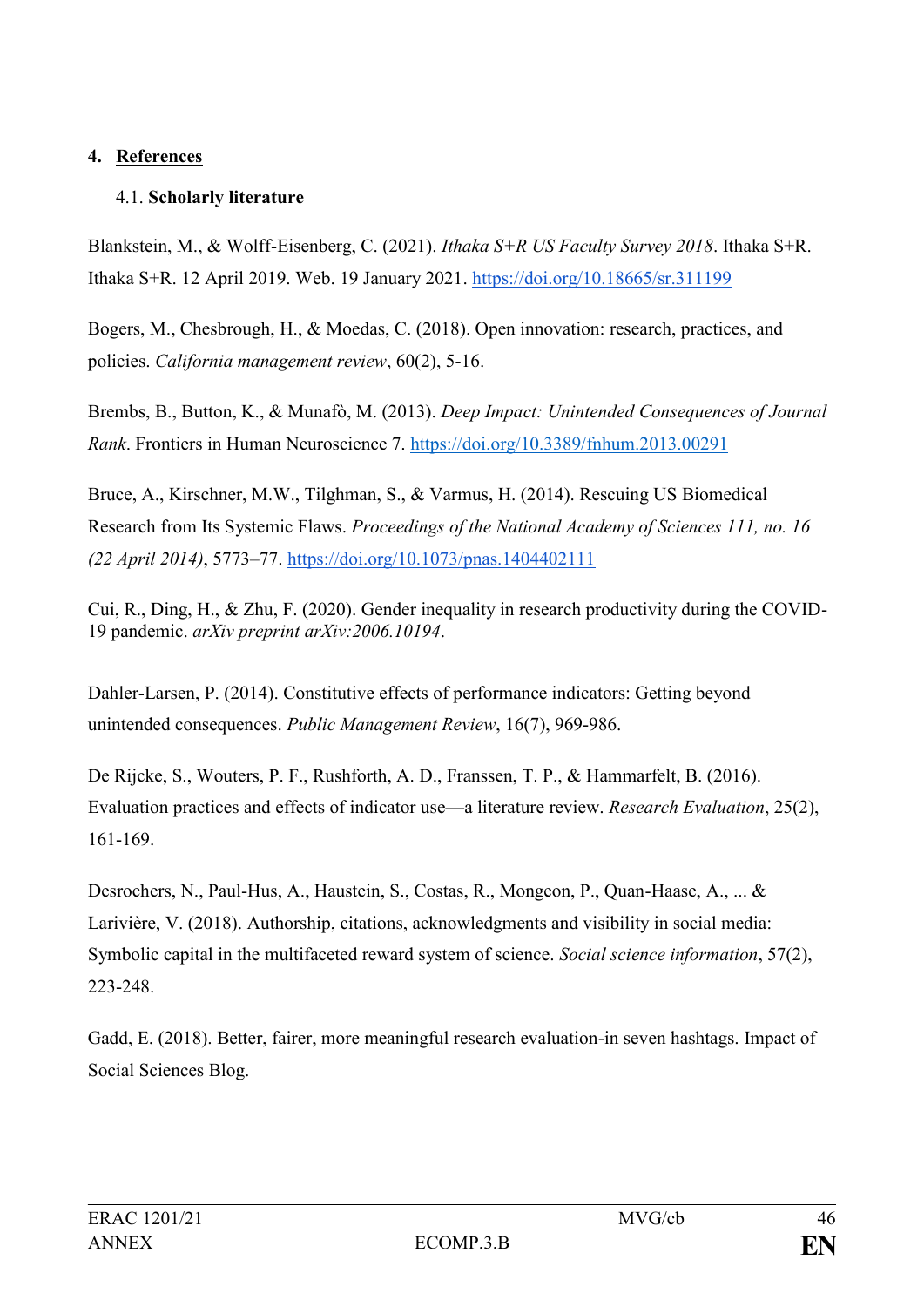Galimberti, P. (2020). Open science and evaluation. *SCIRES-IT-SCIentific RESearch and Information Technology*, 10, 65-70.

Gingras, Y. (2016). *Bibliometrics and research evaluation: Uses and abuses*. MIT Press.

Gusenbauer, M., & Haddaway, N. R. (2020). Which academic search systems are suitable for systematic reviews or meta‐ analyses? Evaluating retrieval qualities of Google Scholar, PubMed, and 26 other resources. *Research synthesis methods*, 11(2), 181-217.

Hellman, E. S. (2019). The Open-Factor: Toward impact-aligned measures of open-access ebook usage. *Journal of Electronic Publishing*, 22(1).

Helmer, M., Schottdorf, M., Neef, A., Battaglia, D. (2017) Research: Gender bias in scholarly peer review, eLife2017, 6:e21718. <https://doi.org/10.7554/eLife.21718>

Hill, S. (2013). The end of journal impact factors?. blog post, 20 May. [http://stevenhill.org.uk/the](http://stevenhill.org.uk/the-end-of-journal-impact-factors/)[end-of-journal-impact-factors/](http://stevenhill.org.uk/the-end-of-journal-impact-factors/)

Ioannidis, J. P.A. (2006). Concentration of the Most-Cited Papers in the Scientific Literature: Analysis of Journal Ecosystems. *PLoS ONE 1*, no. 1 (December 20, 2006). <https://doi.org/10.1371/journal.pone.0000005>

Krzton, A. (2019). *Support Scholars Who Share: Combating the Mismatch between Openness Policies and Professional Rewards*. In Association of College and Research Libraries (ACRL) 2019 (pp. 578–586). ACRL.<http://aurora.auburn.edu/handle/11200/49374>

Lariviere, V., Ni, C., Gingras, Y., Cronin, B., Sugimoto, C., R. (2013). Bibliometrics: Global gender disparities in science, *Nature*, 504(7479) <https://www.nature.com/news/bibliometrics-global-gender-disparities-in-science-1.14321>

Lendák-Kabók, K., & Ochsner, M. (2020). *A gender and geopolitical perspective on peer review*. In Occhsner et al. (2020) (pp. 78-86). ENRESSH Report.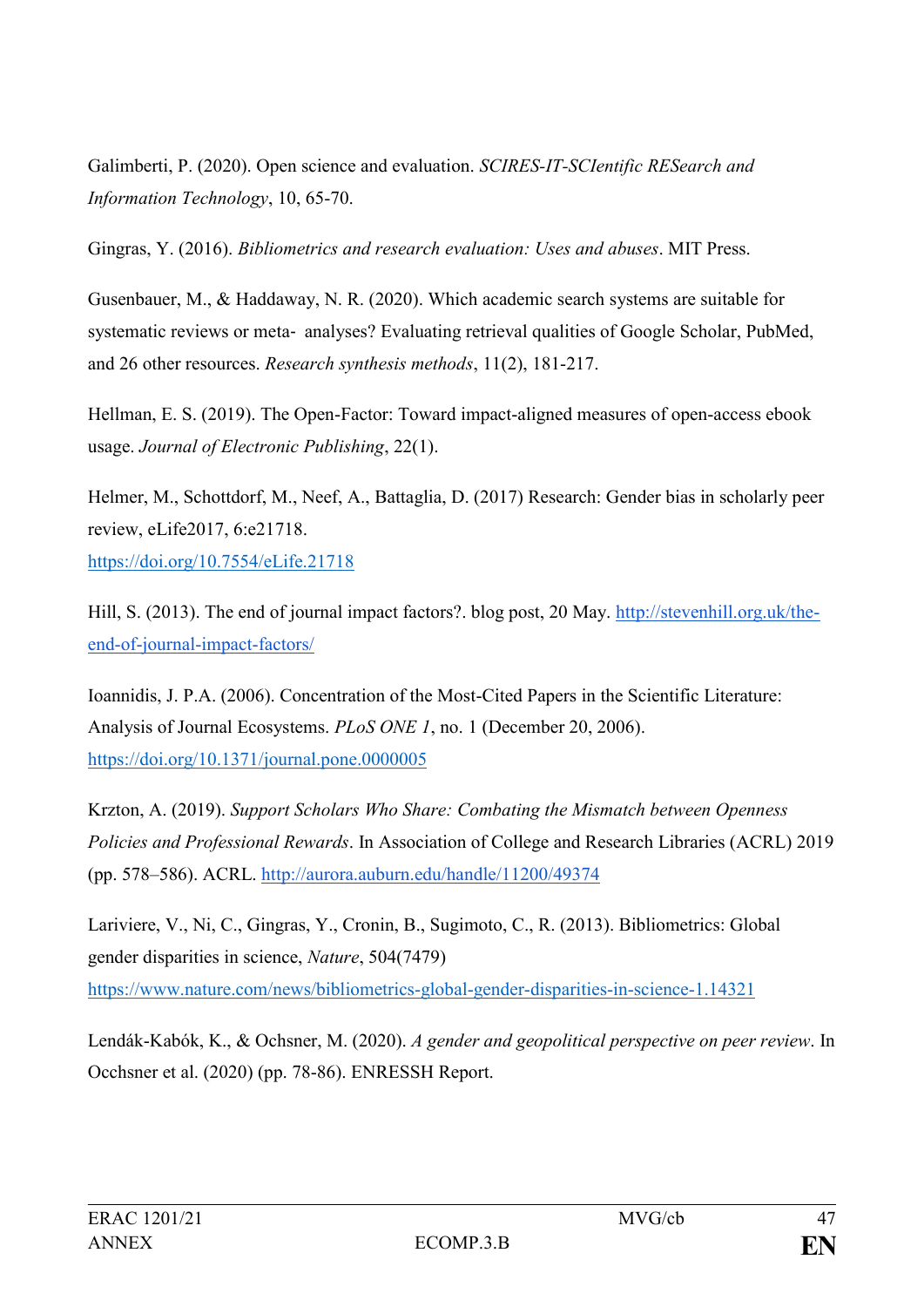Lilja, E. (2020). Threat of policy alienation: Exploring the implementation of Open Science policy in research practice. *Science and Public Policy*.

Lozano, G. A., Larivière, V., & Gingras, Y. (2012). The weakening relationship between the impact factor and papers' citations in the digital age. *Journal of the American Society for Information Science and Technology*, 63(11), 2140-2145.

McKiernan, E.C., Schimanski, L.A., Nieves, C.M., Matthias, L, Niles, M.T., & Alperin, J.P. (2019). Meta-Research: Use of the Journal Impact Factor in academic review, promotion, and tenure evaluations. *eLife* 2019;8:e47338. Retrieved 6 November 2020, from[:](https://doi.org/10.7554/eLife.47338.001) [https://doi.org/10.7554/eLife.47338.001.](https://doi.org/10.7554/eLife.47338.001)

Murray, D., Siler, K., Larivière, V., Chan, W. M., Collings, A. M., Raymond, J., & Sugimoto, C. R. (2019). Gender and international diversity improves equity in peer review. *BioRxiv*, 400515.

Nichols, D. M., & Twidale, M. B., (2017). Metrics for Openness. *JASIST* 68 (4), 1048–1060. [https://researchcommons.waikato.ac.nz/bitstream/handle/10289/10842/nichols-metrics-openness](https://researchcommons.waikato.ac.nz/bitstream/handle/10289/10842/nichols-metrics-openness-jasist.pdf)[jasist.pdf](https://researchcommons.waikato.ac.nz/bitstream/handle/10289/10842/nichols-metrics-openness-jasist.pdf)

Ochsner, M., Kancewicz-Hoffman, N., Hołowiecki, M., & Holm, J. (2020). *Overview of Peer Review Practices in the SSH*. COST ENRESSH Report.

Radicev, S., Mahalwar, P., Pollard, T., & Niles, M. (2015). Open Access Academy Survey Results.

<http://www.oaacademy.org/uploads/Open-Access-Academy-Survey-Results-May-2015.pdf>

Rice, D. B., Raffoul, H., Ioannidis, J. P., & Moher, D. (2020). Academic criteria for promotion and tenure in biomedical sciences faculties: cross sectional analysis of international sample of universities. *bmj*, 369.

Ross, E. (2017). Gender bias distorts peer review across fields. *Nature News and Comments.* <https://www.nature.com/news/gender-bias-distorts-peer-review-across-fields-1.21685>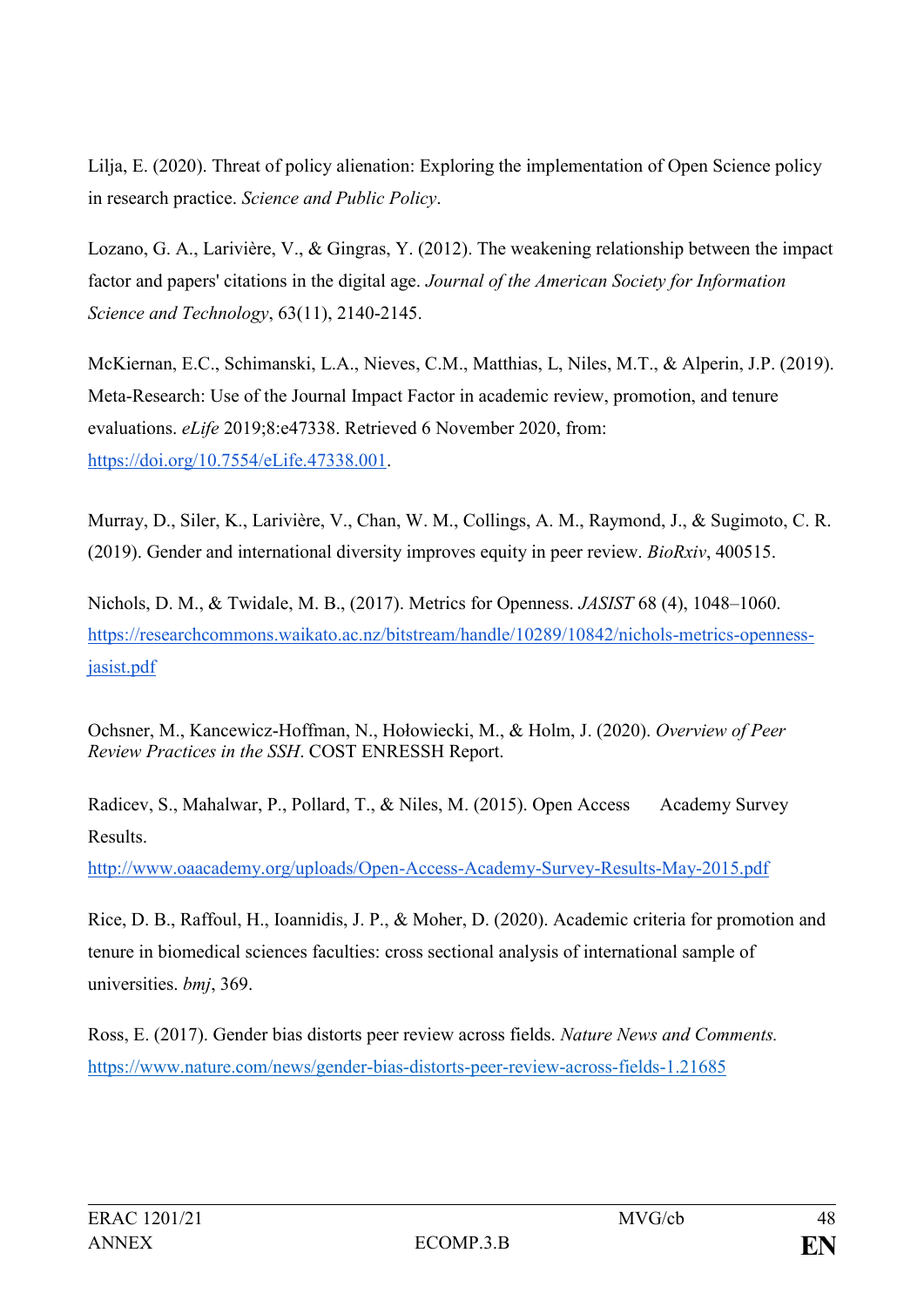Šinkūnienė, J., & Vanholsbeeck, M. (2020). Learning the tricks of the academic trade: evidencebased recommendations for career-building and for evaluation. *Darbai ir dienos*, 73, 81-92.

Smaldino, P. E., & McElreath, R. (2016). The Natural Selection of Bad Science. *Royal Society Open Science*, 3, no. 9 (21 September 2016).<https://doi.org/10.1098/rsos.160384>

Sugimoto, C. R., & Larivière, V. (2018). *Measuring research: What everyone needs to know*. Oxford University Press.

Sugimoto, C. R., Work, S., Larivière, V., & Haustein, S. (2017). Scholarly use of social media and altmetrics: A review of the literature. *Journal of the Association for Information Science and Technology*, 68(9), 2037-2062.

Thelwall, M., Haustein, S., Larivière, V., & Sugimoto, C. R. (2013). Do altmetrics work? Twitter and ten other social web services. *PloS one*, 8(5), e64841.

Toribio-Flórez, D., Anneser, L., deOliveira-Lopes, F. N., Pallandt, M., Tunn, I., & Windel, H. (2021). Where do early career researchers stand on open science practices? A survey within the Max Planck Society. *Frontiers in research metrics and analytics*, *5*, 17.

Van den Brink, M., & Benschop, Y. (2012). Gender practices in the construction of academic excellence: Sheep with five legs. *Organization*, 19(4), 507-524.

Wilsdon, J., et al. (2015). *The Metric Tide: Report of the Independent Review of the Role of Metrics in Research Assessment and Management*. HEFCE. Retrieved 18 August 2020, from[:](https://responsiblemetrics.org/the-metric-tide) [https://responsiblemetrics.org/the-metric-tide.](https://responsiblemetrics.org/the-metric-tide)

Wouters, P., Rafols, I., Oancea, A., Kamerlin, L., Holbrook, B., & Jacob, M. (2019). Indicator frameworks for fostering open knowledge practices in science and scholarship. [https://op.europa.eu/en/publication-detail/-/publication/b69944d4-01f3-11ea-8c1f-](https://op.europa.eu/en/publication-detail/-/publication/b69944d4-01f3-11ea-8c1f-01aa75ed71a1/language-en/format-PDF/source-108756824)[01aa75ed71a1/language-en/format-PDF/source-108756824](https://op.europa.eu/en/publication-detail/-/publication/b69944d4-01f3-11ea-8c1f-01aa75ed71a1/language-en/format-PDF/source-108756824)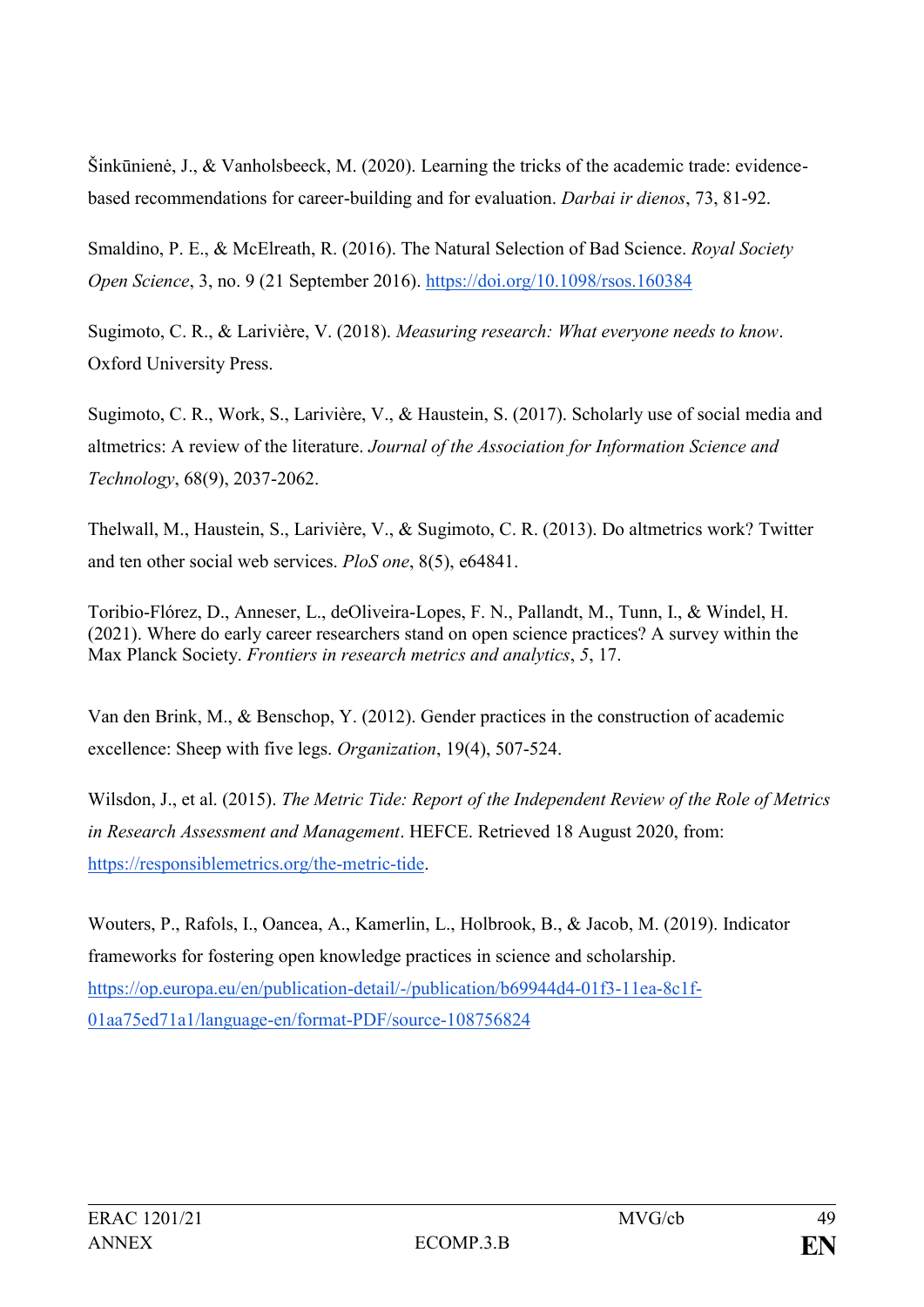# 4.2. **Policy reports and papers**

Amsterdam Call For Action (2016).

[https://www.government.nl/documents/reports/2016/04/04/amsterdam-call-for-action-on-open](https://www.government.nl/documents/reports/2016/04/04/amsterdam-call-for-action-on-open-science)[science](https://www.government.nl/documents/reports/2016/04/04/amsterdam-call-for-action-on-open-science)

DORA (2012). San Francisco Declaration on Research Assessment. Retrieved 18 August 2020, from: <https://sfdora.org/read/>

ERAC SWG GRI (2019). ERAC SWG GRI policy brief on Gender and Innovation. (= SWG GRI, 2019a)

ERAC SWG GRI (2019). Tackling gender bias in research evaluation: Recommendations for action for EU Member States - Policy brief. (= SWG GRI, 2019b)

ERAC SWG HRM (2015). REPORT of the WORKING GROUP of the STEERING GROUP OF HUMAN RESOURCES MANAGEMENT under the EUROPEAN RESEARCH AREA on Open, Transparent and Merit-based Recruitment of Researchers.

ERAC SWG OSI (2018). Recommendations by ERAC Standing Working Group on Open Science and Innovation (SWG OSI) on open science and innovation.

ERAC SWG OSI (2019). ERAC SWG OSI Opinion on Open Innovation.

ERAC SWG OSI (2020). Opinion of the ERAC Standing Working Group on Open Science and Innovation (SWG OSI) on future Open Science and Open Innovation priorities in the European Research Area (2020-2030)

European Commission (2011). Principles of innovative doctoral training.

European Commission (2012). COMMUNICATION FROM THE COMMISSION TO THE EUROPEAN PARLIAMENT, THE COUNCIL, THE EUROPEAN ECONOMIC AND SOCIAL COMMITTEE AND THE COMMITTEE OF THE REGIONS A Reinforced European Research Area Partnership for Excellence and Growth.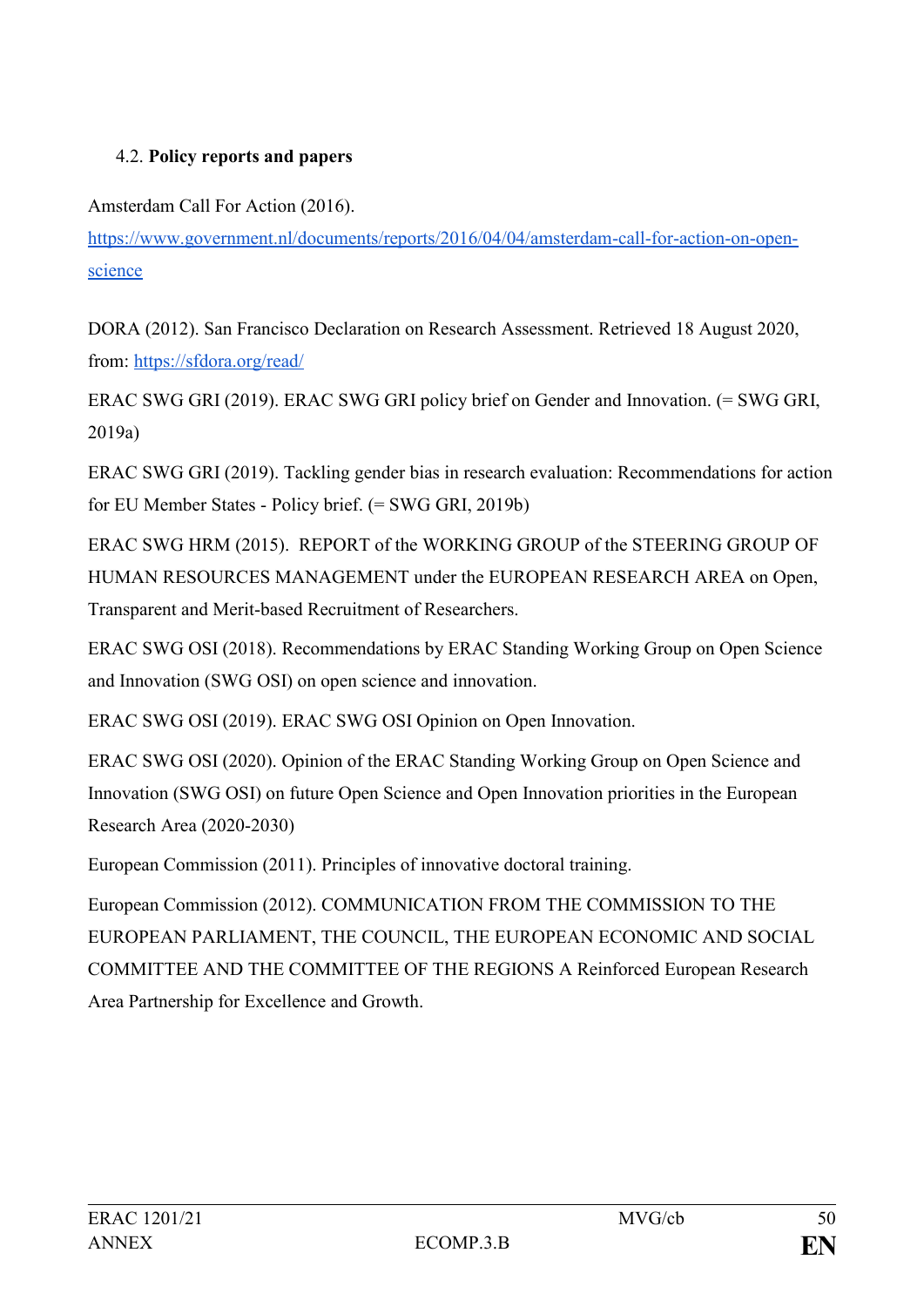European Commission (2017). European Commission Working Group on Rewards under Open Science. Evaluation of Research Careers fully acknowledging Open Science Practices. Rewards, incentives and/or recognition for researchers practicing Open Science. Luxembourg: Publications Office of the European Union.

European Commission (2018). Report and action plan. Turning FAIR into reality.

European Commission (2020). COMMUNICATION FROM THE COMMISSION TO THE EUROPEAN PARLIAMENT, THE COUNCIL, THE EUROPEAN ECONOMIC AND SOCIAL COMMITTEE AND THE COMMITTEE OF THE REGIONS A new ERA for Research and **Innovation** 

European Commission (2021). Report about the Results of the Survey Towards a Policy Dialogue and Exchange of Good practices on Knowledge Valorisation

European University Association (2019). Career paths in teaching. (= EUA, 2019a)

European University Association (2019). Research Assessment in the Transition to Open Science – 2019 Survey Results. (= EUA, 2019b)

[https://eua.eu/downloads/publications/research%20assessment%20in%20the%20transition%20to%](https://eua.eu/downloads/publications/research%20assessment%20in%20the%20transition%20to%20open%20science.pdf) [20open%20science.pdf](https://eua.eu/downloads/publications/research%20assessment%20in%20the%20transition%20to%20open%20science.pdf)

European University Association (2020). Perspectives on the new European Research Area from the university sector.

[https://eua.eu/resources/publications/949:perspectives-on-the-new-european-research-area-from](https://eua.eu/resources/publications/949:perspectives-on-the-new-european-research-area-from-the-university-sector.html)[the-university-sector.html](https://eua.eu/resources/publications/949:perspectives-on-the-new-european-research-area-from-the-university-sector.html)

European University Association (2021). Despite gains, women still highly outnumbered by men as university leaders.

[https://eua.eu/news/645:despite-gains,-women-still-highly-outnumbered-by-men-as-university](https://eua.eu/news/645:despite-gains,-women-still-highly-outnumbered-by-men-as-university-leaders.html)[leaders.html](https://eua.eu/news/645:despite-gains,-women-still-highly-outnumbered-by-men-as-university-leaders.html)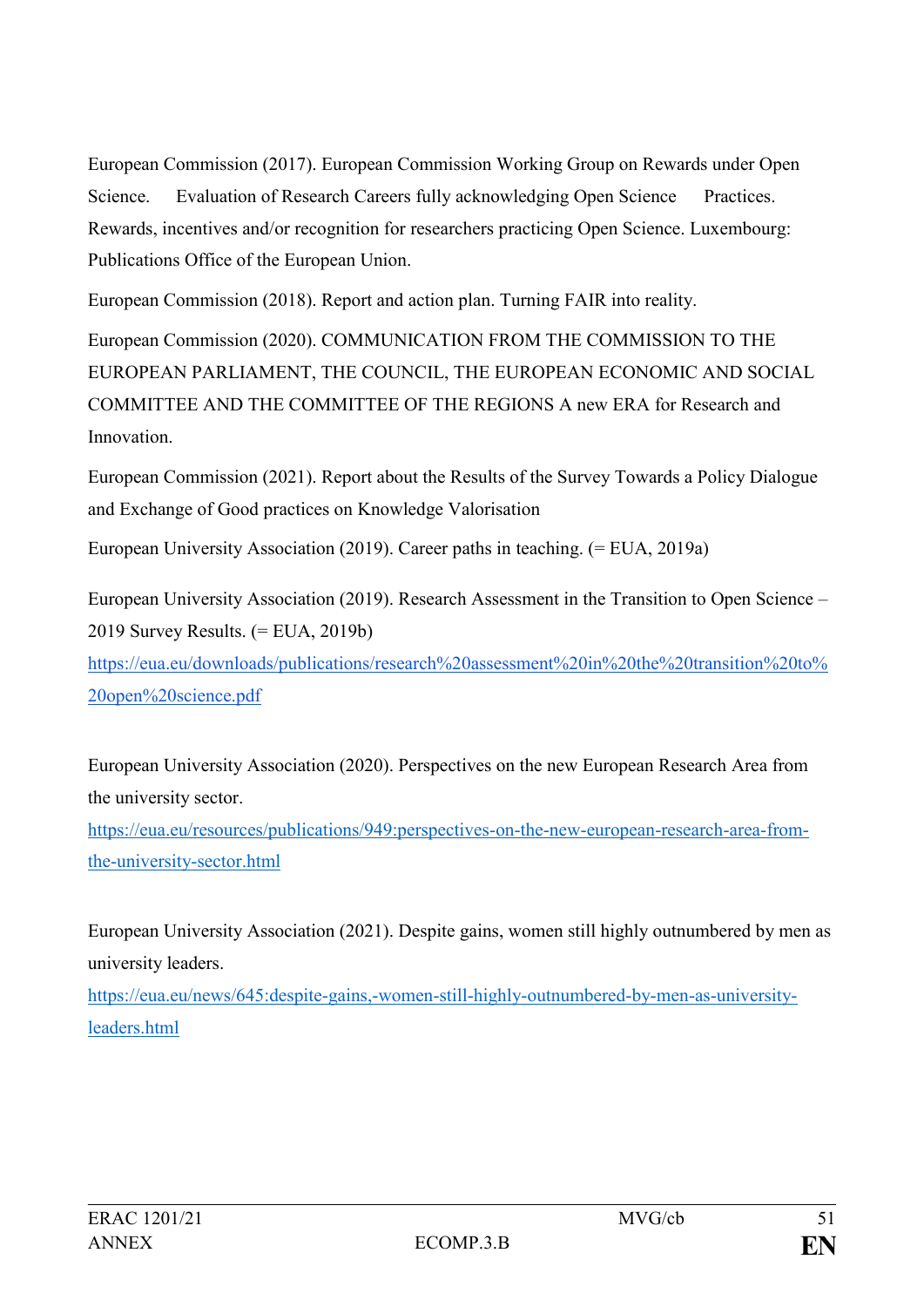Fosci, M., Richens, E., & Johnson, R. (2019). Insights into European research funder Open policies and practices. SPARC Europe. Retrieved 16 November 2020, from[:](http://doi.org/10.5281/zenodo.3401278) <http://doi.org/10.5281/zenodo.3401278>

Gender Action (2018). Gender in Open Science and Open Innovation. Briefing Paper n°5 (July 2018).

[https://genderaction.eu/wp-content/uploads/2018/07/GENDERACTION\\_PolicyBrief5\\_Gender-](https://genderaction.eu/wp-content/uploads/2018/07/GENDERACTION_PolicyBrief5_Gender-OSOI.pdf)[OSOI.pdf](https://genderaction.eu/wp-content/uploads/2018/07/GENDERACTION_PolicyBrief5_Gender-OSOI.pdf)

Gender Action (2019). Report on Strategic Advice for Enhancing the Gender Dimension of Open Science and Innovation Policy. Prague, Institute of Sociology of the Czech Academy of Sciences Prague.

[https://genderaction.eu/wp-content/uploads/2019/04/GENDERACTION\\_Report-](https://genderaction.eu/wp-content/uploads/2019/04/GENDERACTION_Report-5.1_D11_OSOI.pdf)[5.1\\_D11\\_OSOI.pdf](https://genderaction.eu/wp-content/uploads/2019/04/GENDERACTION_Report-5.1_D11_OSOI.pdf)

Guédon, J. C., Kramer, B., Laakso, M., Schmidt, B., Šimukovič, E., Hansen, J., Kiley, R., Kitson, A., van der Stelt, W., Markram, K., & Patterson, M. (2019). Future of scholarly publishing and scholarly communication: report of the expert group to the European Commission. [https://publications.europa.eu/en/publication-detail/-/publication/464477b3-2559-11e9-8d04-](https://publications.europa.eu/en/publication-detail/-/publication/464477b3-2559-11e9-8d04-01aa75ed71a1) [01aa75ed71a1](https://publications.europa.eu/en/publication-detail/-/publication/464477b3-2559-11e9-8d04-01aa75ed71a1)

Hicks, D., Wouters, P., Waltman, L., de Rijcke, S., & Rafols, I. (2015). The Leiden Manifesto for research metrics. Nature, 520, pp. 429-431. Retrieved 18 August 2020, from[:](http://www.leidenmanifesto.org/) <http://www.leidenmanifesto.org/>

Leonelli, Sabina (2017). Mutual Learning Exercise: Open Science – Altmetrics and Rewards. Implementing Open Science: Strategies, Experiences and Models. Thematic Report No 4. https://rio.jrc.ec.europa.eu/sites/default/files/report/MLE%20OS\_4th%20thematic%20report.pdf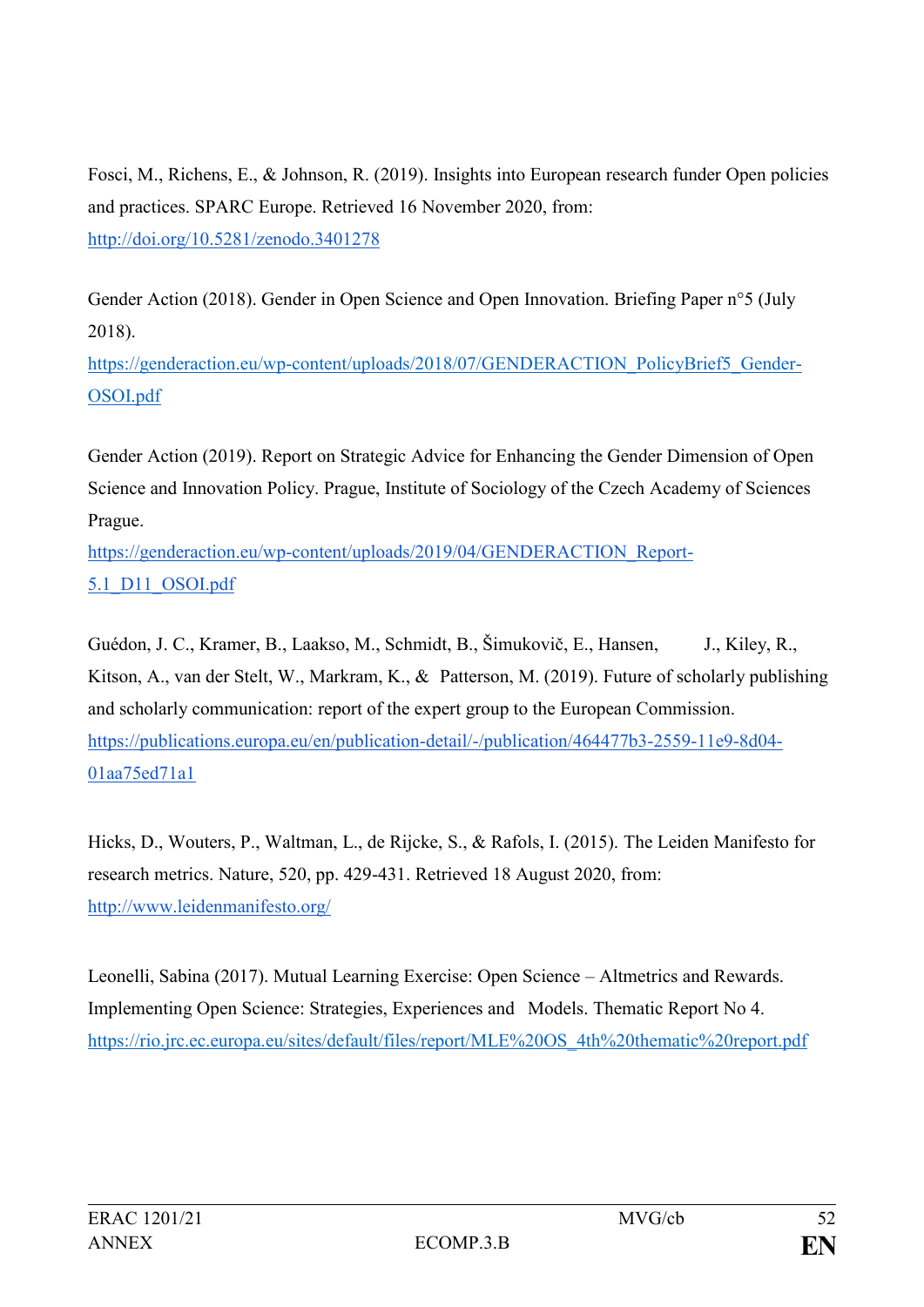LERU (2018), Open Science and its role in universities. A roadmap for cultural change. https://www.leru.org/files/LERU-AP24-Open-Science-full-paper.pdf

Open Science Policy Platform (2018). Open Science Policy Platform Recommendations. [https://ec.europa.eu/research/openscience/pdf/integrated\\_advice\\_opspp\\_recommendations.pdf](https://ec.europa.eu/research/openscience/pdf/integrated_advice_opspp_recommendations.pdf)

Open Science Policy Platform (2020). Progress on open science Towards a shared research knowledge system: final report of the open science policy platform.

Saenen, B., Morais, R., Gaillard, V., & Borrell-Damián, L. (2019). Research Assessment in the Transition to Open Science. 2019 EUA Open Science and Access Survey Results. Brussels: EUA. Retrieved 21 August 2020, from: [https://eua.eu/resources/publications/888:research-assessment-in-the-transition-to-open](https://eua.eu/resources/publications/888:research-assessment-in-the-transition-to-open-science.html)[science.html](https://eua.eu/resources/publications/888:research-assessment-in-the-transition-to-open-science.html)

Saenen, B. (EUA), Hatch, A. (DORA), Curry, S. (DORA), Proudman, V. (SPARC Europe), & Lakoduk, A. (DORA) (2021). Case Study Report. Reimagining Academic Career Assessment: Stories of innovation and change. Brussels: EUA. Retrieved 18 January 2021, from: <https://eua.eu/resources/publications.html>

Science Europe (2015). Workshop Report on 'Career Pathways in Multidisciplinary Research: How to Assess the Contributions of Individual Members of Large Teams'. <https://scieur.org/careerpaths>

Science Europe (2016). Research Integrity Practices in Science Europe Member Organisations. <https://scieur.org/integrityreport>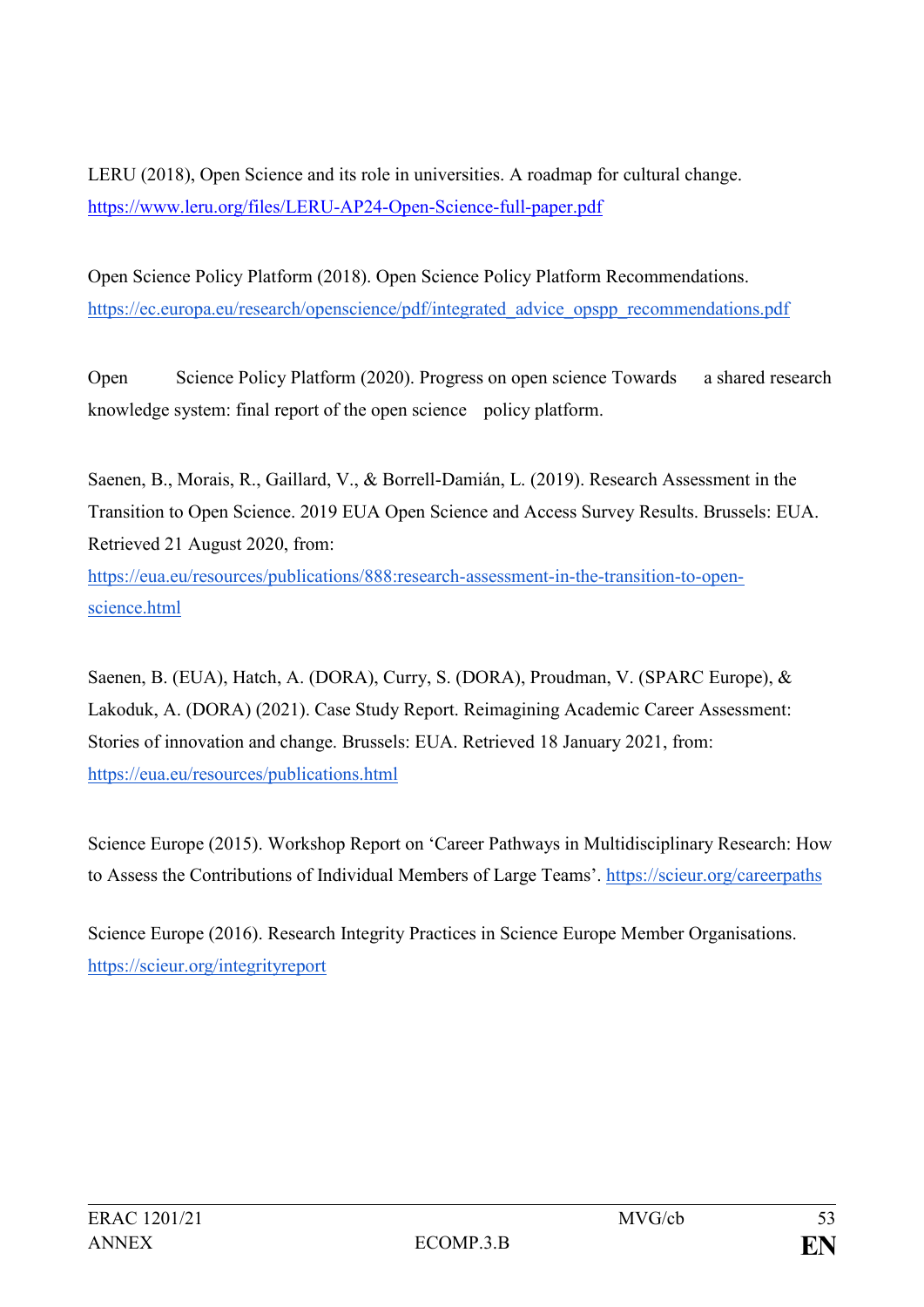Science Europe (2017). Practical Guide to Improving gender equality in Research Organisations.  $(=$ Science Europe, 2017a)

<https://scieur.org/gender-guide>

Science Europe (2017). Workshop Report on 'Advancing Research Integrity Practices and Policies: From Recommendation to Implementation'. (= Science Europe, 2017b)

<https://scieur.org/integrity-practices>

Science Europe (2017). Position Statement on a New Vision for More Meaningful Research Impact Assessment. (= Science Europe, 2017c)

<https://scieur.org/impact-pos>

Science Europe (2018). Symposium Report on 'Interdisciplinarity'.

<https://scieur.org/interdisc-symp>

Science Europe (2020). Position Statement and Recommendations on Research Assessment **Processes** 

<https://www.scienceeurope.org/our-resources/position-statement-research-assessment-processes/>

Science Europe and EUA (2019). Joint statement between Science Europe and the European

University Association (2019).

<https://scieur.org/se-eua-assessment>

Technopolis Group (2019). Science Europe Study on Research Assessment Practices, Final Report. <https://scieur.org/ra-report-2019>

VSNU (2019). Position paper "Room for everyone's talent". [vsnu.nl/recognitionandrewards/wp](https://vsnu.nl/recognitionandrewards/wp-content/uploads/2019/11/Position-paper-Room-for-everyone)[content/uploads/2019/11/Position-paper-Room-for-everyone](https://vsnu.nl/recognitionandrewards/wp-content/uploads/2019/11/Position-paper-Room-for-everyone)'s-talent.pdf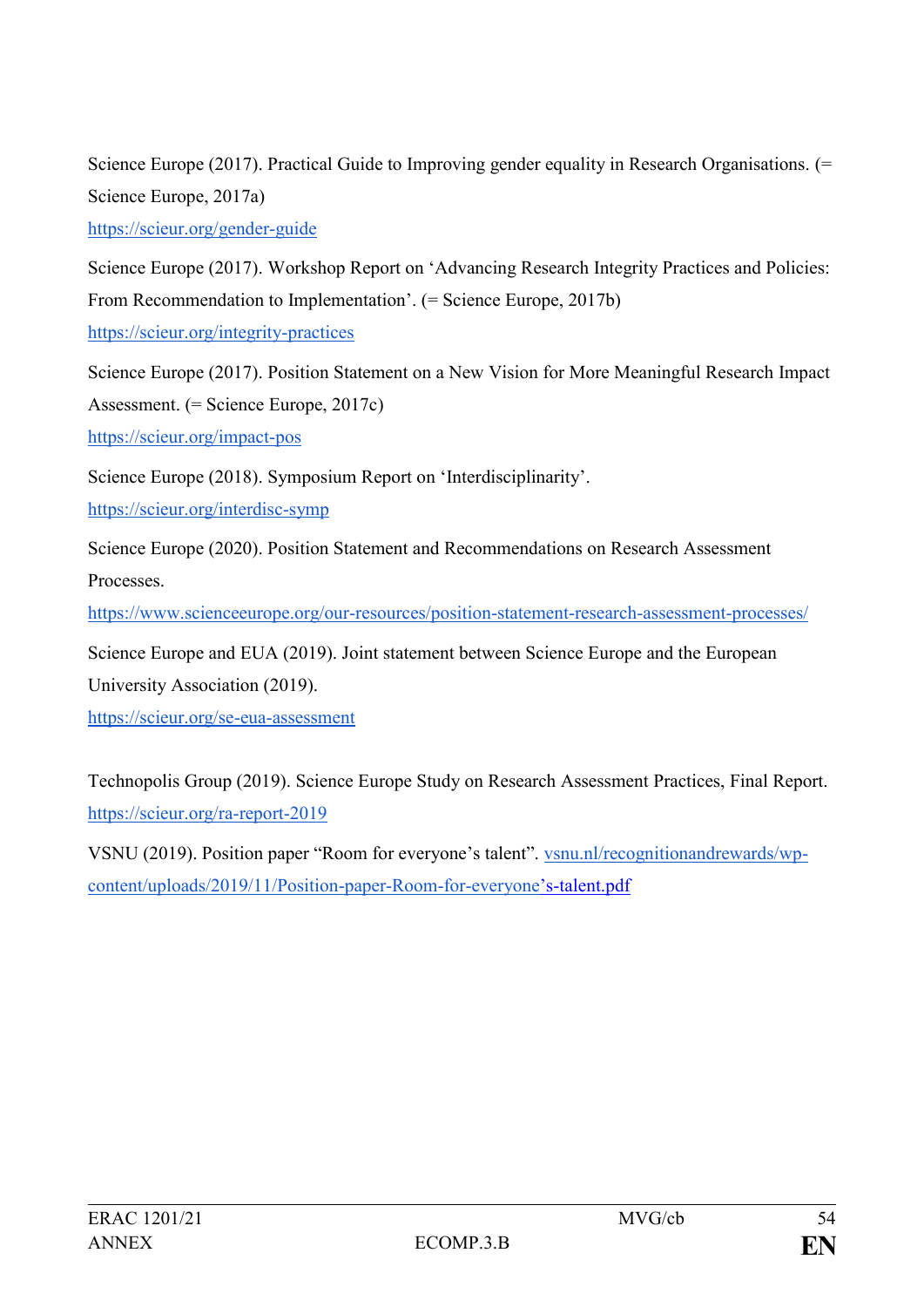Wellcome (2020). What Researchers Think About the Culture They Work. <https://wellcome.ac.uk/sites/default/files/what-researchers-think-about-the-culture-they-work-in.pdf>

Working group for responsible evaluation of a researcher from the Finnish Committee for Public Information (TJNK) and Federation of Finnish Learned Societies (TSV) (2020). Good practice in researcher evaluation. Recommendation for the responsible evaluation of a researcher in Finland. <https://avointiede.fi/sites/default/files/2020-03/responsible-evalution.pdf>

 $\overline{\phantom{a}}$  , where  $\overline{\phantom{a}}$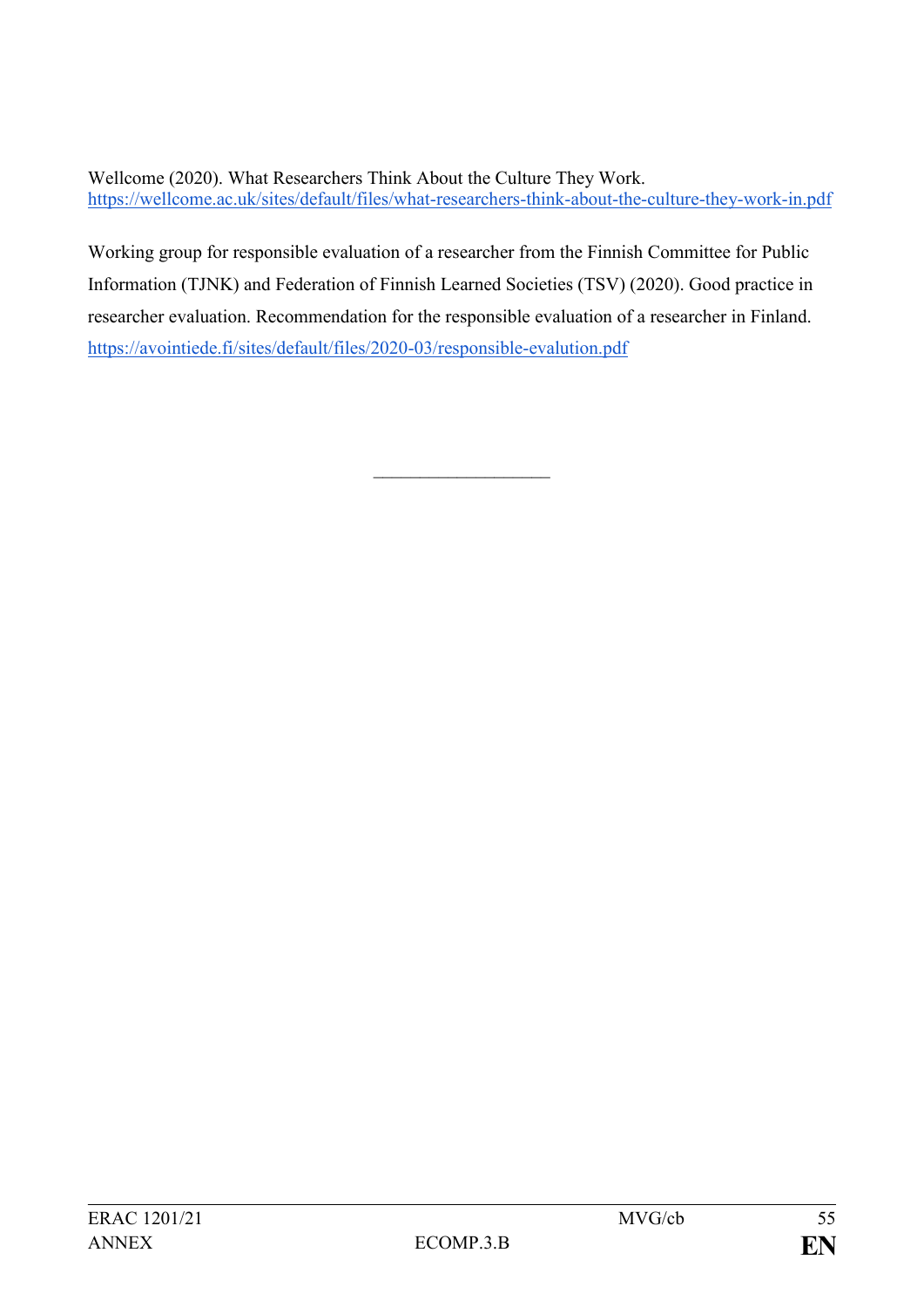| Title of the publication                                                                 | SWGs GRI, HRM and OSI joint guideline paper<br>Research evaluation in a context of Open Science and<br>gender equality                                                                                                                                                                                                                     |
|------------------------------------------------------------------------------------------|--------------------------------------------------------------------------------------------------------------------------------------------------------------------------------------------------------------------------------------------------------------------------------------------------------------------------------------------|
| Writer(s)                                                                                | Members of the Triangle Task Force Goal 1 (joint taskforce<br>between SWGs GRI, HRM and OSI):<br>Vanholsbeeck Marc, Alvarezdelara Monica, Buraczewska                                                                                                                                                                                      |
|                                                                                          | Izabela-Ewa, Cabello Valdés Cecilia, Degand Martin, Duda<br>Gerhard, Dumolyn Bart, Eekhout Chicharro Xavier Ronald,<br>Gourova Elissaveta Vassileva, Haesaert Els, Jerolimov<br>Cetina Lana, Kundermann Julia, Lacunza Aguirrebengoa<br>Izaskun, Linkova Marcela, Lizée Marie-Pascale, Skubic Ivan,<br>Sorcan Stojan and Voegeli Stephanie |
| Publisher ( <i>i.e ERAC</i> )                                                            | <b>ERAC</b>                                                                                                                                                                                                                                                                                                                                |
| Date                                                                                     |                                                                                                                                                                                                                                                                                                                                            |
| Coordination responsibility                                                              | Marc Vanholsbeeck (Chair of SWG OSI) and Marie-Pascale<br>Lizée (Vice-Chair of SWG OSI)                                                                                                                                                                                                                                                    |
| Type of document<br>(working paper/discussion<br>paper/recommendation/oth<br>er specify) | Guideline paper with recommendations and examples of<br>good practices                                                                                                                                                                                                                                                                     |
| <b>ISBN PDF</b>                                                                          |                                                                                                                                                                                                                                                                                                                                            |
| <b>URN</b> link                                                                          |                                                                                                                                                                                                                                                                                                                                            |
| Pages                                                                                    |                                                                                                                                                                                                                                                                                                                                            |
| Language                                                                                 | English                                                                                                                                                                                                                                                                                                                                    |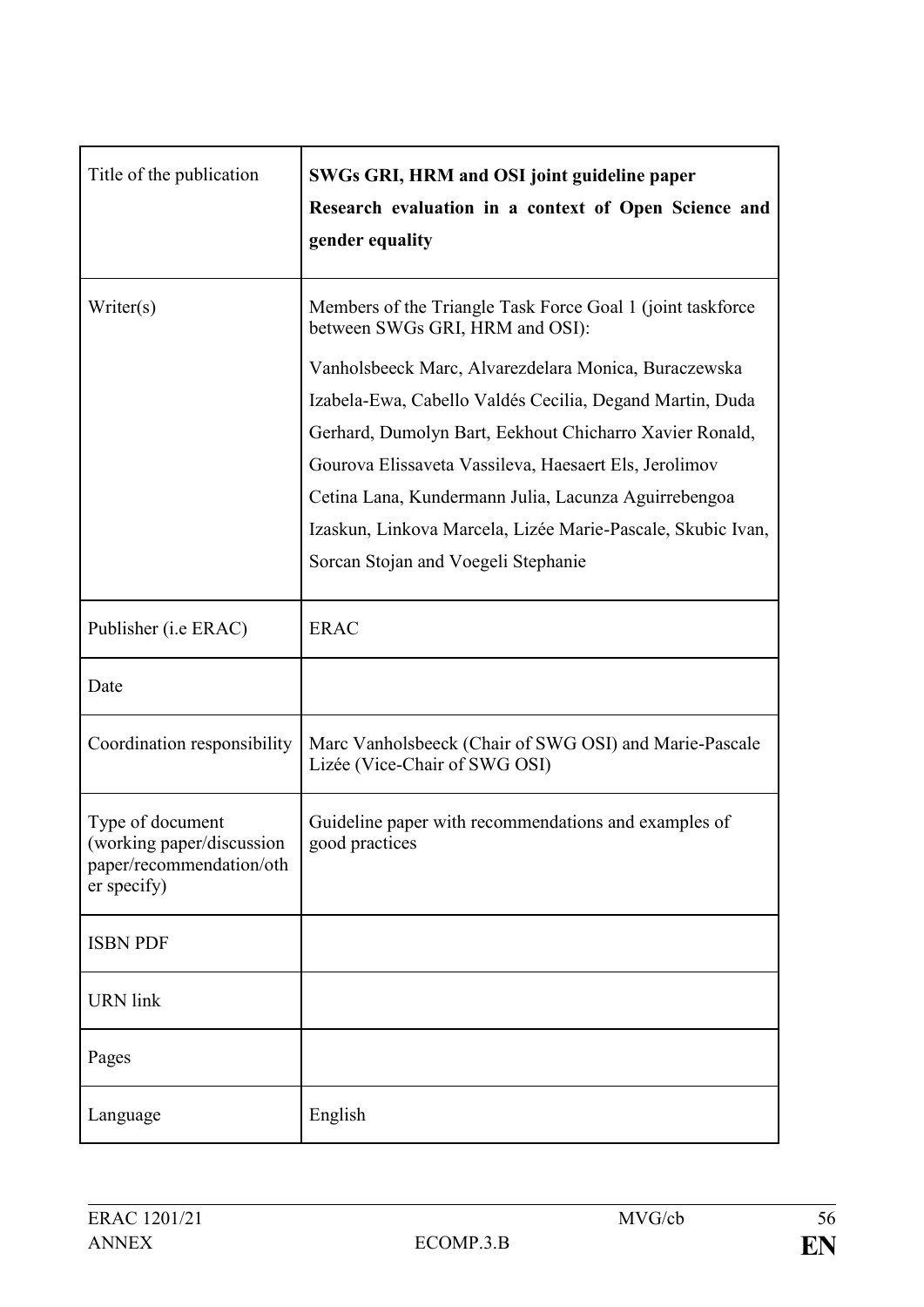| Key words                       | Research evaluation, Open Science, gender equality,<br>European Research Area                                                                                                                                      |
|---------------------------------|--------------------------------------------------------------------------------------------------------------------------------------------------------------------------------------------------------------------|
| ERA related policy<br>documents | ERAC SWG GRI (2019). ERAC SWG GRI policy brief on<br>Gender and Innovation.<br>ERAC SWG GRI (2019). Tackling gender bias in research                                                                               |
|                                 | evaluation: Recommendations for action for EU Member<br>States - Policy brief.                                                                                                                                     |
|                                 | ERAC SWG HRM (2015). REPORT of the WORKING<br>GROUP of the STEERING GROUP OF HUMAN<br>RESOURCES MANAGEMENT under the EUROPEAN<br>RESEARCH AREA on Open, Transparent and Merit-based<br>Recruitment of Researchers. |
|                                 | ERAC SWG OSI (2018). Recommendations by ERAC<br>Standing Working Group on Open Science and Innovation<br>(SWG OSI) on open science and innovation.                                                                 |
|                                 | ERAC SWG OSI (2019). ERAC SWG OSI Opinion on Open<br>Innovation.                                                                                                                                                   |
|                                 | ERAC SWG OSI (2020). Opinion of the ERAC Standing<br>Working Group on Open Science and Innovation (SWG OSI)<br>on future Open Science and Open Innovation priorities in the<br>European Research Area (2020-2030)  |
|                                 | European Commission (2011). Principles of innovative<br>doctoral training.                                                                                                                                         |
|                                 | European Commission (2012). COMMUNICATION FROM<br>THE COMMISSION TO THE EUROPEAN<br>PARLIAMENT, THE COUNCIL, THE EUROPEAN<br>ECONOMIC AND SOCIAL COMMITTEE AND THE                                                 |
|                                 | COMMITTEE OF THE REGIONS A Reinforced European<br>Research Area Partnership for Excellence and Growth.<br>European Commission (2017). European Commission                                                          |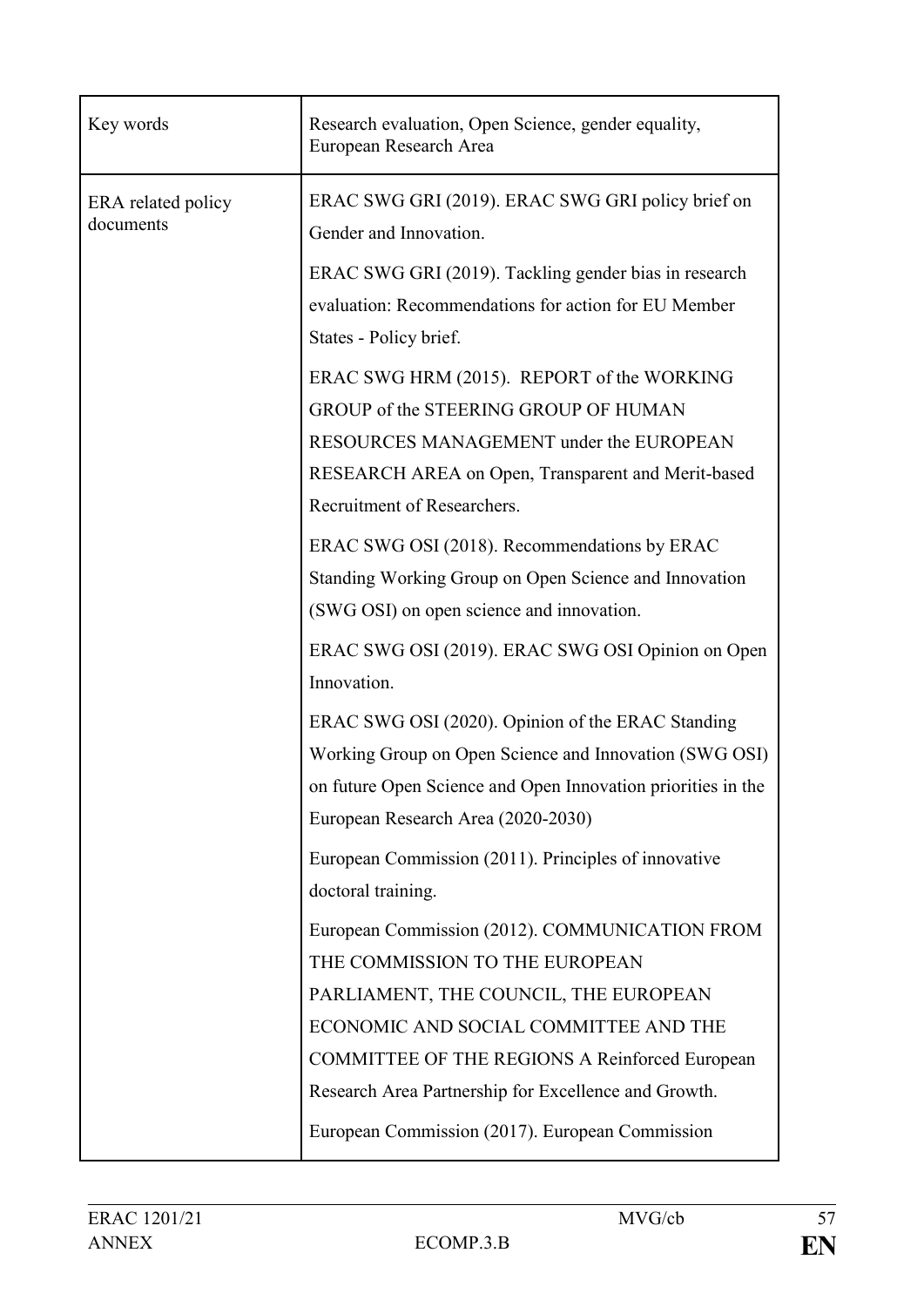|                                               | Working Group on Rewards under Open Science. Evaluation                                                           |
|-----------------------------------------------|-------------------------------------------------------------------------------------------------------------------|
|                                               | of Research Careers fully acknowledging Open Science                                                              |
|                                               | Practices. Rewards, incentives and/or recognition for                                                             |
|                                               | researchers practicing Open Science. Luxembourg:                                                                  |
|                                               | Publications Office of the European Union.                                                                        |
|                                               | European Commission (2018). Report and action plan.                                                               |
|                                               | Turning FAIR into reality.                                                                                        |
|                                               | European Commission (2020). COMMUNICATION FROM                                                                    |
|                                               | THE COMMISSION TO THE EUROPEAN                                                                                    |
|                                               | PARLIAMENT, THE COUNCIL, THE EUROPEAN                                                                             |
|                                               | ECONOMIC AND SOCIAL COMMITTEE AND THE                                                                             |
|                                               | <b>COMMITTEE OF THE REGIONS A new ERA for Research</b>                                                            |
|                                               | and Innovation.                                                                                                   |
|                                               | European Commission (2021). Report about the Results of                                                           |
|                                               | the Survey Towards a Policy Dialogue and Exchange of                                                              |
|                                               | Good practices on Knowledge Valorisation.                                                                         |
|                                               | Gender Action (2018). Gender in Open Science and Open                                                             |
|                                               | Innovation. Briefing Paper n°5 (July 2018).                                                                       |
|                                               | Gender Action (2019). Report on Strategic Advice for                                                              |
|                                               | Enhancing the Gender Dimension of Open Science and                                                                |
|                                               | Innovation Policy. Prague, Institute of Sociology of the                                                          |
|                                               | Czech Academy of Sciences Prague.                                                                                 |
|                                               | Open Science Policy Platform (2018). Open Science Policy<br>Platform Recommendations.                             |
|                                               |                                                                                                                   |
|                                               | Science Policy Platform (2020). Progress on open<br>Open                                                          |
|                                               | science Towards a shared research knowledge system: final                                                         |
|                                               | report of the open science policy platform.                                                                       |
| Coordination with other<br>ERA related groups | The Triangle Task Force is a joint taskforce with delegates<br>from SWGs GRI, HRM and OSI.                        |
|                                               | This report has also benefitted from exchanges of views with<br>CESAER and the EUA, as well as with the Charm-EU, |